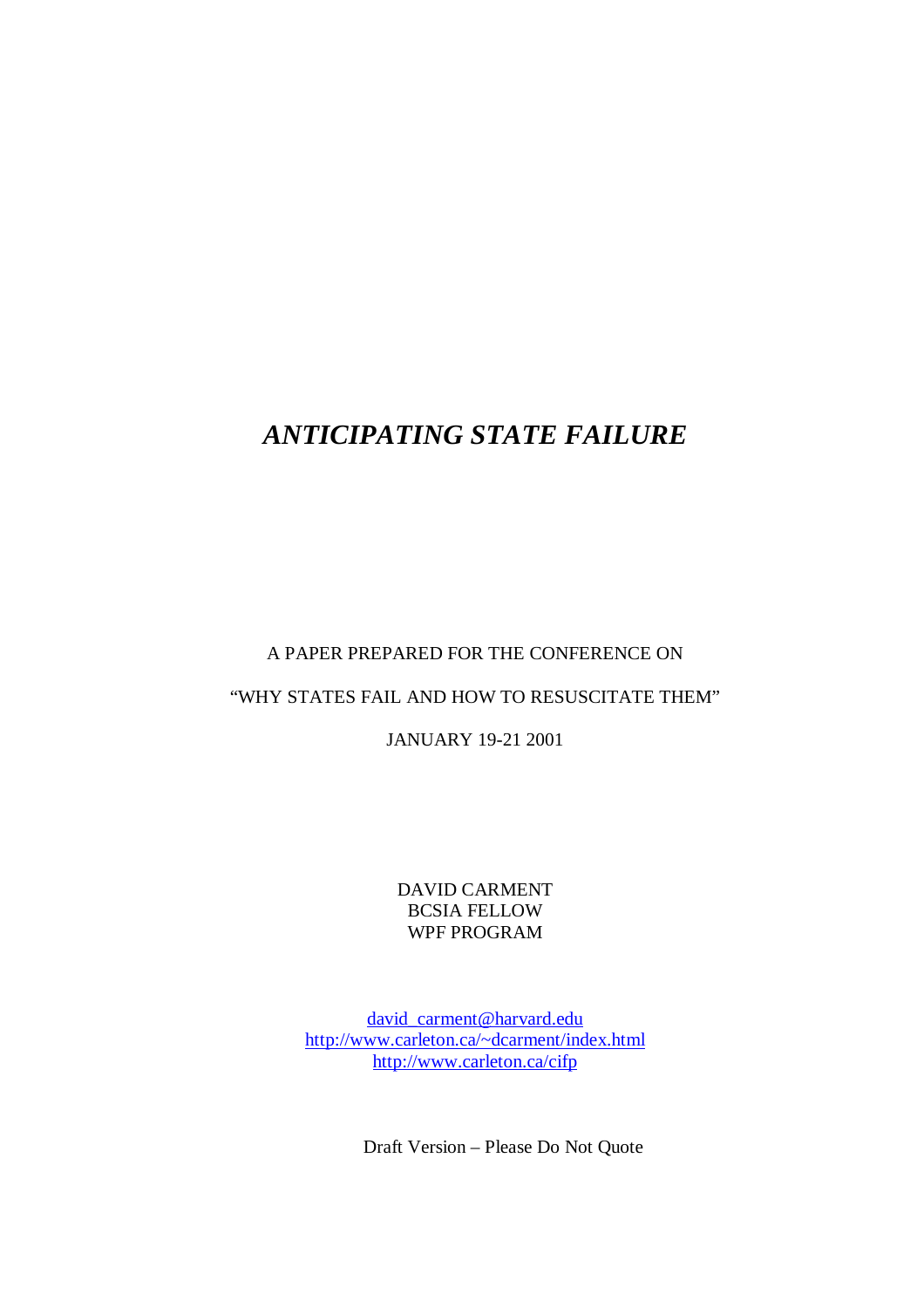## *1. Introduction*

The euphoria that came with the end of the Cold War has been dampened by the continuing outbreak of deadly conflict throughout the world. Some of these conflicts have resulted in the complete breakdown of governments, leading to what has been dubbed "failed states." As Michael Ignatieff argued in 1993, "huge sections of the world's population have won the right of self determination on the cruelest possible terms: they have been simply left to fend for themselves. Not surprisingly, their nation-states are collapsing".<sup>1</sup> Robert Kaplan's highly influential 1994 Atlantic Monthly article on the "The Coming Anarchy" offered a more bleak assessment of state failure in Africa. In this neo-Malthusian perspective - the world - especially the South - is beset by increasing crises generated by fast-growing populations, demographic changes and weakening state capacity to regulate conflict. $^2$ 

Somalia, Congo, Liberia, Sierra Leone and Bosnia are examples of state failure.<sup>3</sup> In each of these cases, the central government ceased to function, was unable to provide for the common welfare of its population or protect it from internal and external threats.<sup>4</sup> States fail when they are unable to provide basic functions for their citizens.<sup>5</sup> The economy collapses. Education and health care are inadequate. Physical infrastructure deteriorates. Crime and violence run rampant. These conditions foster opposition groups which often turn to armed rebellion. More often than not, "the weapons of choice are small arms, light weapons and explosives because they are cheap, plentiful, durable, easily transported and simple to use". Today's wars create huge population shifts and refugee crises, long-term food shortages, failing economies, and the death of large numbers of civilians due to disease, starvation and direct conflict.<sup>7</sup>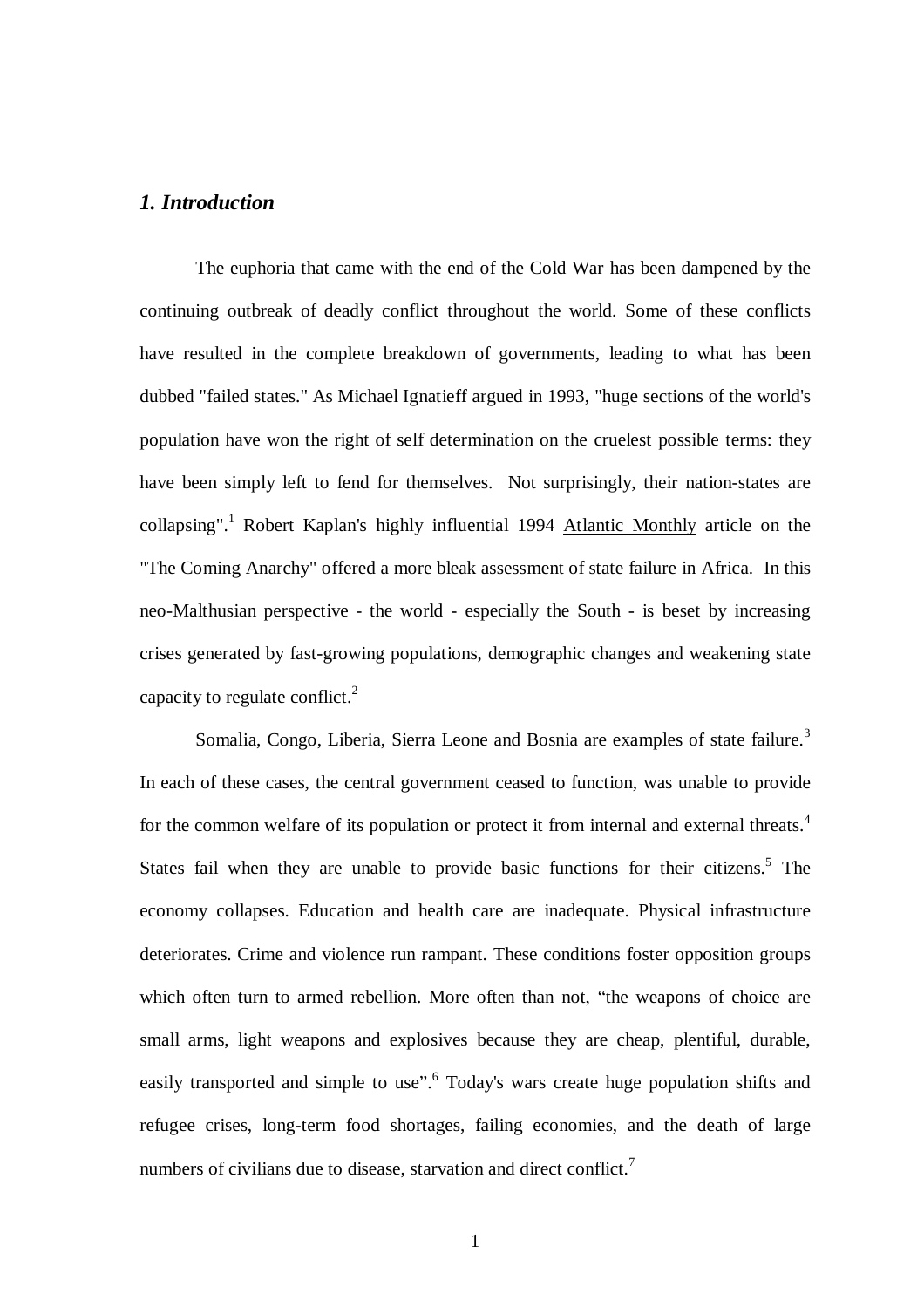The pressure to anticipate and respond to state failure has increased. The international community's track record, in this regard, is not good. The following developments over the last decade demonstrate this point:<sup>8</sup>

•The failure to prevent the relapse of "successful" consolidation processes (Cambodia, Angola);

•The failure to prevent the slow collapse of states in Central and West Africa – despite clear understanding of when and where such events would occur and the availability of forecasts for predicting and explaining their causes and manifestations (Congo, Guinea);

•The failure to anticipate the moral hazards that are generated by efforts to ameliorate the symptoms of state failure, such as refugee flows, ethnic cleansing and clan warfare (Rwanda, Somalia); 9

•The failure to understand how biased interventions can accelerate conflict between combatants (Kosovo, Sierra Leone); 10

•The failure of policy makers to understand how weak responses to warring factions can generate even greater conflict, and increase the likelihood of state failure (Rwanda, Bosnia);

•The failure to understand how values promoting conflict reduction mechanisms such as democracy and human rights can lead to actions that might actually promote the risk of state failure (Bosnia, East Timor/Indonesia);<sup>11</sup>

In order to address these and related problems, this paper evaluates contending and complementary approaches to explaining and predicting state failure. It provides some

2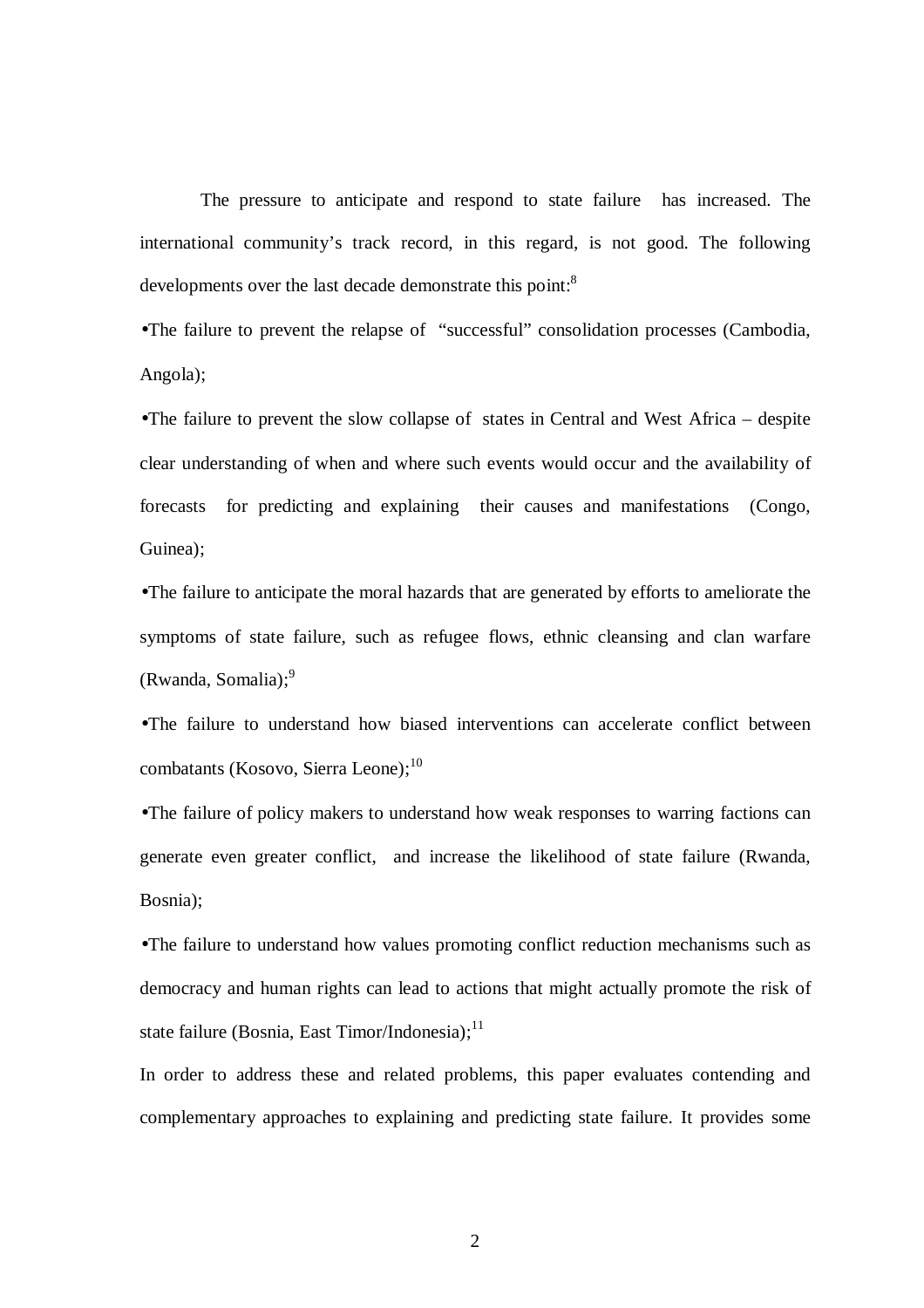preliminary insights on what might be required to anticipate and possibly prevent future cases.

The argument of this paper is three fold. First, most explanations of why states fail - including those that rely on comparative case study, historical trends, leading indicators, events-based data, field monitoring and expert opinion – are, in isolation, inadequate analytical tools for either risk assessment or early warning. This inadequacy exists for a variety of reasons. Many analyses point to fundamentally different causes of state failure; others rely on the monitoring of background factors and enabling conditions that are associated with the risk of conflict but do not themselves provide accurate information on the probability of specific events leading to failure. Still others do not distinguish between causality and correlation, while others are fixated on issue-specific problems that are symptomatic of state weakness and human insecurity– e.g. illicit gun flows, child soldiers, black market activity, aids – problems that are by themselves significant and important but are not necessarily associated with failure.

Second, these disparate and often contending analytical approaches constitute a formidable and potentially useful tool kit for risk assessment and early warning but they do not always pass the basic litmus test required for policy-relevance. This is because to be policy relevant these tools must also be useful operationally, organizationally and strategically. The accumulation and integration of research findings is vital if theoretical insights are to generate important policy relevant implications, especially at a time when early warning research is being criticized for its failure to provide policy-relevant diagnosis. Synthesis should first address the significant gap between policy and theory. It should be noted that early warning is not just about facts, theory building and model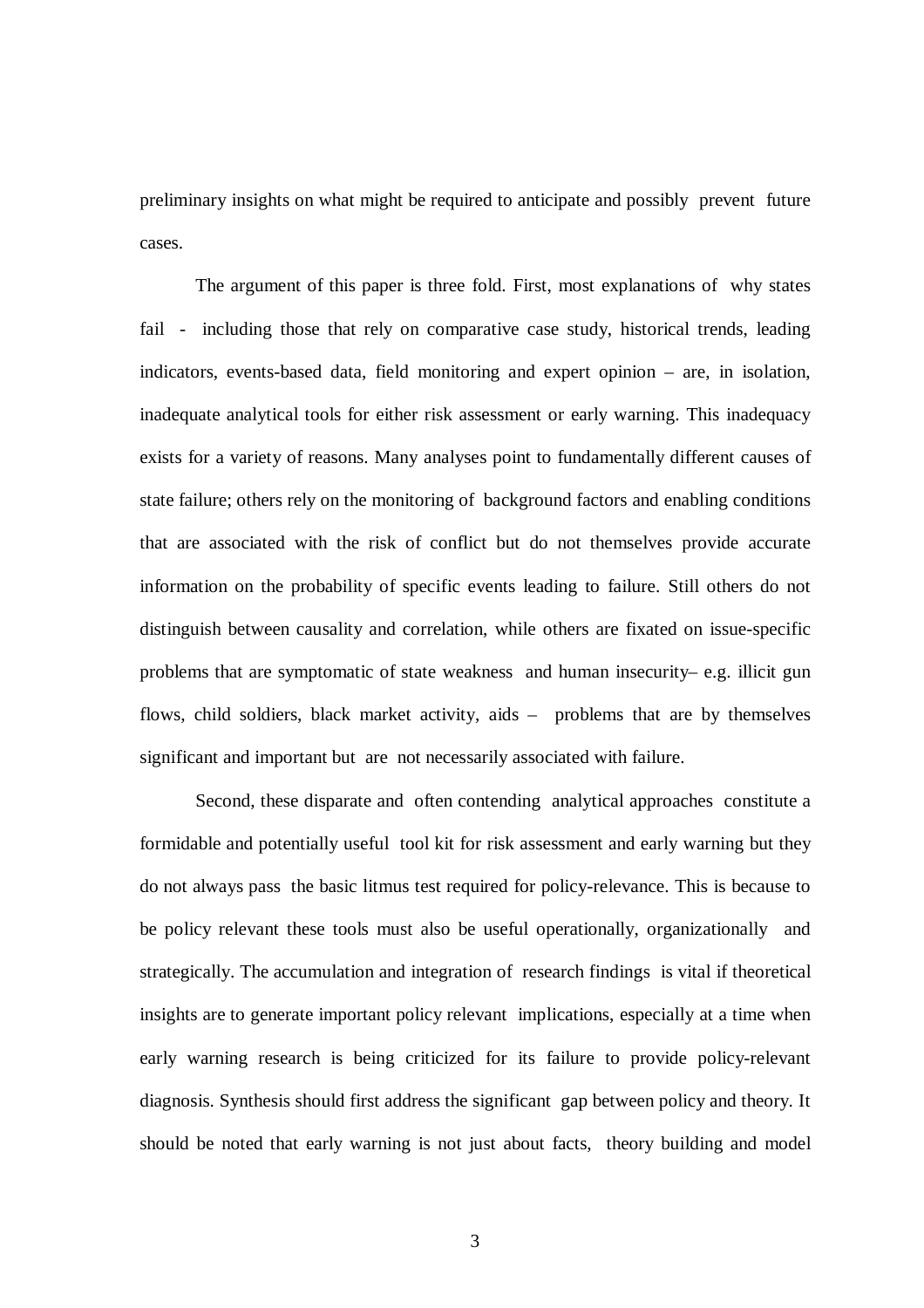development. Early warning is also about anticipating and responding to specific events and preventing them from occurring. Early warning systems are not confined to analysing the potential for state failure, but also relate to the capacities and response strategies for dealing with them.<sup>12</sup>

Third, it is well understood that efforts to prevent states from failing is far more cost effective than it is restoring them after the fact. However if we are to improve the quality of prevention, future funding efforts should emphasize the integration of analytical findings and methodologies of various research programs *as well as* improving the quality of response. In this regard, models and frameworks that relate directly to decision making processes should be the highest priority. Their integration will set in motion a process of "creeping institutionalization" towards a "culture of prevention" through norm development, the enhancement of operational responses and the implementation and evaluation of cost effective structural and operational prevention strategies.<sup>13</sup>

## *2. Causes of State Failure: Contending or Complementary Analyses?*

In this section of the paper I review some of the contending claims on the causes of state failure.<sup>14</sup> Most scholars who seek to explain state failure are confronted by three distinct sets of empirical puzzles. Each puzzle is drawn from the perspectives of systemic transformation, state-society relations and strategic interactions between factions (usually ethnic but not exclusively). The first perspective associates state failure with *macro-level changes in the international system*. <sup>15</sup> The second emphasises *intermediate state-society*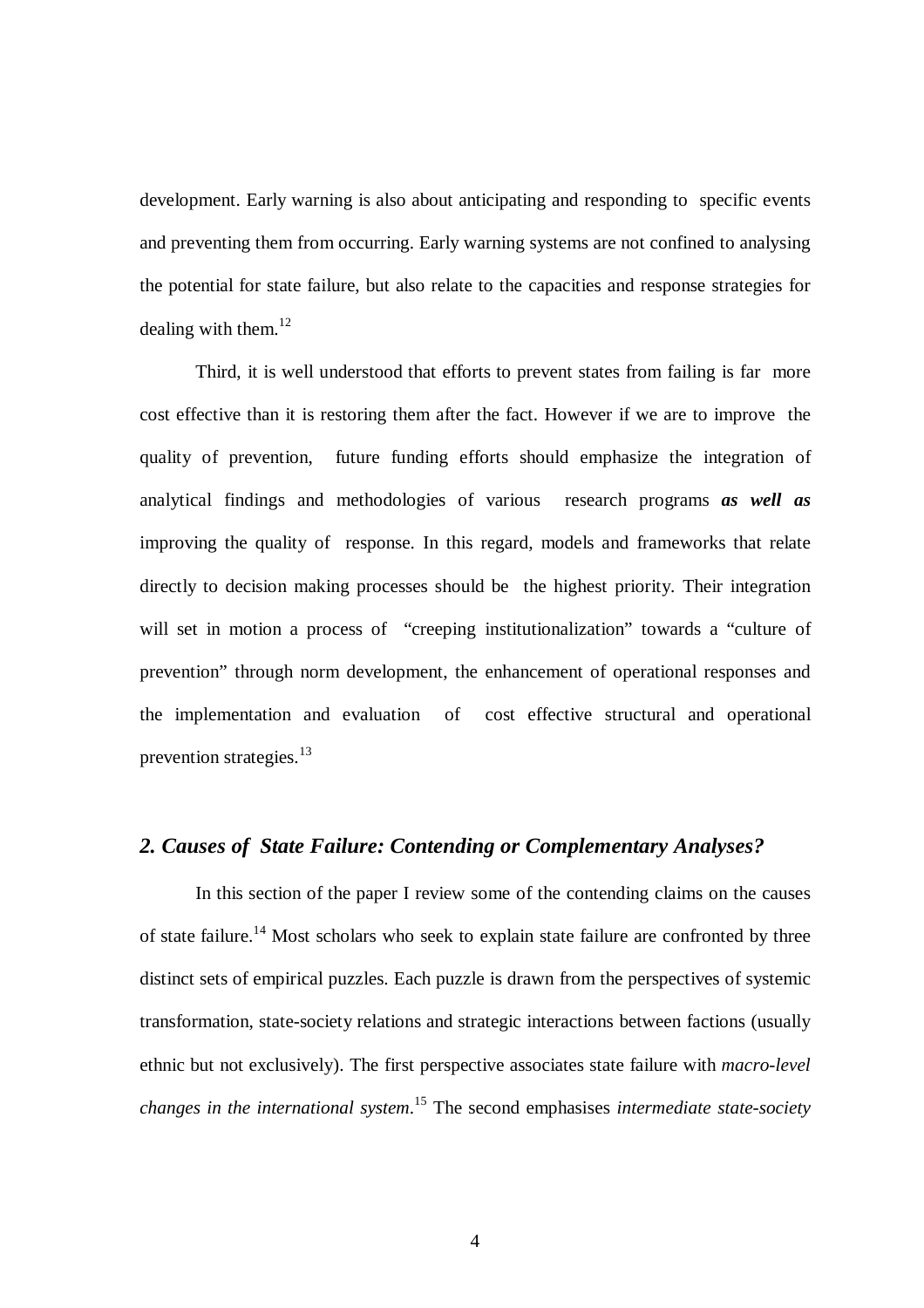*relations* and the third emphasises *micro-level strategic interactions between groups* at specific points in time. More generally:

• **Macro** or long term processes associated with system wide transformations and the associated problems of the emergence of weak states;

• *Intermediate* mechanisms associated with institutional viability and "state-society" relations in different regions of the world; and

• *Micro* or short term selection processes and mechanisms that account for preferences of violence over pacific forms of conflict resolution and the subsequent escalation and/or duration of ethnic hatreds, violence and war at a particular point in time.

Much of the literature addresses state failure from the perspective of the first two puzzles, while comparatively less time has been spent addressing micro questions about the timing, escalation and the duration of interactions leading to state failure. This empirical gap is, of course, understandable - long and medium term perspectives furnish a very useful overarching historical framework for studying system change and state transformation over relatively long periods of time, while explanations for specific choices, events or behaviours tend to focus on environmental stimuli in the context of standard social scientific models.

### *Macro- level Perspectives – System and Structure*

The development of political capacity, legitimacy and authority, all essential features of state-building, is not a linear process.<sup>16</sup> This is especially relevant to explaining state failure, since changing environmental conditions can reverse (in very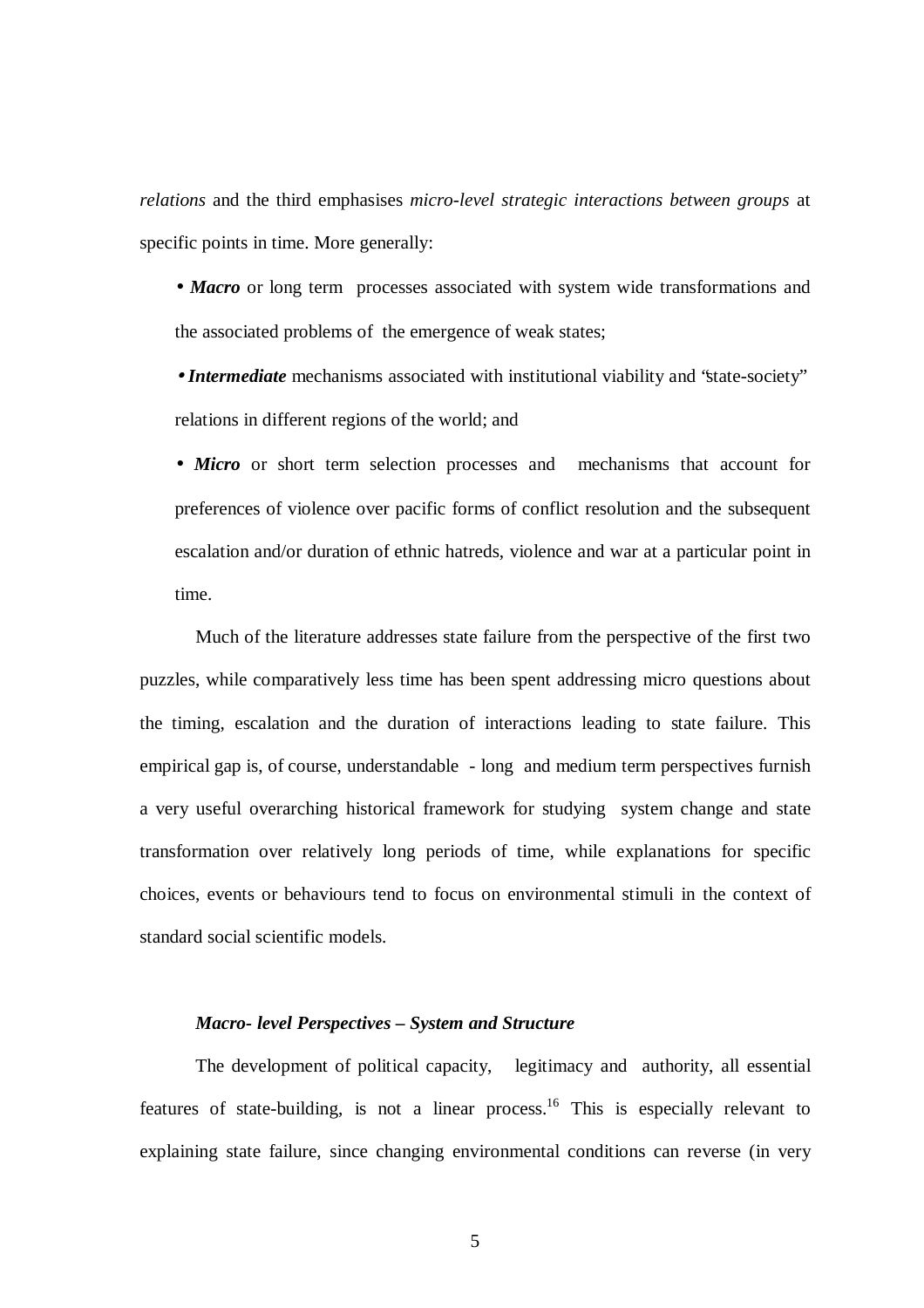short periods of time – e.g. months and years) these essential features. For example, changes in system structure can reverse state-building in several non-mutually exclusive ways: through the creation of highly dependent weak states (and the subsequent withdrawal of powerful patron-states) on the one hand; and through processes of globalization and the strengthening of international norms of self-determination on the other.

Chazan et. al argue that there have been four great waves of state building, each following the collapse of empires:<sup>17</sup> South America in the 19th century (the Spanish Empire); Europe after World War I (Russia, Austria-Hungary, Ottoman Turkey); Asia and Africa after World II (Belgium, Holland, France, Britain and Portugal) and Central Asia and Eastern Europe in the late 1980s (the Soviet Union).<sup>18</sup> Most of these systemic transitions were associated with the abrupt creation of new states in hostile environments involving conflicts over territory and identity.<sup>19</sup>

The post-Second World War phase of decolonisation and the break-up of the Soviet union introduced many more new and weak states into the international system.<sup>20</sup> However, unlike the elites of the West European and Latin American nations; the leaders of these African, Asian and East European states were faced with three compounding problems which enhanced their perception of insecurity. The borders they had to defend were far more arbitrary; their societies were usually more diverse in composition; and few leaders had experience in building inclusive civic and democratic cultures. In essence, the security threats of these states were as much internal as external.<sup>21</sup>

In advancing his systemic argument, Holm argues that the new wave of weak states are a consequence of the way the international system has developed and they will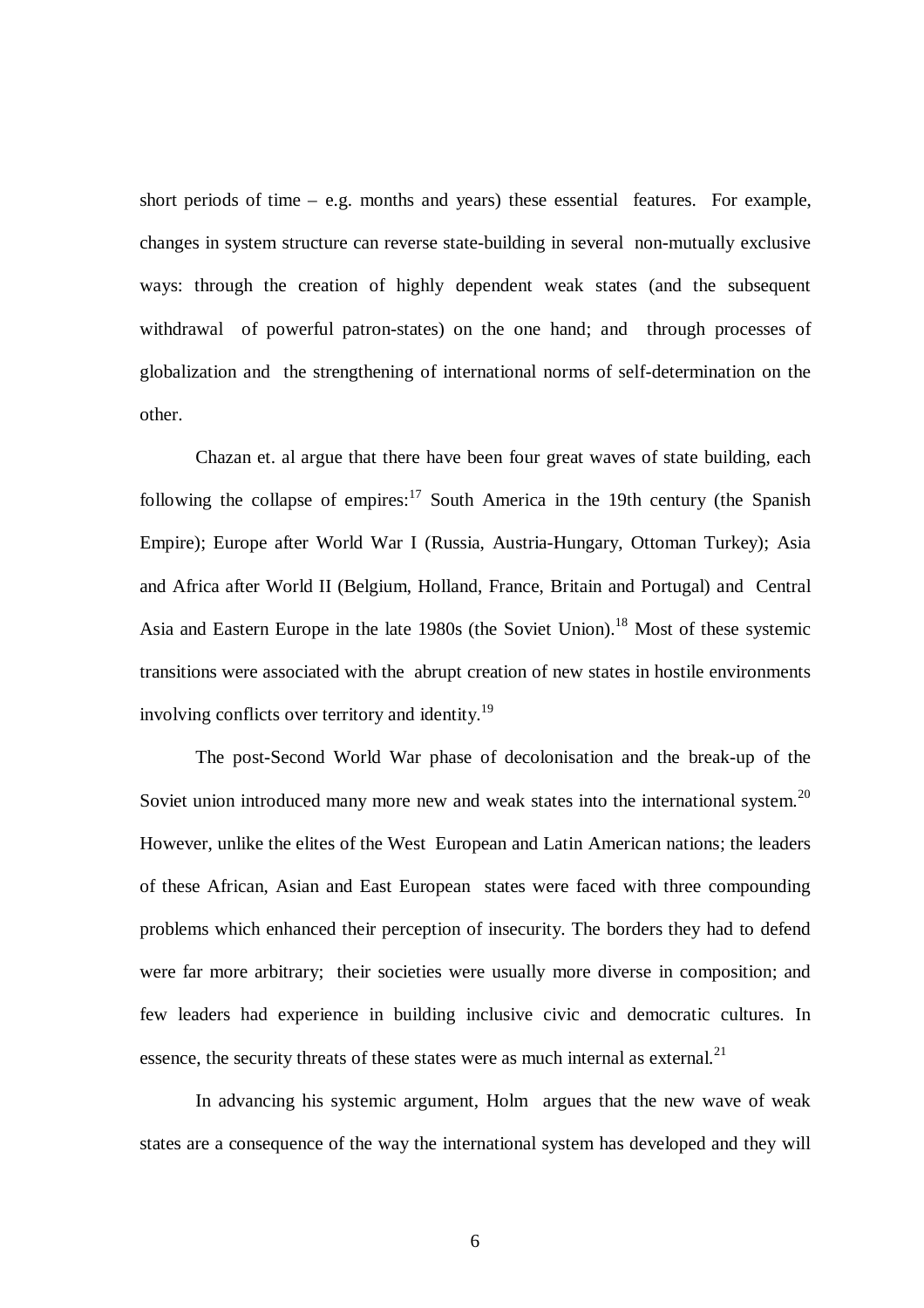fail if unfavourable systemic circumstances prevail. Like Ignatieff, Holm believes that the Cold War ensured that most of these states survived but with its end most of these states have been left to 'sink or swim."<sup>22</sup> Similarly, Rosh and Ayoob argue that state failure is largely a function of the withdrawal of outside support to weak states.<sup>23</sup> To the extent that regional conflicts as well as the maintenance of state integrity were both key features of the international system during the Cold War there may be some validity to this claim. For the period after 1945, in which nuclear weapons prevented direct confrontation between the two blocs, the superpowers did involve themselves in proxy wars and propped up their allies and clients in geo-strategically salient and insecure regions.<sup>24</sup> The net result, as Ayoob<sup>25</sup> suggests, is the absence of effective statehood in the ' Third World,' or what some scholars have termed ' quasi-states.<sup>36</sup>

Historical perspectives suggest that the political configuration of ethnic groups and the degree of constraint they exercise over the state and its decision makers is determined in part by colonial experience.<sup>27</sup> In transitional societies, where demographics can largely determine changes in political power, the potential for conflict is high. This is particularly true when political power is not coterminous with economic power. A single ethnic group may dominate the policy-making process at the national level and be confronted by challenges from other groups.<sup>28</sup>

Consistent with this view, Zartman suggests that state collapse in Africa occurred in two waves – the first came toward the end of the second decade of independence and the second, a decade later and into the 1990s.<sup>29</sup> Zartman notes that state collapse is usually marked by the loss of control not only of political space, but economic space as well. The two work in opposite directions with neighbouring states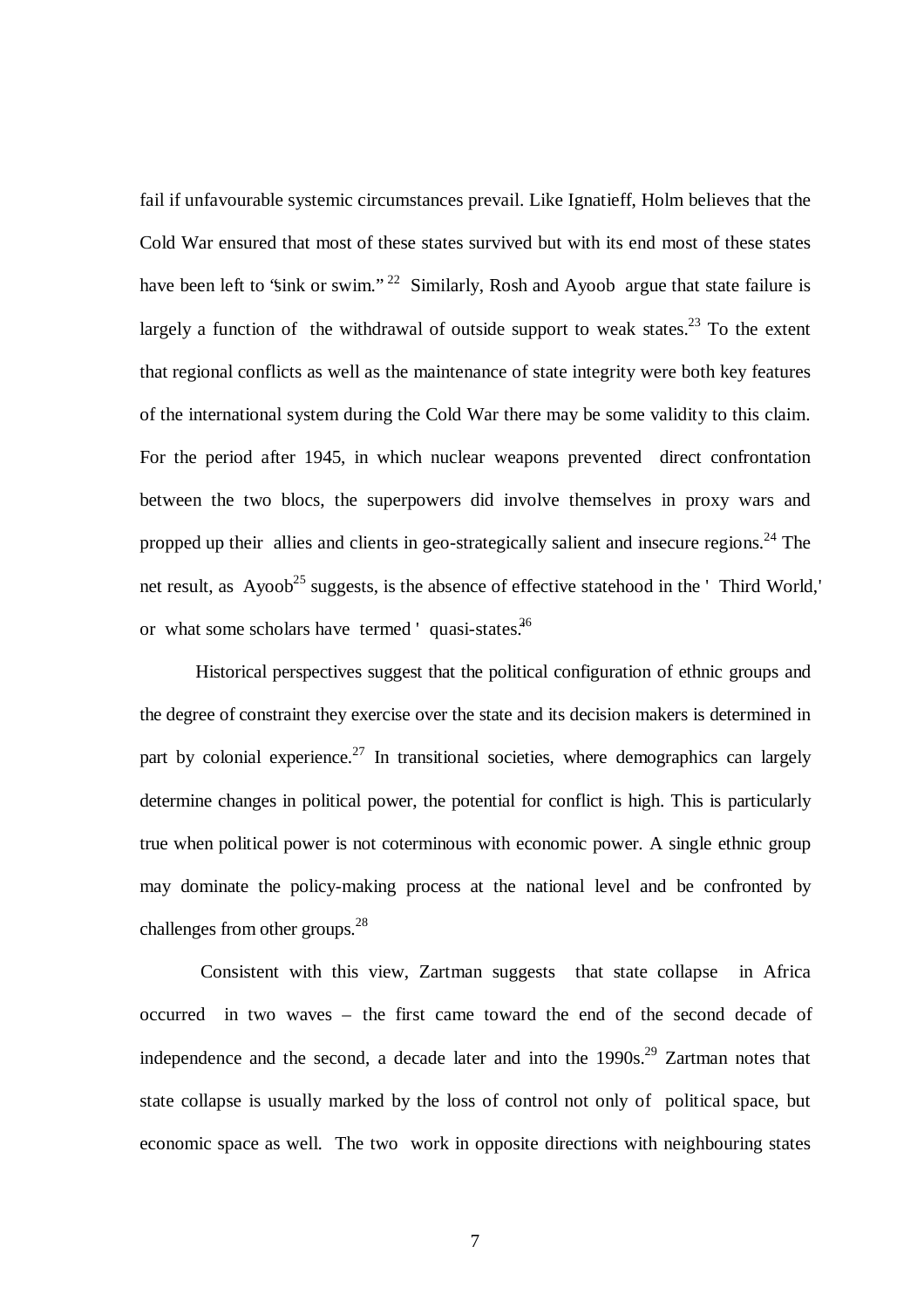encroaching on the collapsing state's sovereignty by meddling in its politics thereby making the political space wider than the state's boundary.<sup>30</sup> As this happens, the economic space retracts with parts of the economic space captured by the neighbouring states and the informal economy dominating the rest.<sup>31</sup>

 Alao provides empirical evidence for this argument through an examination of the causes of state failure in Africa during the post-independence and post-Cold War periods. He finds that most early failures were due to the way they were formed; colonialism brought people of different ethnic, political and religious affiliations together to form a state and forge a common sense of citizenship.<sup>32</sup> In addition, most African economies were incorporated into the European capitalist framework which made most of these economies structurally weak to cope with the challenges of nation-building.

In a similar vein, Herbst suggests that the 'paradox of decolonisation' in Africa stems from the formal colonization of Africa and the replacement of the continent's diverse political systems with an artificial state system which was carried forward in post-independent Africa.<sup>33</sup> The 'façade of sovereignty' was to be overturned only a few years after independence by pseudo-Marxist regimes, one party-states and patron-client fiefdoms.<sup>34</sup> Alger notes that the main problem was that most Western states failed to foresee that the self-determination of the 1960s, was most certainly going to be followed by collapse. Most Western powers failed to pay attention to developing viable institutions of governance which could support the independence of most of these new states As a consequence, the emergence of modern authoritarianism in Africa stemmed from a series of interrelated phenomenon that arose out of the colonial legacy (most states were conceived in violence, there was little transformation in the economy and, the local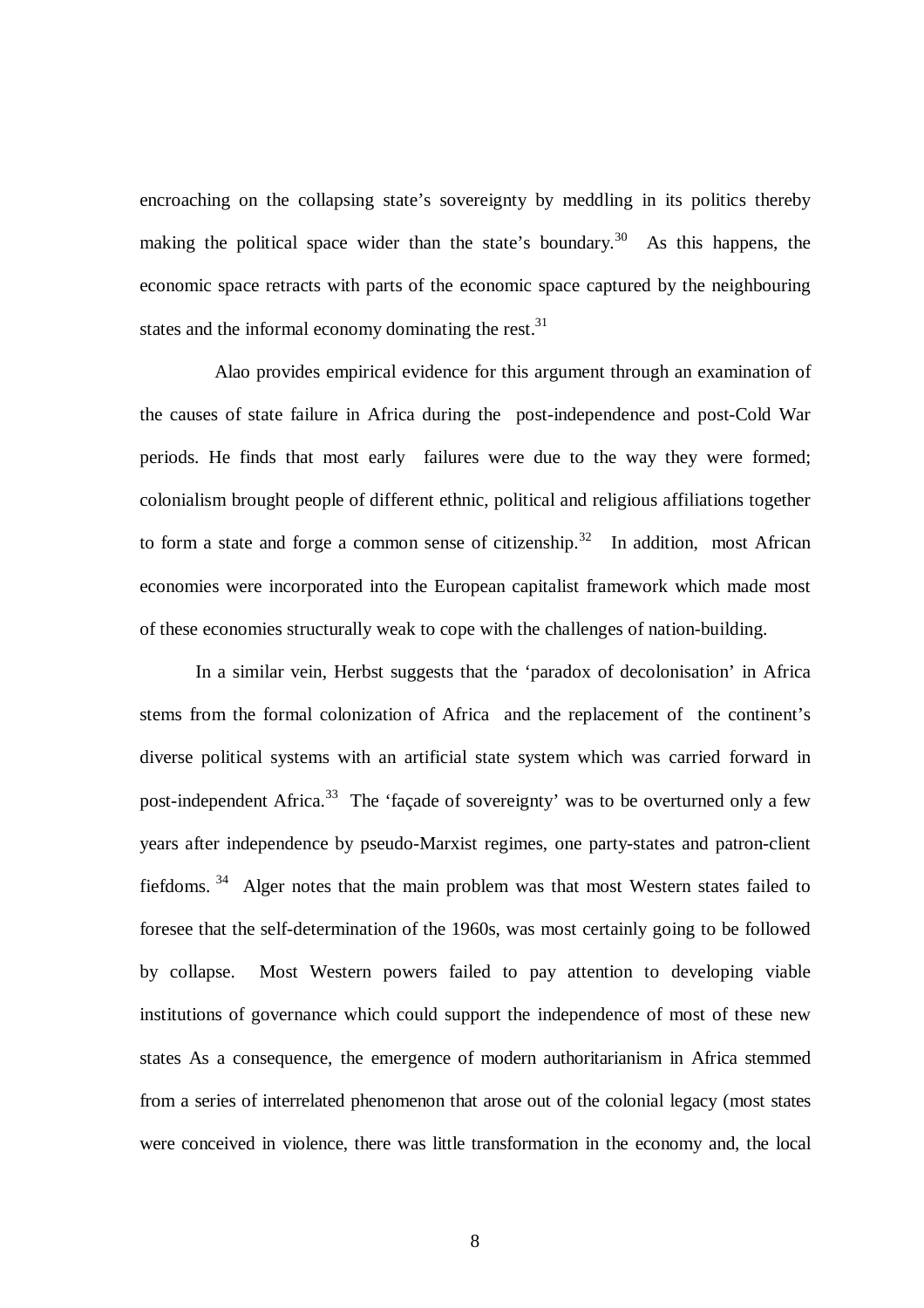ethnic elite' s commitment to the western imposed structures was low). The absence of confrontations and conflicts between classes prevented the growth of liberalism with its ideological and legal emphasis on individual rights and liberties. The European models of democracy dissolved quickly as alien arrangements. When there was a convergence of interests between the newly emergent classes it was to end colonization but these goals became fragmented by ethnic loyalties. The consequence of this was the formation of patron-client relations and the development of personal rule resulting in a state based on personal authority and coercion. The political system was structured not by institutions but by politicized ethnically-based patron-client relationships.<sup>35</sup> In a few short years following independence, the African state become a non-autonomous arena for ethnic rivalries.<sup>36</sup>

A second set of related macro level perspectives trace state failure to processes associated with globalization and the development of international norms of selfdetermination.<sup>37</sup> In particular the development of state structures within multi-ethnic authoritarian states usually results in a minority's perceived sense of exclusion and failure in the social, economic and political domains.<sup>38</sup> As a result minority groups recognize that internationalization of their demands can both simultaneously encourage internal mobilization and weaken the saliency and effectiveness of the state by creating international forums for sub-state grievances. <sup>39</sup> This legitimization process is supported by the existence of supranational organizations and norms which provide a forum and focal point for sub-national claims.<sup>40</sup> Specifically, international organizations promote sub-state mobilization to the extent that they provide human rights support and recognition which lends a legitimacy to self-determination claims.<sup>41</sup> Allen has suggested that the patterns of violence and warfare in Africa as well as the characteristics of the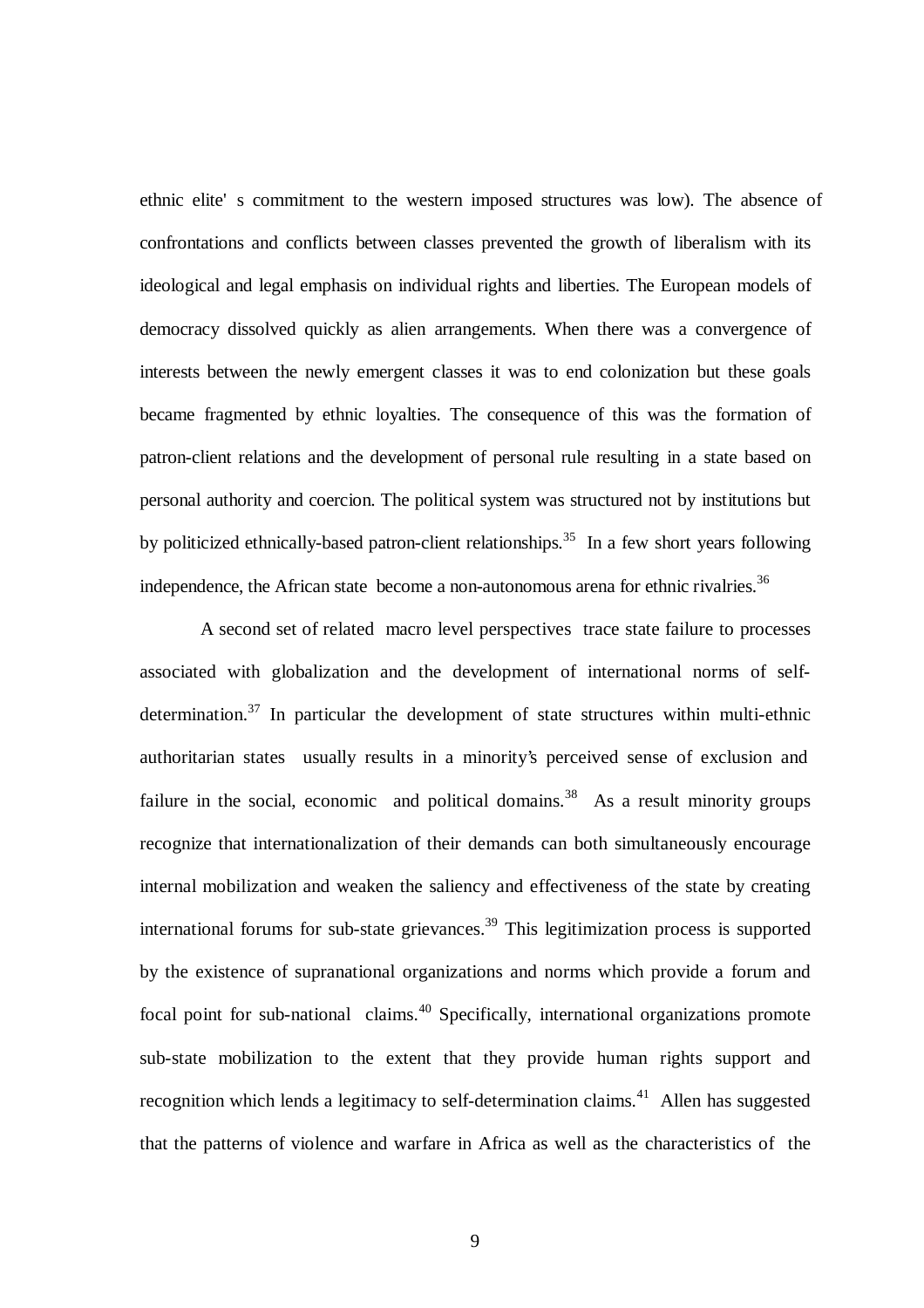'new violence'' are attributable to this process.<sup>42</sup> In particular ethnic conflict and the desire for independence arise out of the systematic denial by the modern state of minority aspirations, goals, values and needs. Ryan argues that self-determination is a key legitimizing principle for political mobilization and organization and suggests that structural incompatibilities between the ideology of state-building and minorities is a key determinant of whether a group will pursue organized violence.<sup>43</sup> Similarly Azar & Burton argue that the move to violence begins with the denial of separate identities, the absence of security for minorities and clear absence of effective participation for these minorities. 44

## *Intermediate Perspectives – State- Society Relations*

A second set of perspectives emphasise the *decay* of state-society relations in the face of internal pressures. The assumption here is that the emergence of state disorder and decline is a function of the disjuncture between the subjective and objective aspects of the social order; that is the failure of prevailing values to legitimize existing divisions of labor and political order.<sup>45</sup> States in decay are in transitional stages in which existing ideologies fail to legitimize the positions of various actors in a hierarchical social structure. Under such conditions most scholars predict the result will be the breakdown of the social and political order.<sup>46</sup>

According to Dearth, a state is said to have 'failed' if it does not fulfil the obligations of statehood. The leadership does not have the means and credibility to compel internal order or to deter or repel external aggression. In addition, the leadership does not, or cannot, provide sufficiently for the people to attract minimal sufficient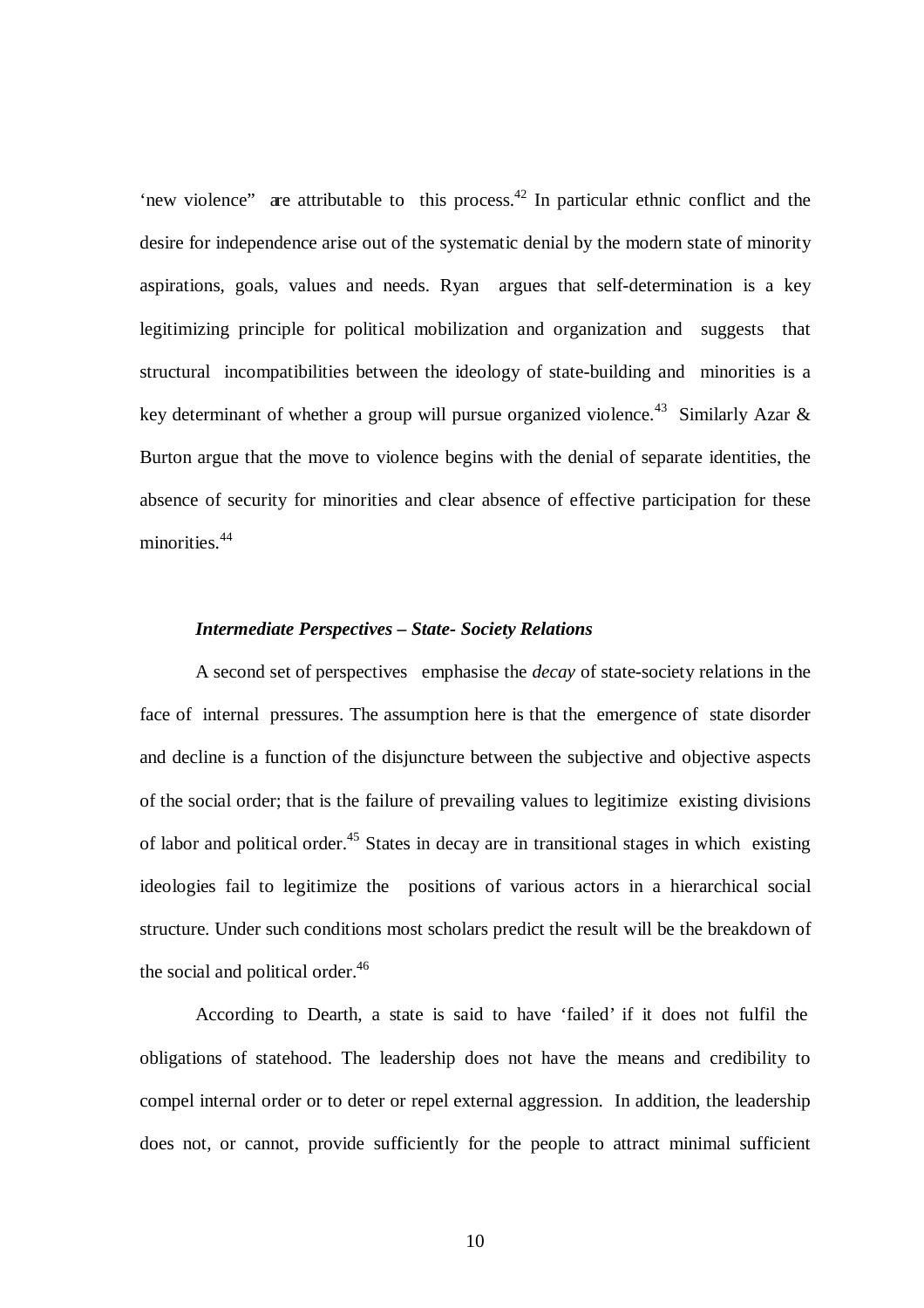domestic support. Baker and Ausink see a collapsing state as one that has lost legitimacy, has few functioning institutions, offers little or no public service to its constituents and is unable to contain fragmentation.<sup>47</sup> State collapse begins when the central state starts to deteriorate, leading to the fractionalization of society, with loyalties shifting from the state to traditional communities that seem to offer better protection.

For Dearth, state decay is a three step progression. First, institutions fail to provide adequate services to the population. Second, improperly channeled ethnic, social and ideological competition erode the effectiveness of these weak institutions even more . Finally, the cumulative effects of poverty, over-population, rural flight and rapid urbanization, as well as environmental degradation overwhelm the weak state to the point of collapse. 48

This process has both internal and external implications. As Hewitt argues: "high levels of domestic instability limit a state's ability to act authoritatively within the international community, limit its ability to act on domestic society with any legitimacy, and to deliver socio-economic packages aimed at bringing about widespread industrialization.<sup>49</sup> Singh suggests that a state's legitimacy is closely tied to the kinds of ethnic policies its pursues. Narrow policies favouring one group are less sound than broad distributive ones.<sup>50</sup> In the absence of strong, secular organized parties and strong institutional structures, ideology and culture become the focus for understanding state decay. Ultimately, it is the state' s actions that are directly responsible for these dilemmas in the first place.<sup>51</sup> The state does not merely respond to crises, produced by uneven ethnic mobilization and social change, but is itself the dominating force providing differential advantages to regions and ethnic groups.<sup>52</sup> Wallensteen sees the convergence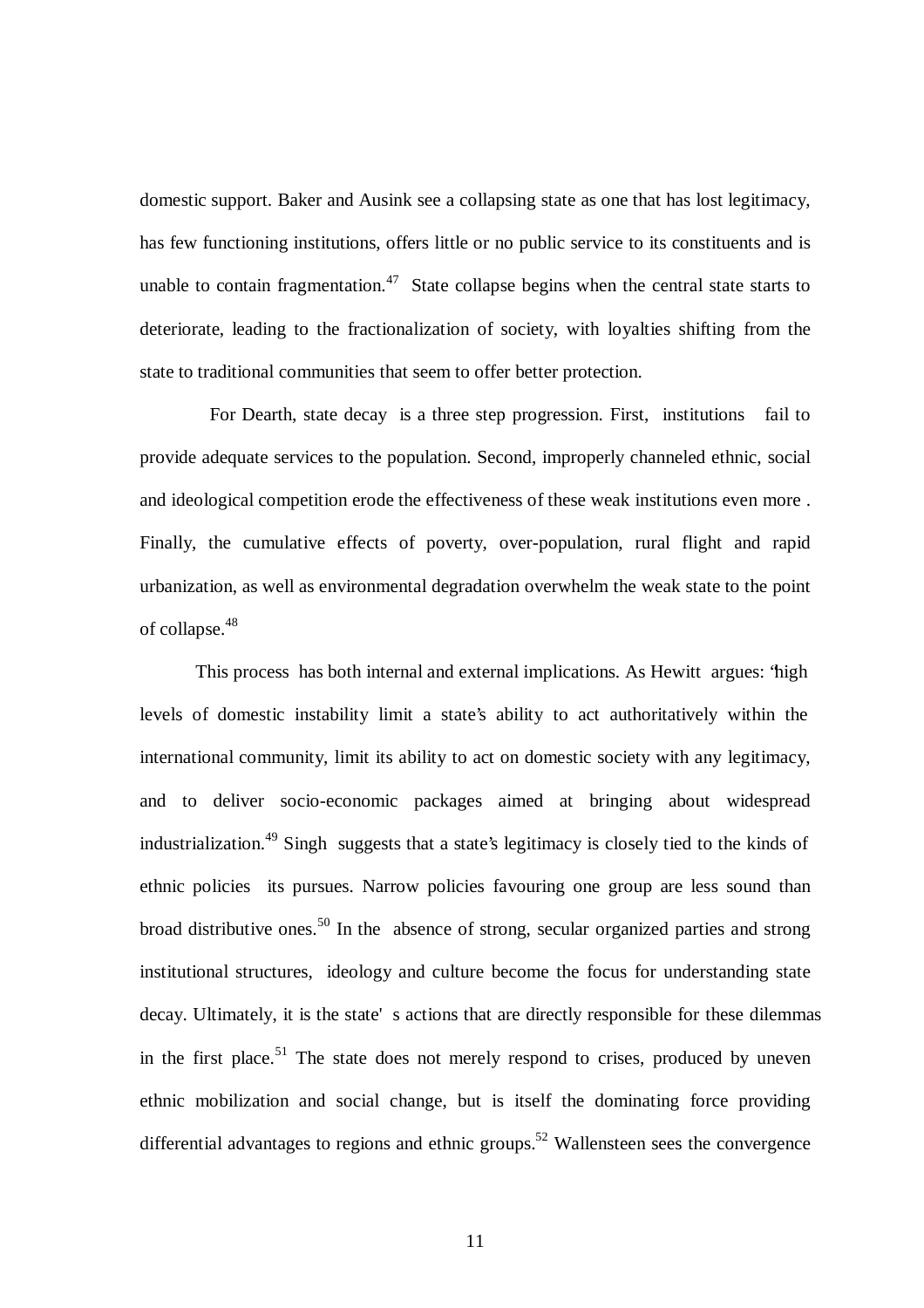of the internal and external dynamics as the ultimate basis for evaluating state performance. There are instances of decay where the state is under-consolidated – a situation where the state is not effective in the performance of its duties; and cases where the state it is over-extended – where it becomes a threat to its inhabitants.<sup>53</sup>

As states begin to rely more extensively on coercive forms of managing internal (mostly ethnic) tensions, power tends to become more concentrated in the hands of a few and potentially homogenous ethnic groups. This disjuncture creates recurring problems of governability for those in power. The resulting breakdown begins at the state-centre as hierarchical patterns of authority give way to regional, decentralized, ethnic and informal forms of political and economic organization. The net result is conflict between a single ethnic group dominating political institutions and the counterbalancing efforts by minority groups to "wrest" control from the center. Ultimately, as Gros argues, states fail when "public authorities are either unable or unwilling to carry out their end of what Hobbes long ago called the social contract, but which now includes more than maintaining the peace among society's many factions and interests". <sup>54</sup>

Empirical support for this argument is provided by Lemarchand who reflects on the crisis in the Great Lakes region of Africa - Rwanda, Burundi, and Zaire - and the patterns of state decay affecting these countries.<sup>55</sup> He suggests that state decay occurred within vertically structured social arenas. Exclusionary policies were a major source of erosion of state legitimacy as evident in the way politics was played out between Hutus and Tutsis in Rwanda and Burundi. 56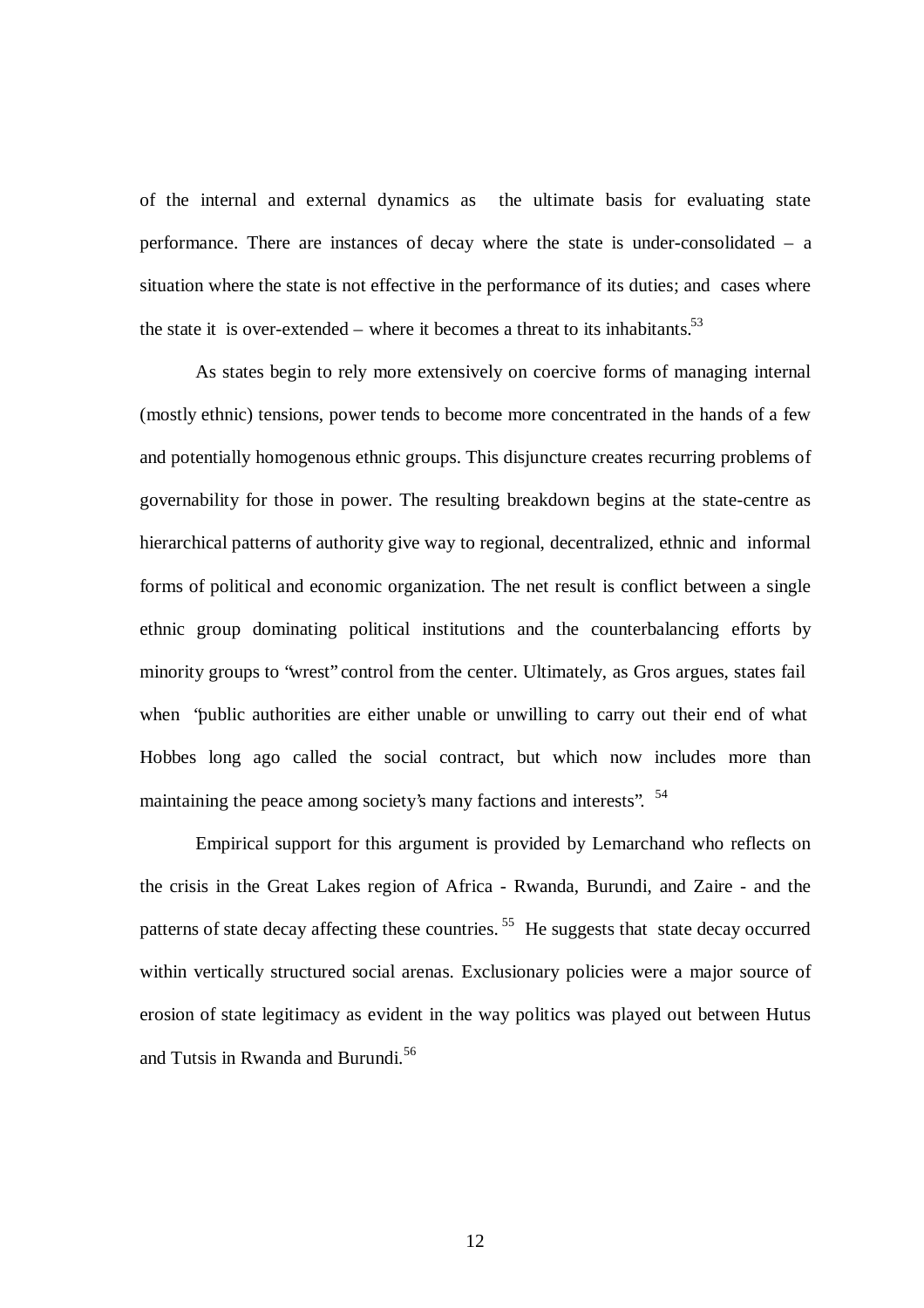#### *Micro-level Perspectives – Dynamic Interactions*

Macro and intermediate perspectives are extremely useful for understanding the root causes and background conditions leading to state failure.<sup>57</sup> They identify structural factors associated with decay and can account for changes in political, social and economic demands. They may, under some circumstances, be able to explain why each side ends up fighting. But they cannot explain violent conflict; that particular subset of human social interaction that involves a high level of inter-group hostility. Nor can they can account for variations in the scope, severity and timing of violence more generally. Individuals and groups may be persuaded by elites to hate and fear members of other groups and they may be driven by mass pressures to rebel, but the probability of war, violence, ethnic cleansing and genocide depends on the opportunities and constraints that present themselves to the warring factions and their leaders at any given point in time.<sup>58</sup>

Micro–level perspectives are premised on two forms of dynamic interactions. The first are interactions between the belligerents themselves; the second between the belligerents and outside forces which are in a position, through actions and statements, to alter the course of violence. With respect to the former, most assessments of intrastate violence underscore the prominent role played by ethnic elites in the mobilization process. "Failed states" can be viewed as a problem of "emerging anarchy" where organized groups that lack many of the attributes of statehood must pay attention to the primary problem of their own security.<sup>59</sup> In a state of emerging anarchy, or whenever the internal balance of power shifts, questions of control become pre-eminent. This strategic environment can cause hostile groups to fear extinction and yield to mob violence.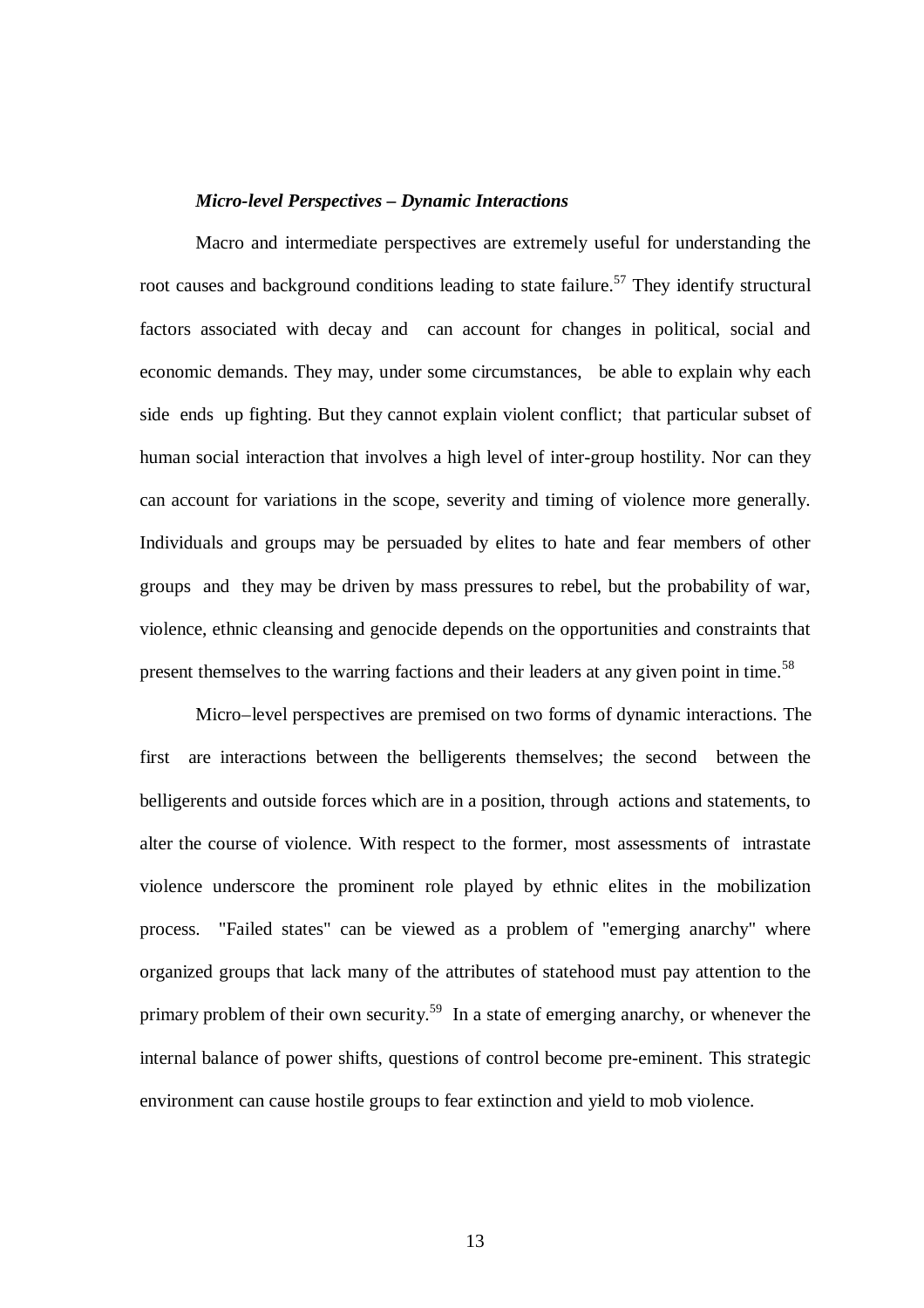Accordingly, political opponents may emulate traditional state behaviour by seeking relative power gains against other groups. The lack of an arbiter – internal or external - induces problems of credible commitment between groups that do not trust one another are liable to misrepresent information for relative gains.<sup>60</sup> According to Crawford and Lipschutz, broken social contracts and weakened oppressive institutions open political space for ethnic entrepreneurs to mobilize support. If the political gains made available to ethnic entrepreneurs are achieved through the re-allocation of resources or the disproportionate economic deprivation of one group in favour of another, the net result will be the escalation of conflict towards intergroup violence. Similarly, Tilley suggests that successful use of coercion by a state in order to suppress local ethnicallybased challenges enhances the assessment of its future utility. Hence, coercion against minority ethnic groups is also a normative factor since elites who use violence become habituated to violence.<sup>61</sup> Violence becomes part of elite political culture that is assimilated into the national identity. Violence becomes a useful political tool.<sup>62</sup>

This is because, as irrational as it may appear, violence plays an important role in ensuring group solidarity. Violence appears to be irrational because it leads to undesirable social outcomes over the short term, such as destruction of property and economic decline. Yet however costly and irrational it appears in human and material terms, violence is a means of regulating behaviours and maintaining social hierarchy. In short, a collectivity will pursue violence if it safeguards advantageous and long term political and economic outcomes for them. According to Marshall performance expectations, including those derived from the use of force to protect or obtain entitlements, are a good way to ensure mobilization, cohesion and stronger support. <sup>63</sup>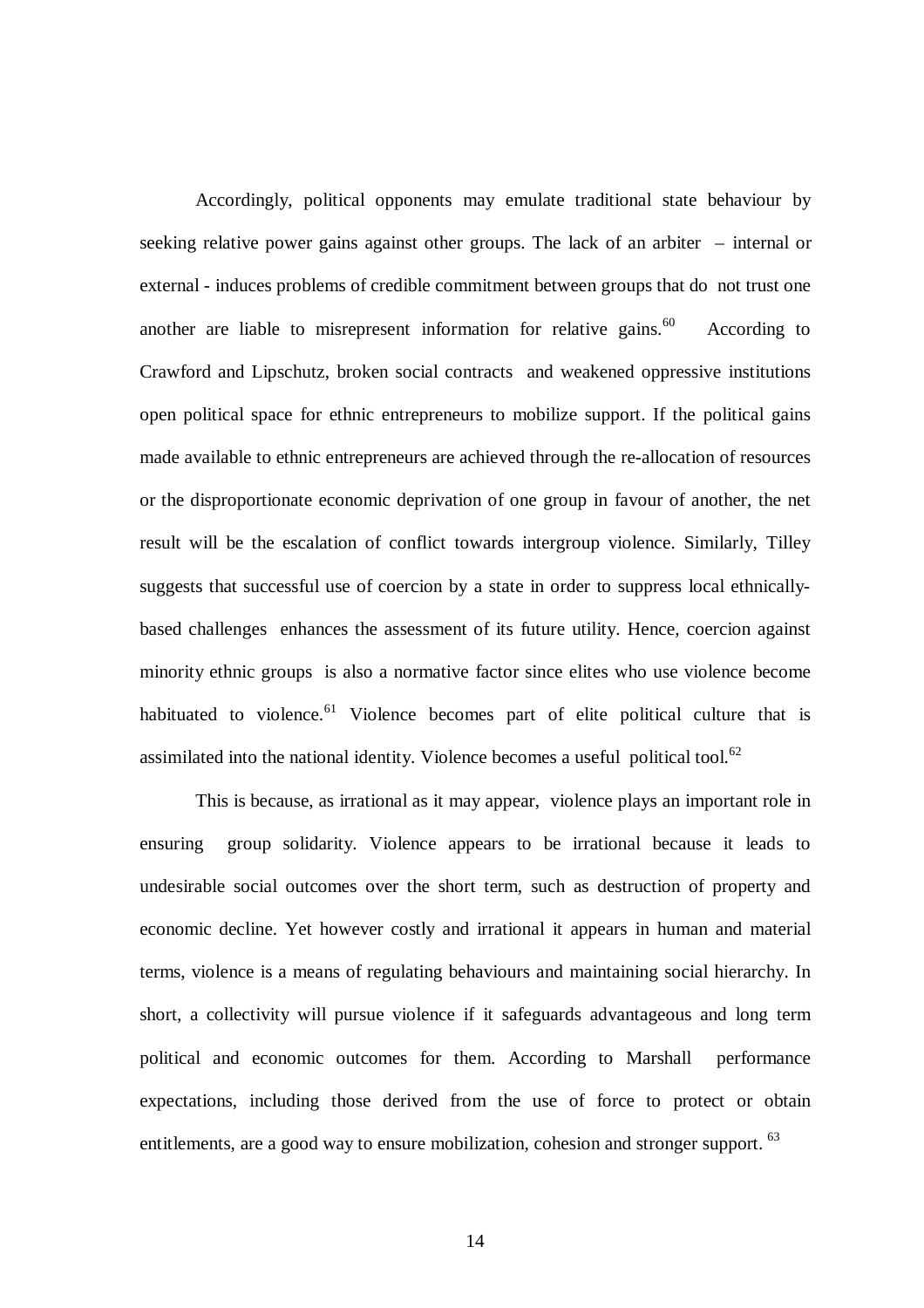Under conditions of decay if the state-centre loses its autonomy by favouring one group over another, the disadvantaged group is likely to believe that whatever social contract there was, is broken and cannot be fixed without some sort of third party to provide minimal security guarantees. A battle for "independence" is likely to follow if a third party guaranteeing agreements between groups cannot be found. In the absence of a third party guarantor, negotiation will be extremely difficult because groups possess fundamental incentives to defect. The mistrust that develops increases the desirability for disadvantaged groups to pursue a pro-active stance and to mobilize against the state in search of independence.<sup>65</sup>

The second kind of micro-level interactions are those between belligerents and outside forces which are in a position to influence the dynamics of the conflict from onset to termination. Relying on only macro and intermediate level explanations of state failure is as unwise as evaluating only interactions between factions. This argument become clearer when one considers the role and impact of outside parties in affecting the course of specific outcomes. In this view, outside forces affect the selection of violence at key junctures as a strategy for securing group survival. Here the concern is not only partisan support for factions through processes of diffusion and escalation but the less well understood impact that third party interveners have on conflict dynamics. Waltz's explanation for the relative importance of "structure" in explaining international politics is appropriate here. Waltz uses the analogy of our desire for wealth and prosperity to argue that we might all want a million dollars (for security, survival, etc.), but a very small fraction of the population is prepared to rob a bank to achieve that objective. If the police were to go on strike, however, the number of bank robbers and robberies would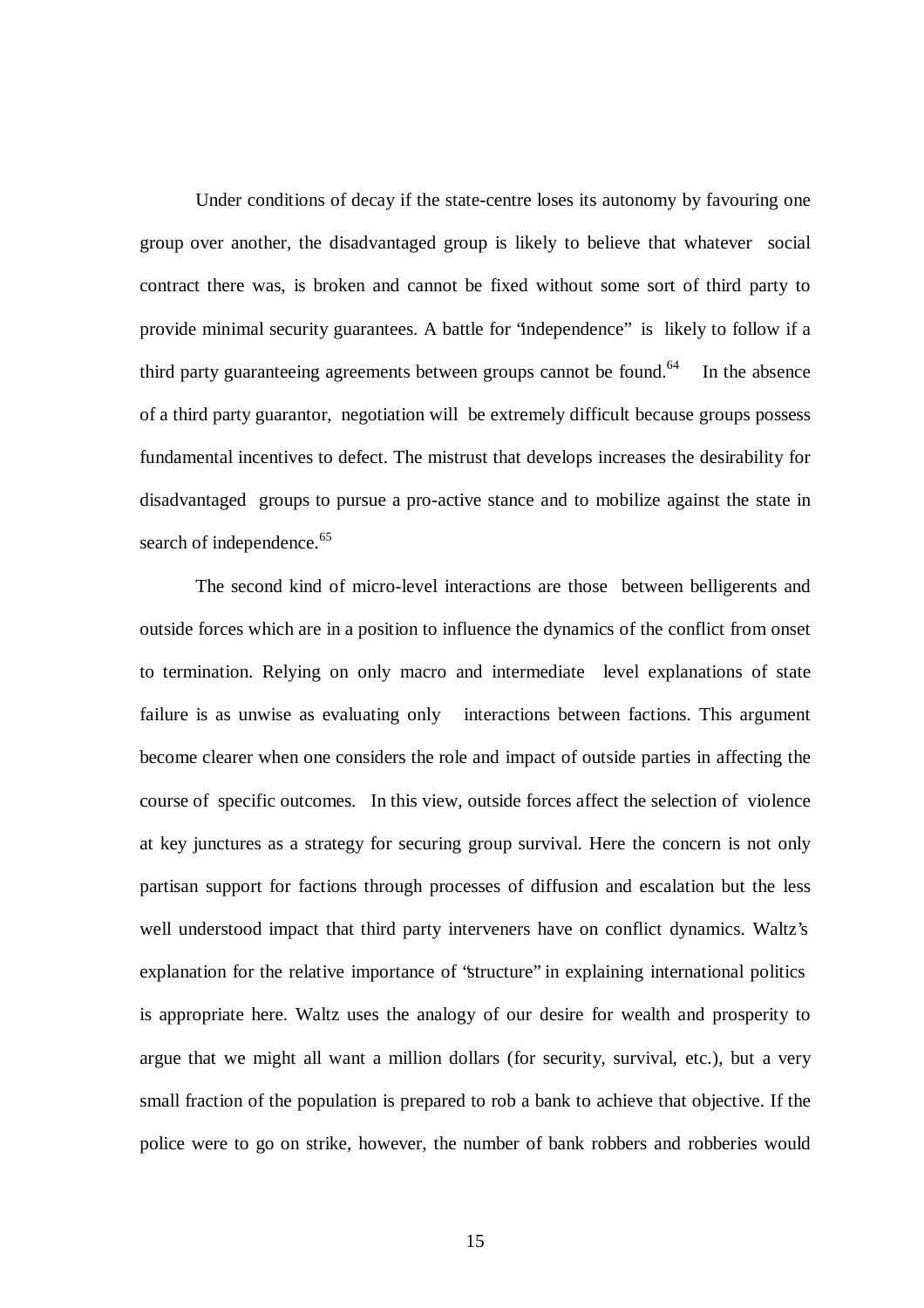increase. Accordingly outside forces can be either mutually reinforcing, mutually exclusive, or mutually incompatible.<sup>66</sup>

For example, recent research on third party involvement shows that humanitarian assistance can exacerbate tensions between combatants because of the incipient moral hazard problem.<sup>67</sup> Others suggest that a lack of resolve and credibility within security organizations create additional incentives for escalation and prolonged conflict.<sup>68</sup> Structural imperatives may have accounted for the mutual hatred underlying fighting in Bosnia, Kosovo and Rwanda, but these wars were waged with specific objectives in mind. Decisions by Serb leaders to escalate the fighting in Bosnia and Hutu leaders to initiate a genocide in Rwanda depended on the prospects of winning (and losing) specific pre-planned battles and confrontations. With respect to Bosnia, whenever Western leaders mounted a prolonged and stable threat of retaliation backed by ultimatums, deadlines, and a clear commitment to punish, credibility was high and coercive diplomacy worked. Weak threats, on the other hand, promoted violence. The genocide in Rwanda was a direct consequence of strategic decisions by political and military officials within the UNSC to *no*t mount an effective and pre-emptive peace enforcement mission as late as March 1994.

In contrast, a much stronger commitment to enforce intense and protracted air strikes and bombing raids to deter fighting in Kosovo set the stage for less intense fighting and cut short the ethnic cleansing underway in the Spring of 1999. One important benefit of this kind of swift and fairly intense retaliation is that it quickly eliminates the threat that triggered the deployment, so that sustained pressure from the public to leave is satisfied without facing the prospect of withdrawing with the threat left

16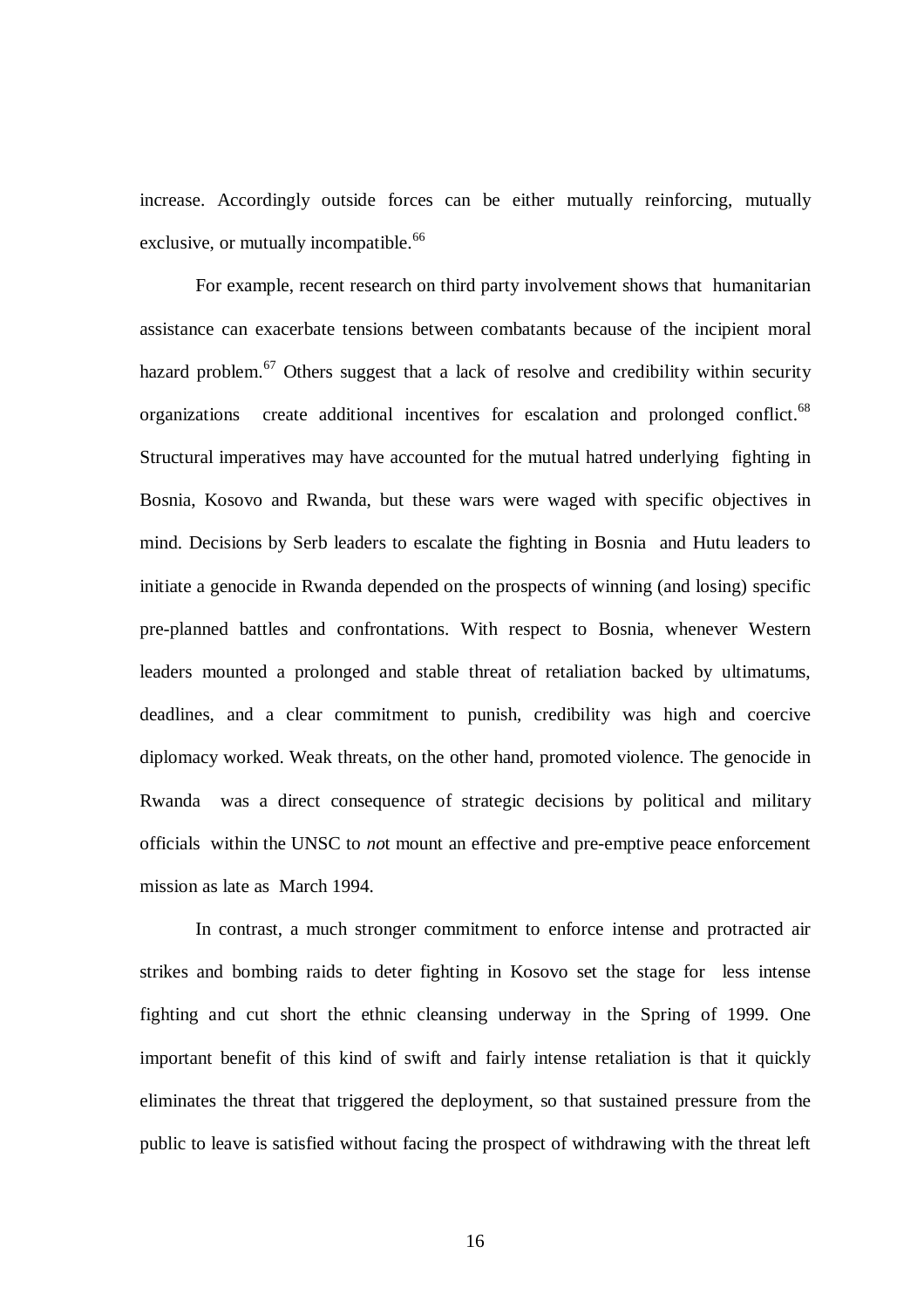hanging.<sup>69</sup> Establishing a credible reputation for responding to internal violence is important, and arguably, military measures have a greater chance of lowering payoffs to violence than less vigorous forms of intervention such as sanctions. Potential and actual antagonists may become inclined to pursue more peaceful avenues of conflict resolution when faced with the high costs of fighting a more formidable opponent.

Nevertheless there is the question whether the effect on belligerents' b ehavio is necessarily beneficial, i.e. can actions taken by third parties to forestall violence actually encourage it? This paradoxical consequence may occur if an intervention designed to limit damage reduces the risks that belligerents face in pursuit of gains through violence.<sup>70</sup> The difficulty is that many third parties are unwilling or incapable of separating combatants from non-combatants.<sup>71</sup> The security provided by third parties can be understood as a public good available to belligerents and civilians alike.<sup>72</sup> Thus, the potential source of moral hazard occurs when the intervener cannot prevent the instigators of violence from enjoying the benefits of the intervention although they may be able to identify the instigators, interveners do not have the technology to exclude them. 73

## *3. Generating Evidence – From General Theories to Model Development*

Thus far, I have examined general theories on state failure and/or processes associated with state breakdown and decay. Unfortunately, theoretical insights alone are insufficient to generate effective and specific responses to state failure. This is because most theories by themselves lack specificity and they rarely consider the operational milieu in which effective responses have to be generated. Theoretical insights are useful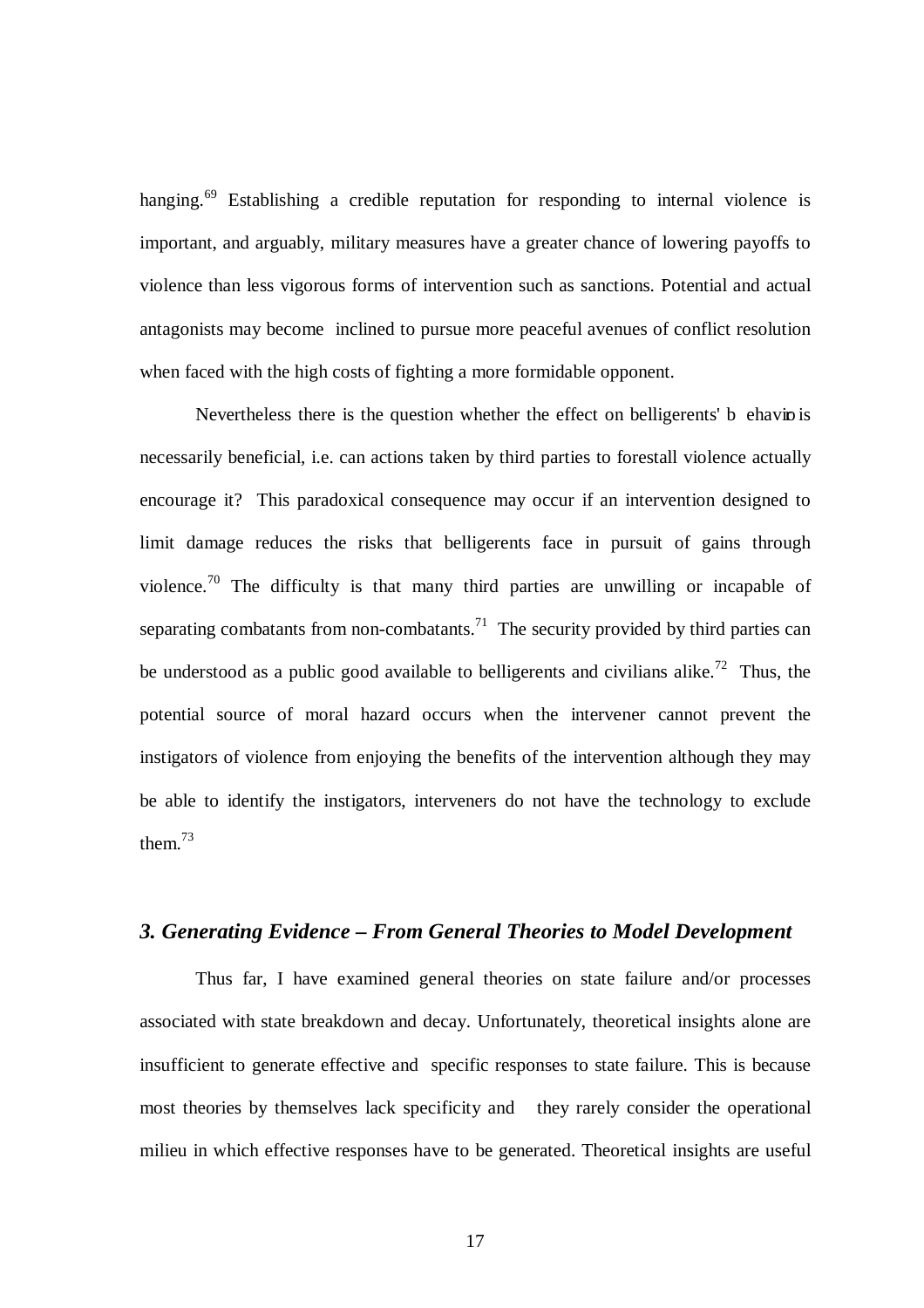as a starting point for more in-depth analysis and then only if decision-makers can be persuaded that the information is useful to finding an appropriate fit between strategy, the problem at hand and the resources available.<sup>74</sup> More generally, the collection and analysis of intelligence is now more than ever heavily influenced by the shifting needs of policy makers. The demand that such profound changes place on decision makers and analysts has been compared to kayaking in rapids.<sup>75</sup> There is:

"a premium on strategic timing and the ability to think beyond the next bend or, in other words, to be able to draw conclusions from a complex array of individual observations about how a system' s dynamics may be about to undergo radical change."<sup>76</sup>

These problems mean that analysts must establish a time frame appropriate to the issue at hand. In this sense, anticipating state failure is like peeling an onion in which each layer reveals progressively longer time lines: long term fundamental dynamics relating to structural causes and consequences, mid-term behavioural patterns, and current events such as humanitarian crises and ethnic cleansing.

For example, warning must come years in advance to respond strategically to structural problems (development, institution building, establishing infrastructure) but only a year or two or less when escalation is imminent and when the tasks are to engage in preventive diplomacy, dialogue, and mediation.<sup>77</sup>

Models used to generate evidence for the prediction of state failure correspond to the macro, intermediate and micro perspectives discussed earlier: the macro pertaining to system wide influences on state performance; the intermediate level largely concerned with state-society relations and micro-level assessments, group dynamics and decision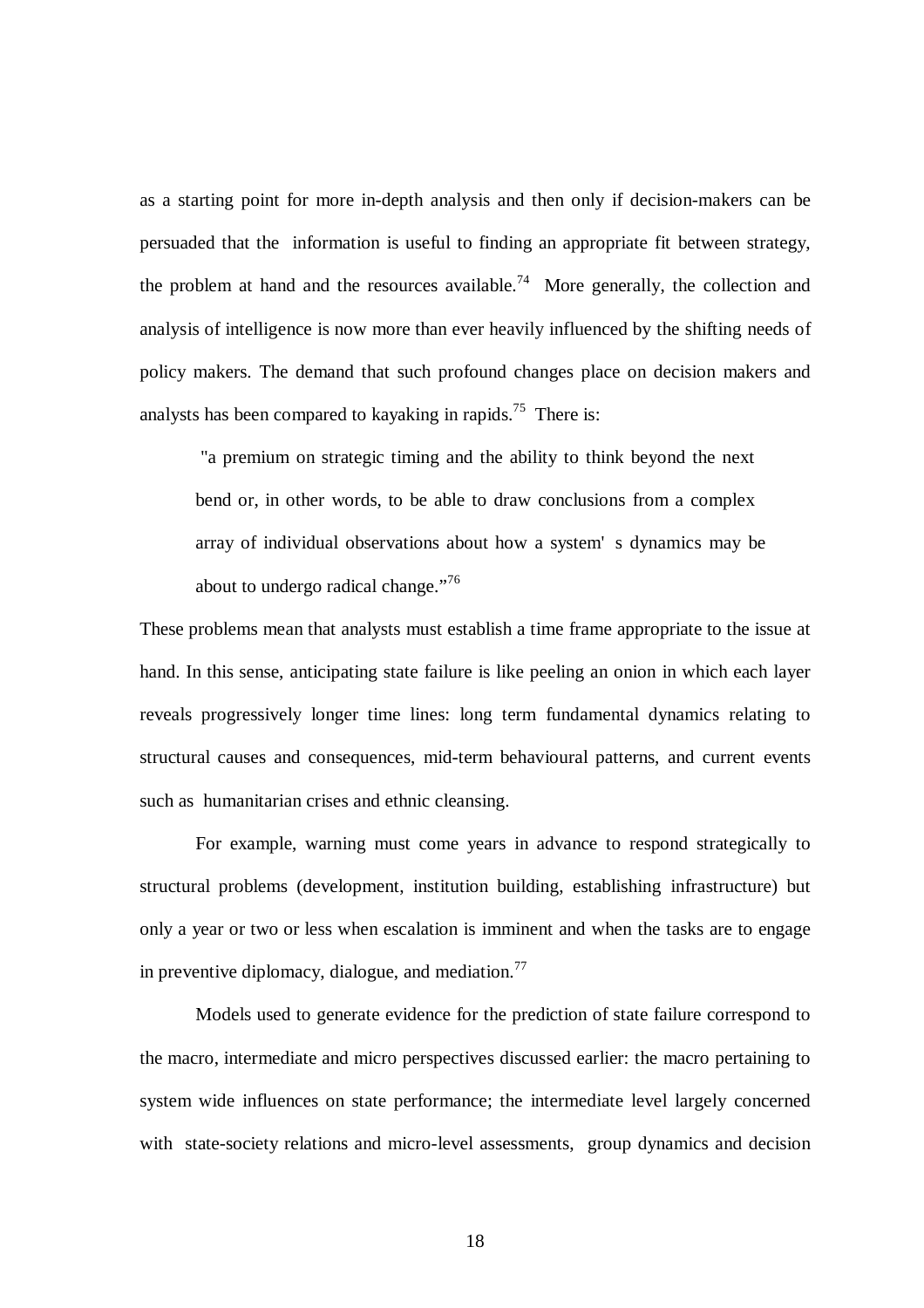making<sup>78</sup> These include forecasting as well as risk assessment models.<sup>79</sup> As Gupta shows – in addition to distinct levels of analyses these approaches can also be distinguished by their methodologies as depicted in Figure 1.







The following approaches are identified according to the methodology employed and the level of analysis:

 1a) • Macro Level *evaluation of structural indicators* (econometrically or through pattern recognition techniques) (e.g. parts of the State Failure Project; PIOOM;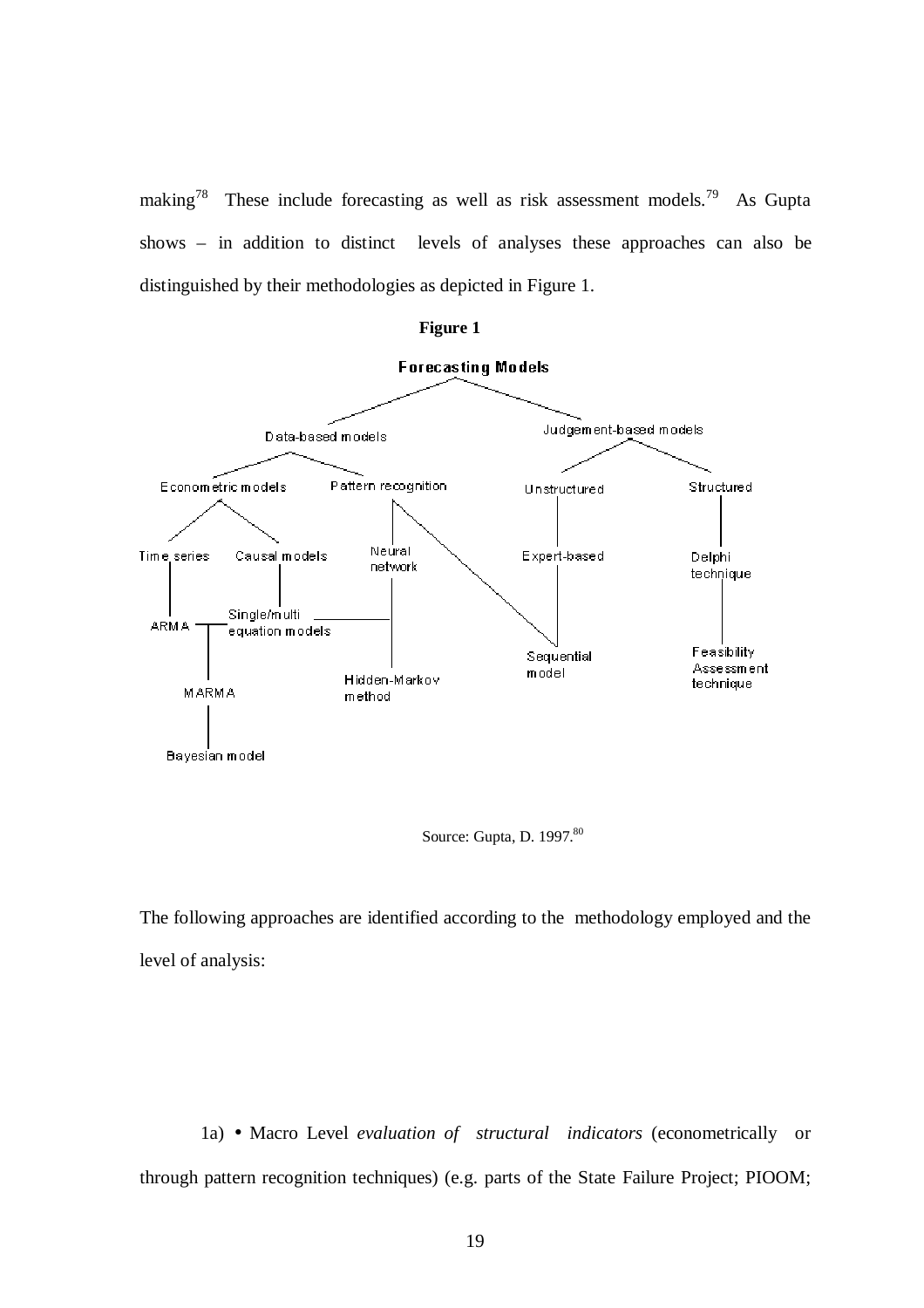CIFP; HEWS; ICB; FIRST, Rummel's Democide data-base, Uppsala's Conflict database);

b) • Macro Level *time series of leading indicators* (e.g. IOM; Refworld; FAO' s GIEWS; Reliefweb; the UN system-wide Earthwatch; HazardNet for disasters; the Epidemiological Early Warning System -NEWS for health concerns and; the global early warning system for displaced persons - GEWS);

2a) • Intermediate Level *conjunctural models* that track changes in pre-specified events (eg conflict/cooperation, genocide, non-violent protest) using machine-coded data, pattern recognition and neural networks (e.g. GEDS; PANDA; KEDS);

b) • Intermediate Level *structured (Delphi) and subjective* models, which utilize a team of experts who identify key actors and estimate their future position on a given issue (regime stability, turmoil likelihood, investment restrictions and trade restrictions) with regards to their power to influence the outcome, the importance (salience) they attach to the issue, and the certainty or firmness of the actor' s orientation (eg, Decision Insights; Political Risk Services). The scores which emerge from this assessment are used to provide a formal estimate of probability;

3a) • Micro Level *sequential models* which develop risk assessments based on tracking of specific behaviors – using accelerators (e.g. parts of State Failure; CEWS); <sup>82</sup>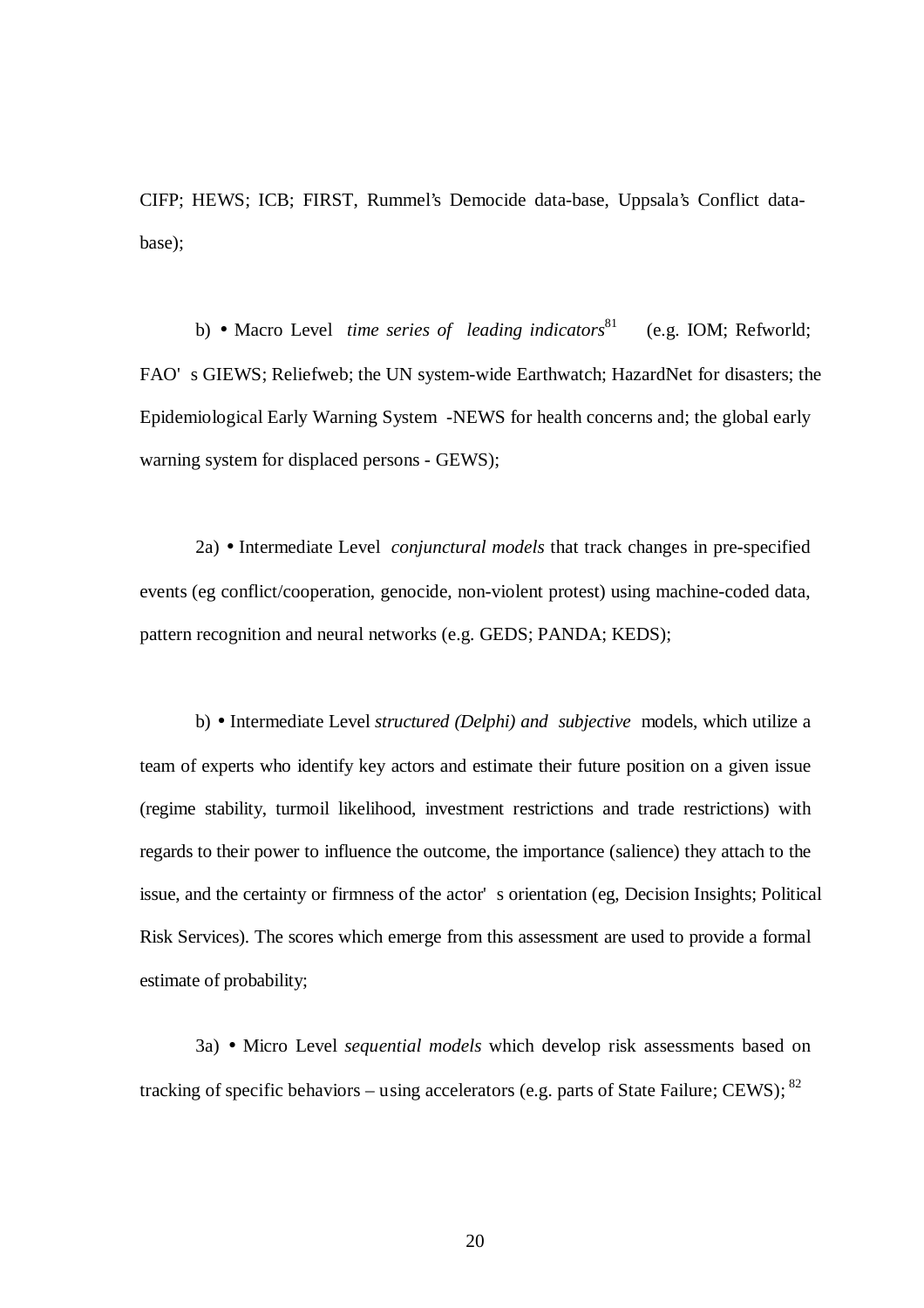b)• Micro Level *response models* which evaluate outside response to conflict and develop feasibility assessments based therein (e.g. Fein's Life Integrity Violations Approach; IDRC's PCIA, JEFF);

c) • Micro Level *field reporting* by NGO networks (e.g. FEWER; FAST; ICG, CIPPD) using structured and/or unstructured reporting techniques.

The array of choices in terms of units of analysis, deductive and inductive methodologies, qualitative and quantitative theoretical assumptions and time frames renders politically relevant integrated and cumulative analysis of state failure difficult but not impossible. On the one hand, where conflicts are well understood in both form and content and the causes are proximate and escalation is likely, the main problem will be the evaluation of micro-level interactions (3a,b,c). On the other hand, where the situation is latent and only remotely suggestive of political or economic collapse, careful monitoring at the macro and intermediate level will be essential  $(1a,b, c; 2a,b,c)$ .

An example of the former approach is Barbara Harff 's sequential model for early warning of genocides and politicides. The approach resembles a qualitative time series approach, but incorporates the role of accelerators. She identifies ten background conditions, four intervening conditions, and eight accelerators. What is interesting is that she does not assume that crisis development is linear. Where processual models, without accelerators and triggers, identify stages of a conflict, these static models cannot provide adequate risk assessments that will allow for planning of responses to "impending" situations. This is where the dynamic role of accelerators and triggers comes in, and ideally those that are essential and necessary.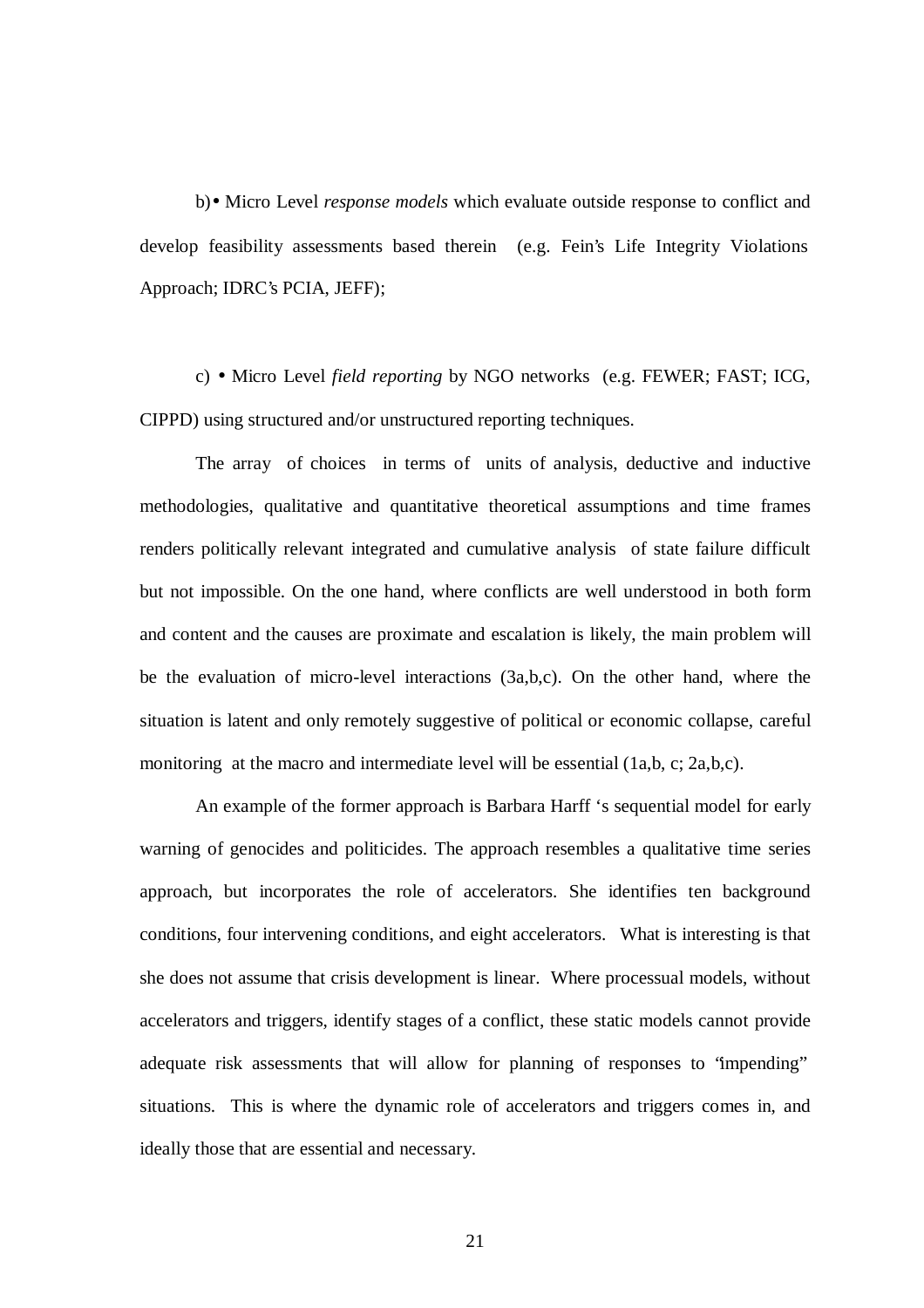An example of the latter methodology is Moore and Gurr's employment of data from the Minorities at Risk project to compare three empirical approaches to long term risk assessments. Their work generates risk profiles; lists of high risk factors, or leading indicators, that are generated based on general theoretical knowledge such as group incentives, capacity, and opportunity. Then they apply a theoretical regression model in which an argument is expressed as a multiple equation model, and a statistical technique—three-stage least squares—is applied to the data to estimate the parameters of a predictive equation. Finally, they employ an empirical regression model; an inductive approach similar to the State Failure project, in which statistical software determines specific indicators for assessing probabilities. <sup>83</sup> It should be noted that each model produces slightly different results, although with a proportion of overlap.

The obvious conclusion, is that barring any weaknesses in the internal validity and reliability of these methods, it is difficult to select, on the basis of findings and rigor, one over the other – they each purport to explain and predict different facets of state failure. Therefore the dilemma remains: the emergence of empirically valid but potentially contending claims on the causes of state failure, on the one hand, and the desire for accumulation, integration and policy-relevance on the other.

How can multiple approaches and the accumulation of findings be simultaneously encouraged and developed? One approach would be to integrate research at the level of findings. The focus would be on those *cases, indicators and accelerators* that appear in *multiple* assessment lists. This would entail a brief description of the method employed in policy–relevant terms and then the establishment of a "watch list." While it is true that one does not need a complex model in order to put states on a watch

22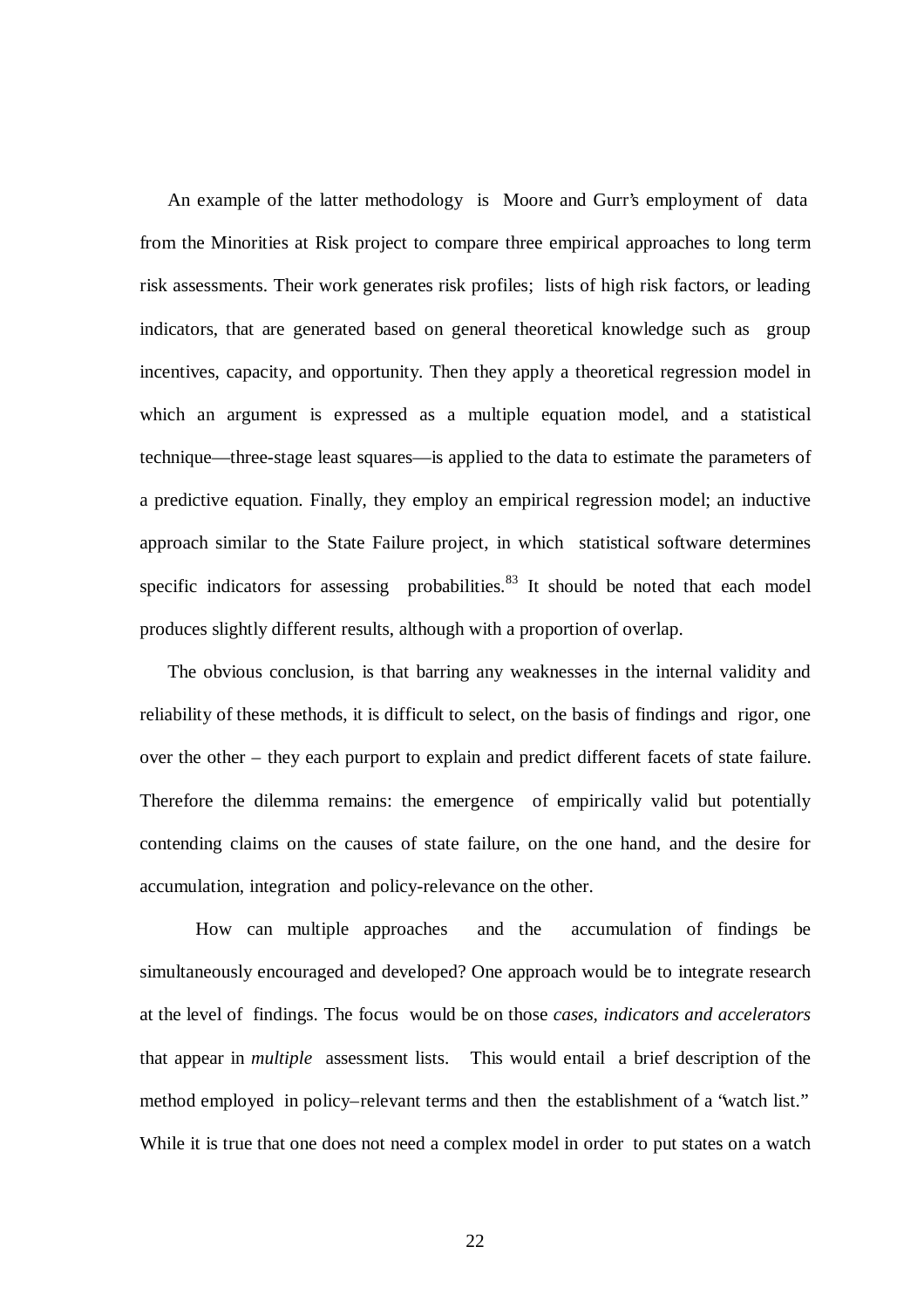list it also true that models and theoretically generated insights can direct the analyst towards causal factors that are potentially unique to a given situation (in other words they provide details about what specifically is to be warned about); and counterintuitive (they direct the analyst's attention to something that might otherwise be overlooked or ignored).

A second approach would be to integrate methodologically dissimilar risk assessment procedures, frameworks and models through a consortium of analysts, policy advocates and practitioners into a dynamic exchange of information. Such an approach might provide a more comprehensive and more accurate picture than would any single methodology.<sup>84</sup> It would also be better placed to identify solutions as well as causes. However, since such an approach is concerned as much with solutions as it is the complexity of acquiring meaningful and informative facts and accounts of country situations, there is a formidable challenge.<sup>85</sup>

This challenge includes:

a) the need for an understanding of three elements: (i) conflict generating factors as specified above; (ii) stakeholder agendas and grievances; and (iii) peace generating factors (structural and dynamic peace developments, effectiveness of peacemaking/building activities, etc.) and;

b) the need for a range of data sources and analytical methods, such as (i) micro-level assessments (e.g. events and perceptions not covered by the media); (ii) intermediate and micro-level events (such as those covered by newswire reports e.g. Reuters, ITAR-TASS, BBC and expert analysts); and (iii) macro-level trends using structural data and leading indicators.

23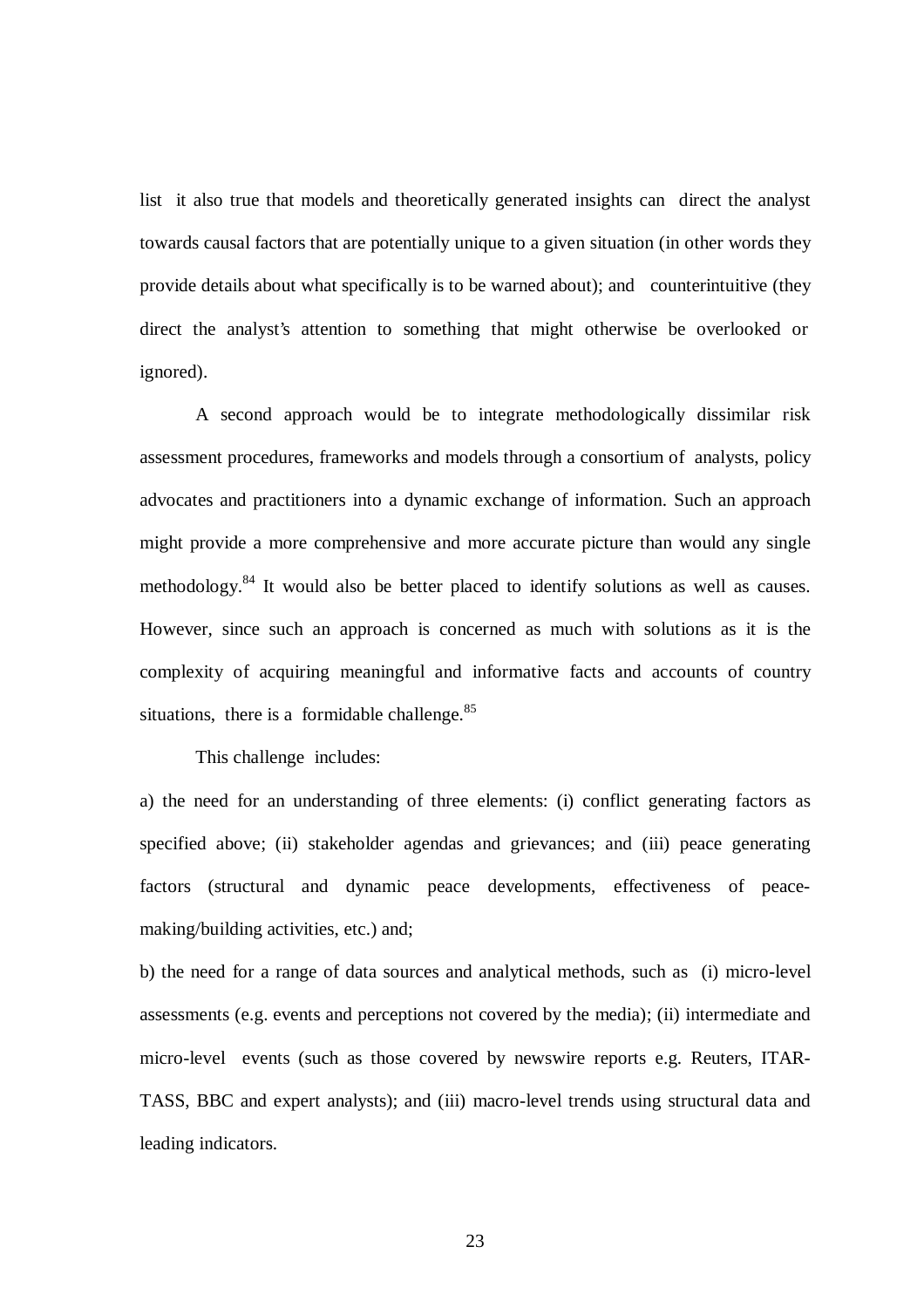Figure 2 illustrates how this might be achieved and how the macro, intermediate and micro operate together.





Dynamic Early Warning Systems.<sup>86</sup>

The operational relevance of the system-described above can be further illustrated with a brief (and simplified) summary of early warning issues in Javakheti – and who would (and does) provide relevant information and analysis as noted in Table 1.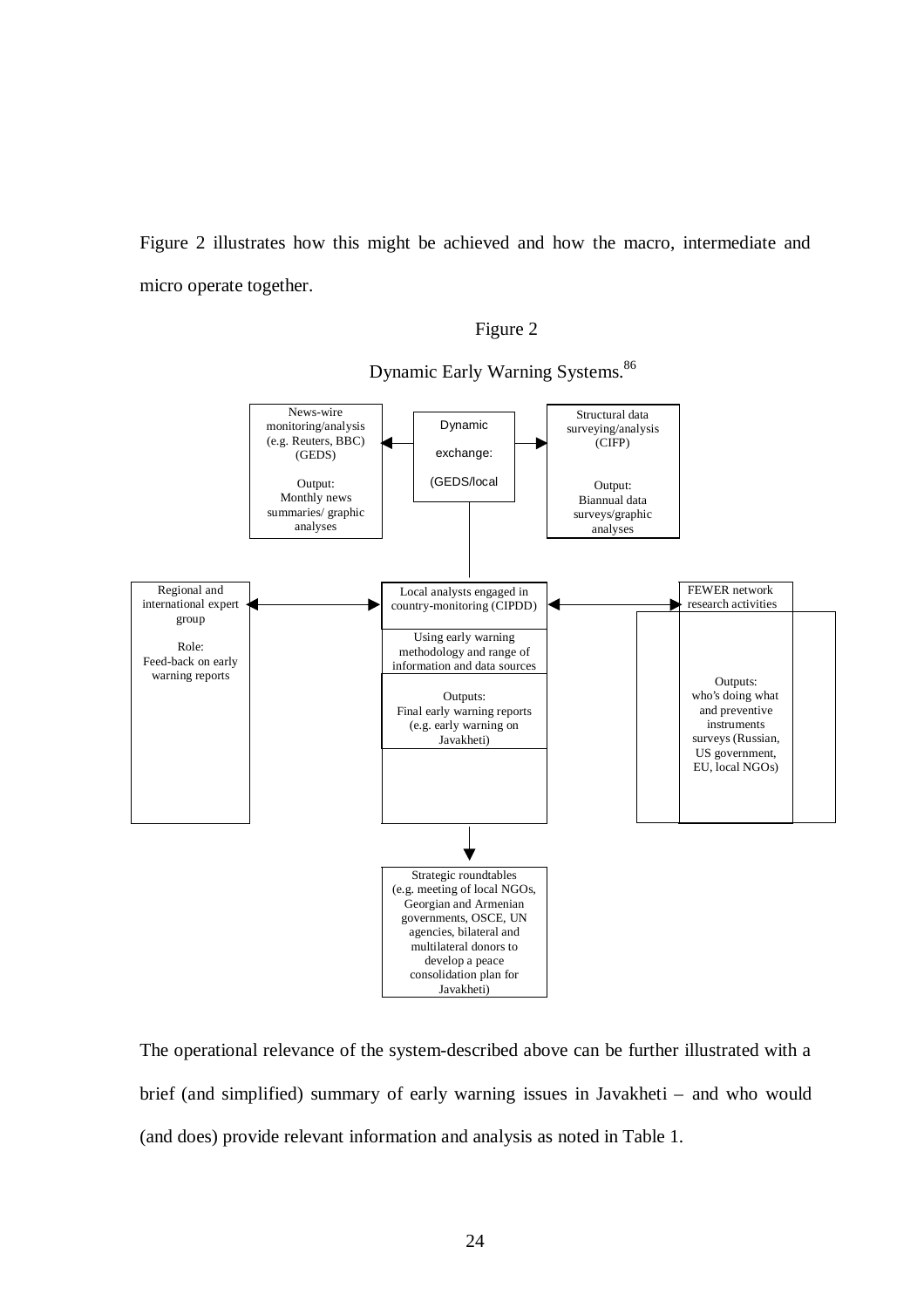#### Table. 1

| Conflict generating factors         |                                           | Stakeholder agendas/grievances                                           |               | Peace-generating factors                 |                                           |
|-------------------------------------|-------------------------------------------|--------------------------------------------------------------------------|---------------|------------------------------------------|-------------------------------------------|
| Indicator                           | <i>Source</i>                             | <i>Issue</i>                                                             | <i>Source</i> | <i>Indicator</i>                         | Source                                    |
| Weak Georgian<br>statehood          | <b>CIPDD</b><br>and<br>CIFP <sup>88</sup> | Armenians and Russians:<br>Ambivalent to Georgian<br>citizenship         | <b>CIPDD</b>  | Evolving Georgian<br>statehood           | <b>CIPDD</b><br>and<br>CIFP <sup>89</sup> |
| Socio-economic<br>isolation         | <b>CIPDD</b>                              | Armenians: Isolation reflects<br>governmental discrimination             | <b>CIPDD</b>  |                                          |                                           |
| Ethnic tensions                     | $GEDS90$ ,<br>$CIFP91$ .<br><b>CIPDD</b>  | Resource scarcity creates<br>Armenian, Russian, and<br>Georgian tensions | <b>CIPDD</b>  | Strong Armenian-<br>Georgian relations   | $\text{GEDS}^{92}$                        |
| Presence of Russian<br>bases        | <b>CIPDD</b><br>and<br>$\text{GEDS}^{93}$ | Mixed perception: Bases<br>provide jobs, but should go                   | <b>CIPDD</b>  |                                          |                                           |
| Repatriation of<br>Meskhetian Turks | <b>CIPDD</b>                              | General perception: Return<br>will increase hardship                     | <b>CIPDD</b>  |                                          |                                           |
| Economic under-<br>development      | <b>CIPDD</b><br>and<br>CIFP <sup>94</sup> | Armenians: Poverty reflects<br>governmental. discrimination              | <b>CIPDD</b>  | Seasonal migration of<br>labor to Russia | <b>CIPDD</b>                              |

# Case-study application of dynamic methodology: Javakheti.<sup>87</sup>

Trends drawn out from assessing the balance between: (i) conflict generating factors; (ii) stakeholder agendas and grievances; and (iii) peace generating factors

The above illustration is premised on the claim that conflict prevention is not just a state-based activity.<sup>95</sup> Notwithstanding the substantial difficulties in encouraging local actor engagement, effective analysis and integration of findings as well as the generation of effective responses can be implemented at the local level by a range of local actors many of whom are themselves stakeholders in the conflict <sup>96</sup>

## *Conclusions*

With respect to policy, preferences for solutions to state failure often depend on the explanations we accept for explaining their onset, decay and collapse. If one emphasizes root structural causes (economic, social, political ) the list of solutions might include long term developmentally oriented structural prevention. If one emphasises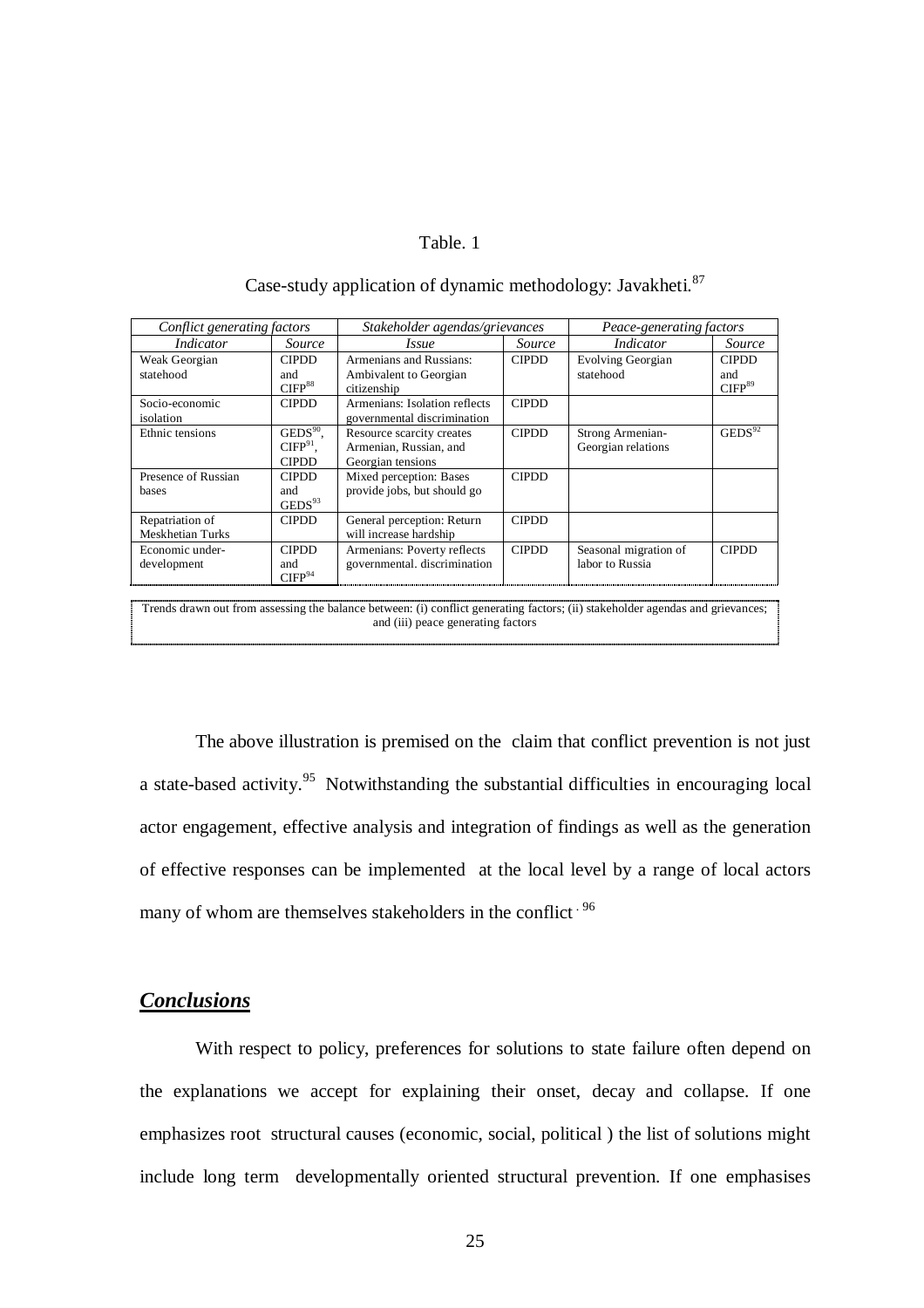medium and micro level political behaviours and interests the range of solutions might include everything from partition, power sharing, democratization, constitutional entrenchment of ethnic or minority rights, to more specific operational responses such as sanctions, peace enforcement and the long term development of effective institutional response.

Debates on state failure, thus far, have largely focused on definitional issues, the strengths and weaknesses of contending methodologies and evaluation procedures as well as the causes and manifestations of state failure. Much less attention has been paid to the question of what to do about them. In this paper I have argued that in addressing the latter problem, a multifaceted, multilayered and multi-actor methodology is appropriate. This is because anticipating state failure is a process-based approach requiring sound analysis as well as an explicit connection to policy options for preventive measures.<sup>97</sup> Unfortunately states and international organizations have done little towards the creation of a working and useful conflict prevention regime at the regional and global level. While there is no lack of rhetoric on the necessity of conflict prevention, serious attempts to give international and regional organizations the tools to put a global preventive system into place are modest at best. Rhetorical commitment to preventive diplomacy and action continues to be high, while commitment to its implementation is very weak.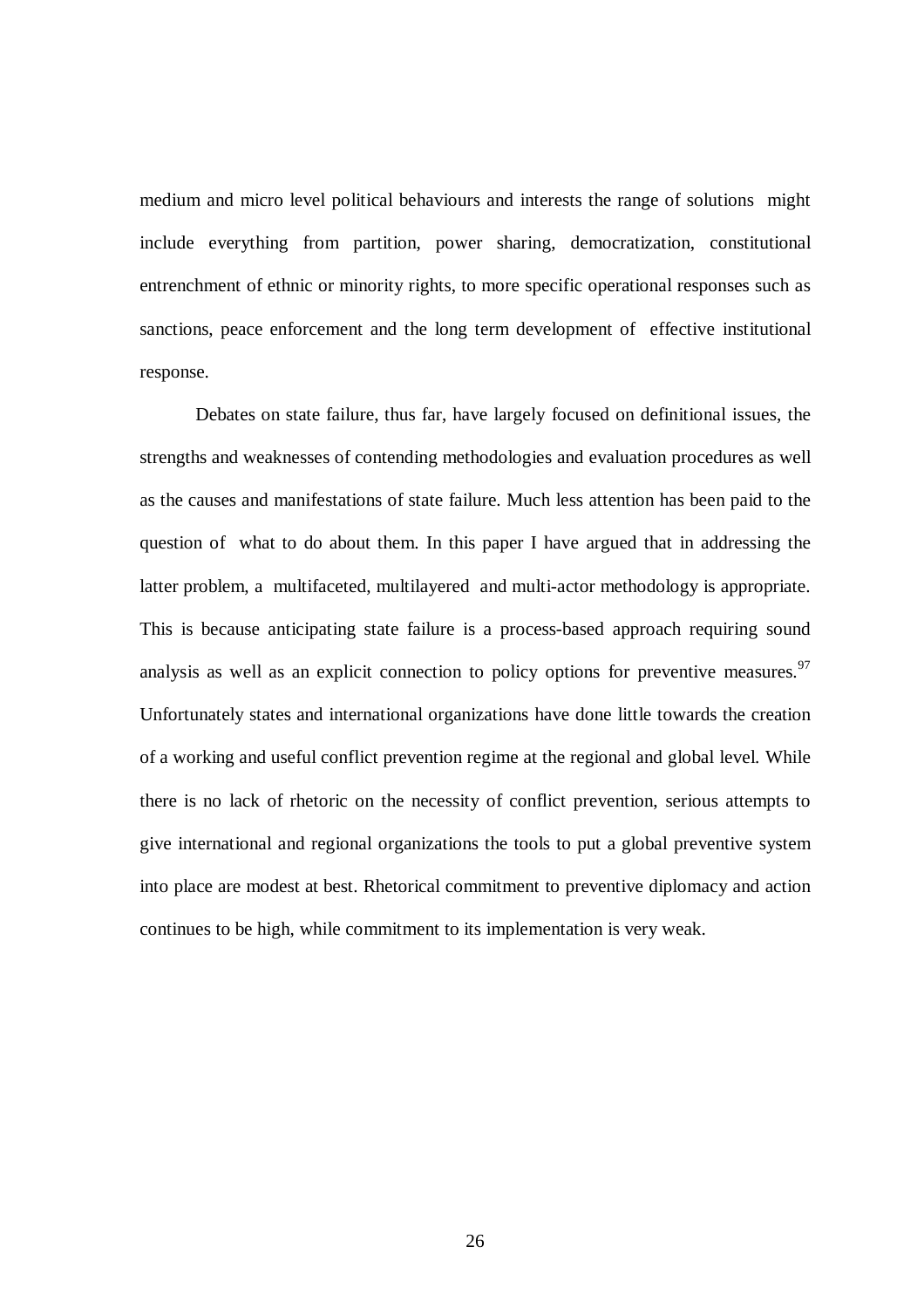**Notes** 

<sup>1</sup> Ignatieff, Michael (1993) **Blood and Belonging (Toronto: Praeger)** p.8.

 $\overline{a}$ 

<sup>2</sup> Kaplan D. Robert (1994) "The Coming Anarchy" Atlantic Monthly (February).

<sup>3</sup> From a video transcript: 'Small Arms and Failed States'' October 24, 1999. http://www.cdi.org/adm/1307/transcript.html

<sup>4</sup> To understand what a failed state is, it is important to understand a successful state. At its core, a successful state provides for the basic security of its population, protecting it from both internal and external threats. It also has the capacity to provide for the health and welfare of its population. http://www.cdi.org/adm/1307/transcript.html

<sup>5</sup> State Failure Task Force Report: November 30, 1995. Prepared by: Daniel C. Esty, Jack A. Goldstone, Ted Robert Gurr, Barbara Harff, Marc Levy, Geoffrey D. Dabelko, Pamela T. Surko, and Alan N. Unger**.** According to the Task Force, in general terms, a failed state is one that is "utterly incapable of sustaining itself as a member of the international community" (p. 1). Narrowly defined however, "state failures consist of instances in which central state authority collapses for several years" (ibid.). However, since fewer than 20 such episodes have occurred during the last 40 years, it is difficult for any statistical analysis. Therefore, the task force broadened the concept of state failure to include a wider range of civil conflicts, political crises, and massive violations of human rights that are typically associated with state breakdown. In line with such a broad definition, the task force isolate four kinds of state failure: (1) revolutionary wars, (2) ethnic wars, (3) mass killings, and (4) adverse or disruptive regime change. Using more than 2 million pieces of data and examining more than 600 potential independent variables, the task force identified 75 high-priority variables deemed to be: (1) most likely to correlate with state failure and (2) based on reasonable complete and reliable data sources. They classified these variables into four broad areas:

- "Demographic and societal measures, such as infant mortality, school enrolment, and population change.
- Economic measures, such as GDP per capita, change in inflation, and trade openness.
- Environmental measures, such as access to safe water, drought, and intensity of use of cropland.
- Political and leadership measures, such as democracy level, traits of ruling elites, and presence of ethnic discrimination and separatist activity" (pp. vii-viii).

The second Task Force Report builds on the first one. The task of this second phase was basically refining the models used in the first phase. The statistical analyses of this phase identified factors correlated with state failure, basically not much different from the first phase. Among the factors identified were: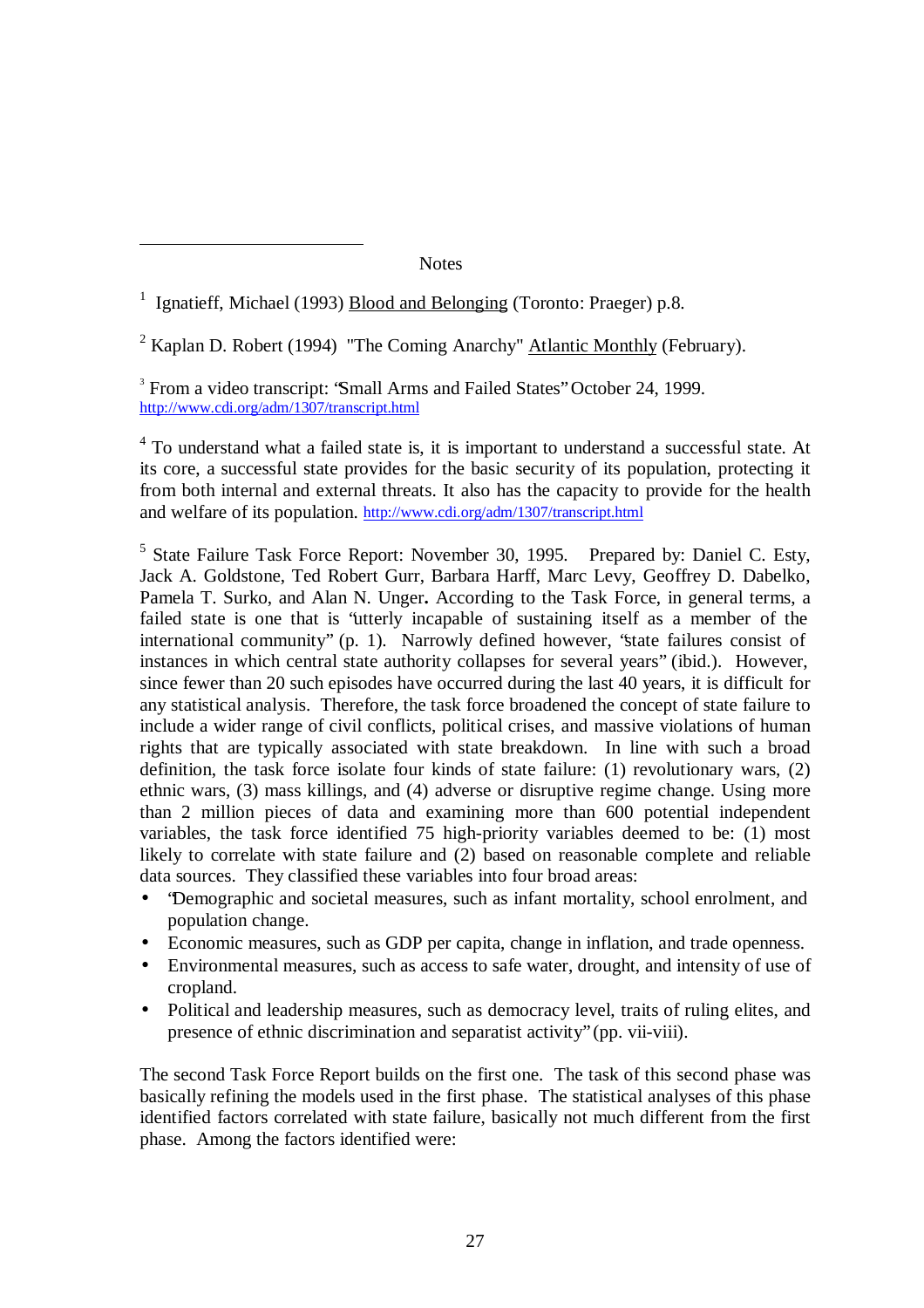• The finding that a greater involvement in international trade is associated with lower risks of state failure suggests that policies that create a climate conducive to international trade could help prevent political crises;

 $\overline{a}$ 

- Because partial democracies often newer ones were found to be associated with elevated risks of failure, particularly in countries where quality of life is relatively low, democratization policies may have to be combined with broader development strategies that help improve the overall standard of living. This finding also suggests that the gradual introduction of democratic institutions may improve the chances of having a durable transition.
- Findings on Sub-Saharan Africa suggest, perhaps surprisingly in light of the prevalence of ethnic conflicts, that while ethnic factors bear monitoring, the fact of ethnic discrimination or domination by itself is not the most important factor generating conflict. The most effective policy approach may be to combine efforts to control or limit ethnic discrimination with development strategies designed to raise the living standard of all groups, to further integrate states into regional and global trade, and balance urbanization with economic growth.
- Good environmental data are still lacking for many variables and regions. Nonetheless, analysis of the available data suggests that, while environment matters, efforts to track environmental factors that may affect political stability need to be complemented by assessments of a country's vulnerability and its capacity to deal with environmental degradation" (p. ix).

According to the authors of the report, these results of the second phase suggest several useful future research directions, among them:

- "Obtaining a better understanding of the factors that ensure a successful democratic transition.
- Improving environmental data, both by combining currently available data in new ways and by developing a core set of indicators that could support future analyses.
- Further developing the concept of 'state capacity' as a mediating factor in general and regional models.
- Investigating the impact of international support on the risks of state failure.
- Further investigating the usefulness of analyzing daily events, in conjunction with background factors, to track the immediate precursors of state failure" (p. x).

6 See http://www.cdi.org/adm/1307/transcript.html. Also Baker and Ausink start off by challenging the central post-cold war assumption that state collapse and ethnic violence are of low priority for American foreign policy. Drawing from a National Defense University report which noted that state failure is becoming more common and the US public often insists on intervention, Baker and Ausink present an early warning and evaluation system to assess crises that are likely to result in state collapse. Pauline H. Baker and John A. Ausink (1996) "State Collapse and Ethnic Violence: Toward a Predictive Model," *Parameters,* Spring, pp. 19-31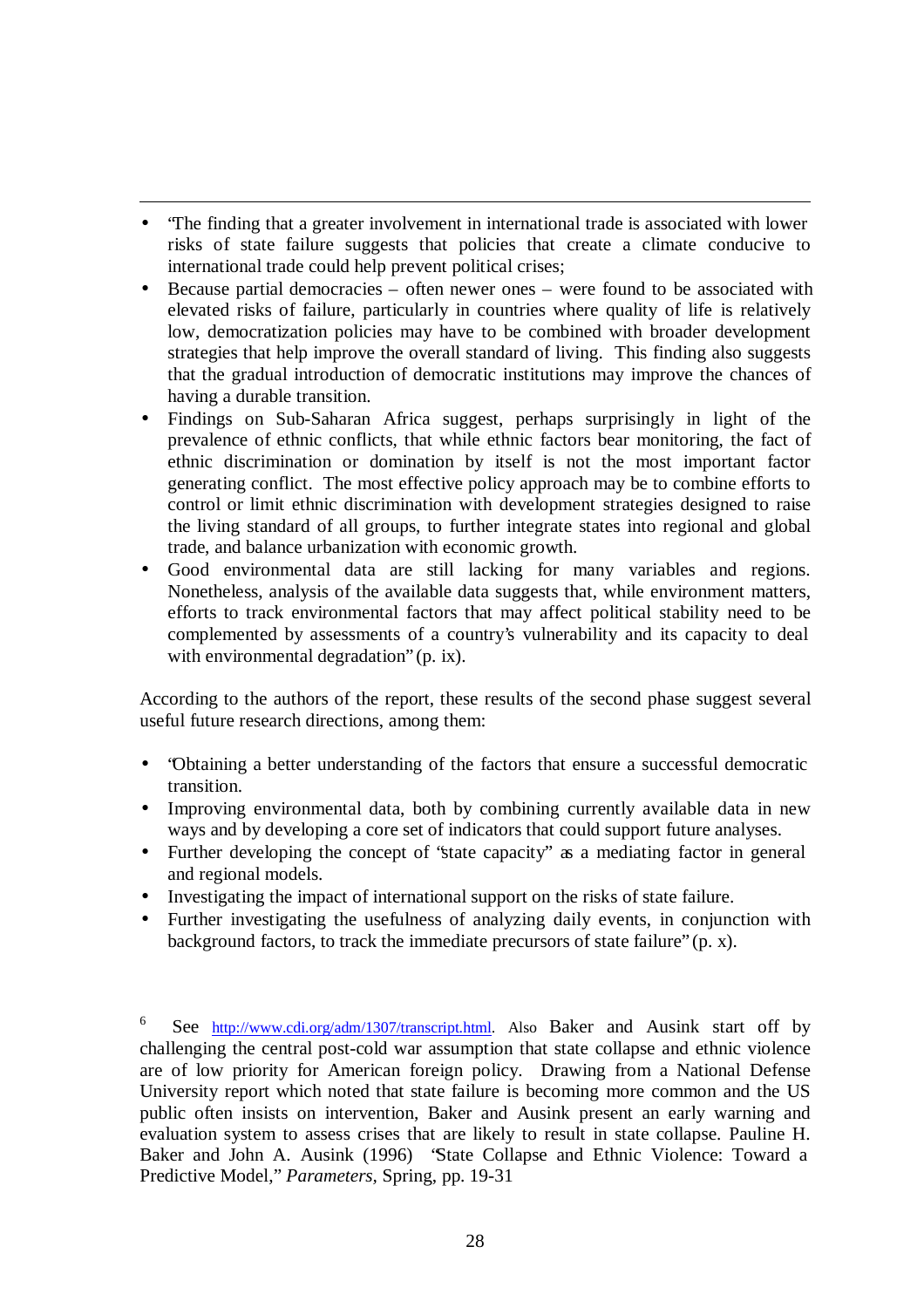<sup>7</sup> Adelman, Howard (1996) "Responding to Failed States" Paper prepared for a conference on Canada and Global Issues, Ottawa, October. Adelman, Howard and Astri Suhrke (1996) Joint Evaluation of Emergency Assistance to Rwanda (Norway). When states collapse, there are international consequences. Failed states are important to the United States and Canada because of the demands that they foster. They bring increased refugees, human starvation, the causing of disease across borders, and they create insecurity in the states that surround the failing states, thus causing demands for the United States to intervene.

 $\overline{a}$ 

<sup>8</sup> See: Lund, Michael (2000) 'Creeping institutionalisation of the culture of Prevention?" in *Preventing Violent Conflict: The Search for Political Will, Strategies and Effective Tools,* The Report of the Krusenberg Seminar, 19-20 June, p. 23. for these and other examples.

<sup>9</sup> The question remains as to why the benefits of intervention are provided at all. In the Cold War era, client states and groups can be thought of as ` purchasing' insurance by allying themselves with a superpower sponsor. Such sponsorship opportunities, to a greater or lesser degree, offered ` mutual' assistance in security matters. In the post-Cold war period, however, these strategically-based insurance contracts are somewhat less available or desirable (being offered only by a monopolist) (Rowlands , D. and Carment, D. (1998) "Moral Hazard and Conflict Intervention" in Wolfson, Murray ed. *The Political Economy of War and Peace* (London: Kluwer Press).

 $10$  The literature is ambivalent on specifying the conditions in which biased interventions will lead to increased stability. This is a significant weakness because intervention is a costly process and imposes long and short term costs on both the intervener and the belligerents. Failed interventions also have implications for future interventions. Biased efforts that result in failure may result in future challenges at a later stage of the conflict.

<sup>11</sup> Robert H. Dorff, (1996) 'Democratization and Failed States: The Challenge of Ungovernability," *Parameters,* Summer, pp. 17-31.

<sup>12</sup> (Adelman, Howard 1996) Fewer reports (various) available at www.fewer.org.

 $13$  Lund, Michael (2000) 'Creeping institutionalisation of the culture of Prevention?" in *Preventing Violent Conflict: The Search for Political Will, Strategies and Effective Tools,* The Report of the Krusenberg Seminar, 19-20 June, p. 23.

 $14$  Alao's framework provides a useful point of departure. He suggests that a number of interrelated factors are at work. These include: weak state structures and their inability to cope with post-Cold War transition; deteriorating economic conditions; and the rise in ethnic conflict. See: Alao, Charles Abiodun (1999) "The Problem of the failed state in Africa," in Muthiah Alagappa and Takashi Inoguchi, eds., *International Security Management and the United Nations,* Tokyo: UNU Press,, pp. 83-102. See also Helman,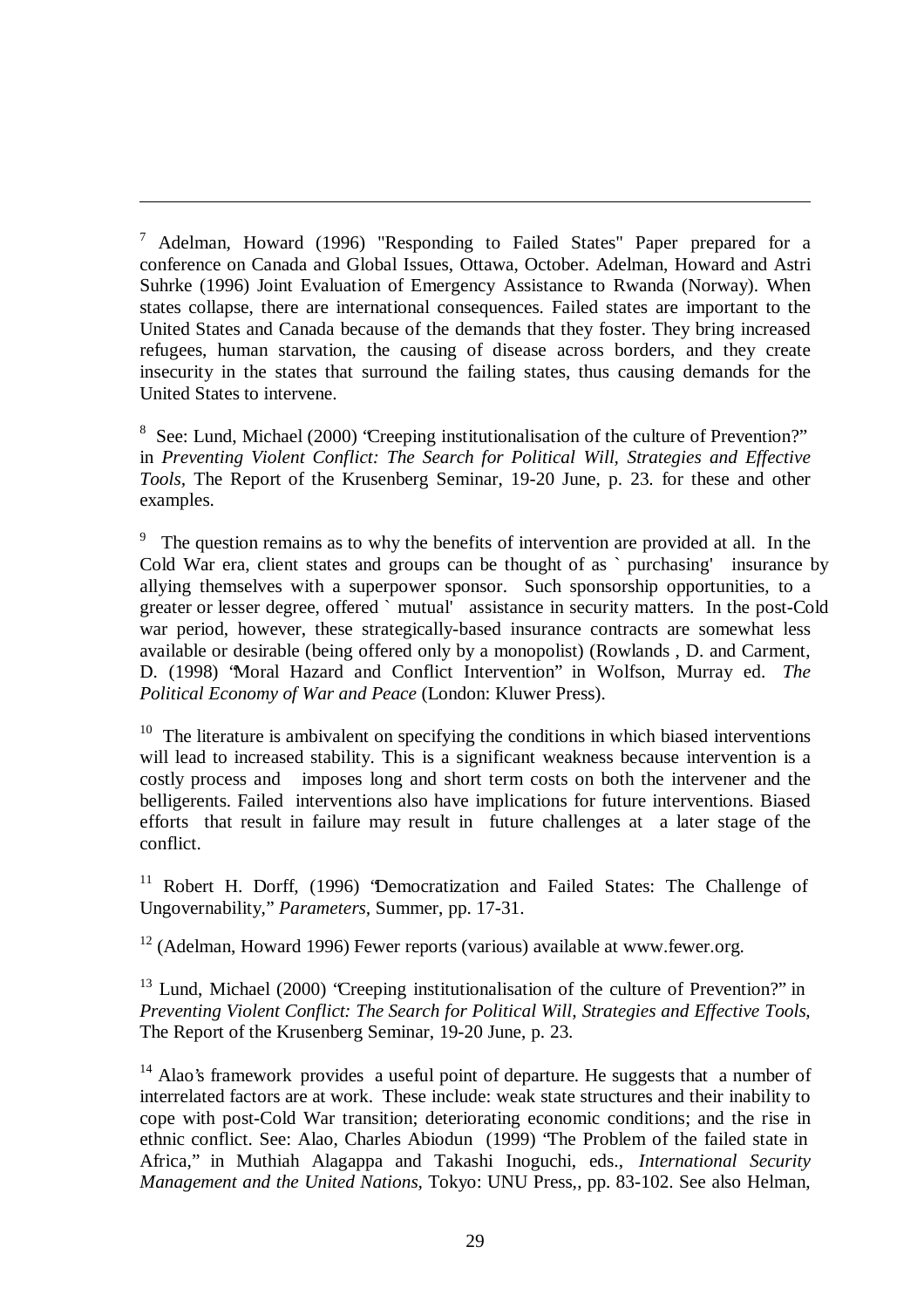Gerald B. and Ratner, Steven R. (1992/93) "Saving Failed States," *Foreign Policy,* 89, Winter, pp. 3-20.

 $\overline{a}$ 

<sup>15</sup> The number of states within the system also varies across time and region so conflict and failure may also be a function of the number of states in the system (and by extension the number of borders, affinities and weak states in the system). For example, there were fewer states in the system during the inter-war years, compared to the bipolar, polycentric and post-Cold War periods. The international system, obsessed with this principle, paid little attention to the long-term survivability of these new states. Economic assistance was poured into these new nations to make them viable. In addition, the Cold War prolonged the viability of some of these states through the infusion of aid from Europe and from the superpowers. The Minorities at Risk Project (M@R). M@R finds that Africa has the largest number of groups subject to relatively severe discrimination (Gurr 1992: 20) and that the potential for minority-based conflict in Africa is high - "...once violence begins, it often escalates to very high intensity." (Gurr 1992: 29). In a similar vein, Brecher and Wilkenfeld found that Africa was most prone to violent ethnic conflict for the period 1945-1988 (1997). Gurr, Ted, Robert. (1992) "The Internationalization of Protracted Communal Conflicts Since 1945: Which Groups, Where and How." In Midlarsky, Manus, I. ed., *The Internationalization of Communal Strife*. London: Routledge. pp. 4-24. Brecher, Michael and Jonathon Wilkenfeld (1997) The Ethnic Dimension of International Crises. In David Carment and Patrick James, eds., *Wars in the Midst of Peace: The International Politics of Ethnic Conflict.* Pittsburgh, PA: University of Pittsburgh Press, pp.164-193.

<sup>16</sup> Gurr, Ted, Robert, ed. (1980) *Handbook of Political Conflict: Theory and Research*. New York, NY: Free Press. Huntington, Samuel, P. (1968) *Political Order In Changing Society.* New Haven, CT: Yale University Press

<sup>17</sup> Chazan, Naomi, ed. (1991) *Irredentism and International Politics*. Boulder, CO: Lynne Rienner

<sup>18</sup> Wallensteen argues that social stratification most of the time leads to the break down of states. During the  $20<sup>th</sup>$  century for instance, 27 empires have been dissolved: Sweden, the self-determination moves following World War I, decolonisation after World War II, to the dissolution of the Soviet, Yugoslav and Czechoslovak unions in the early 1990s are clear examples. However, break-up does not always imply anarchy. Using data on how civil wars end since 1945, Wallensteen argues that state break-up, when well-managed does not have to be as disruptive as often thought. Peter Wallensteen, (1998) "State Failure, Ethnocracy and Democracy: New Conceptions of Governance," Paper presented at the Failed States Conference, Purdue University, West Lafayette, February 25-27, 1998.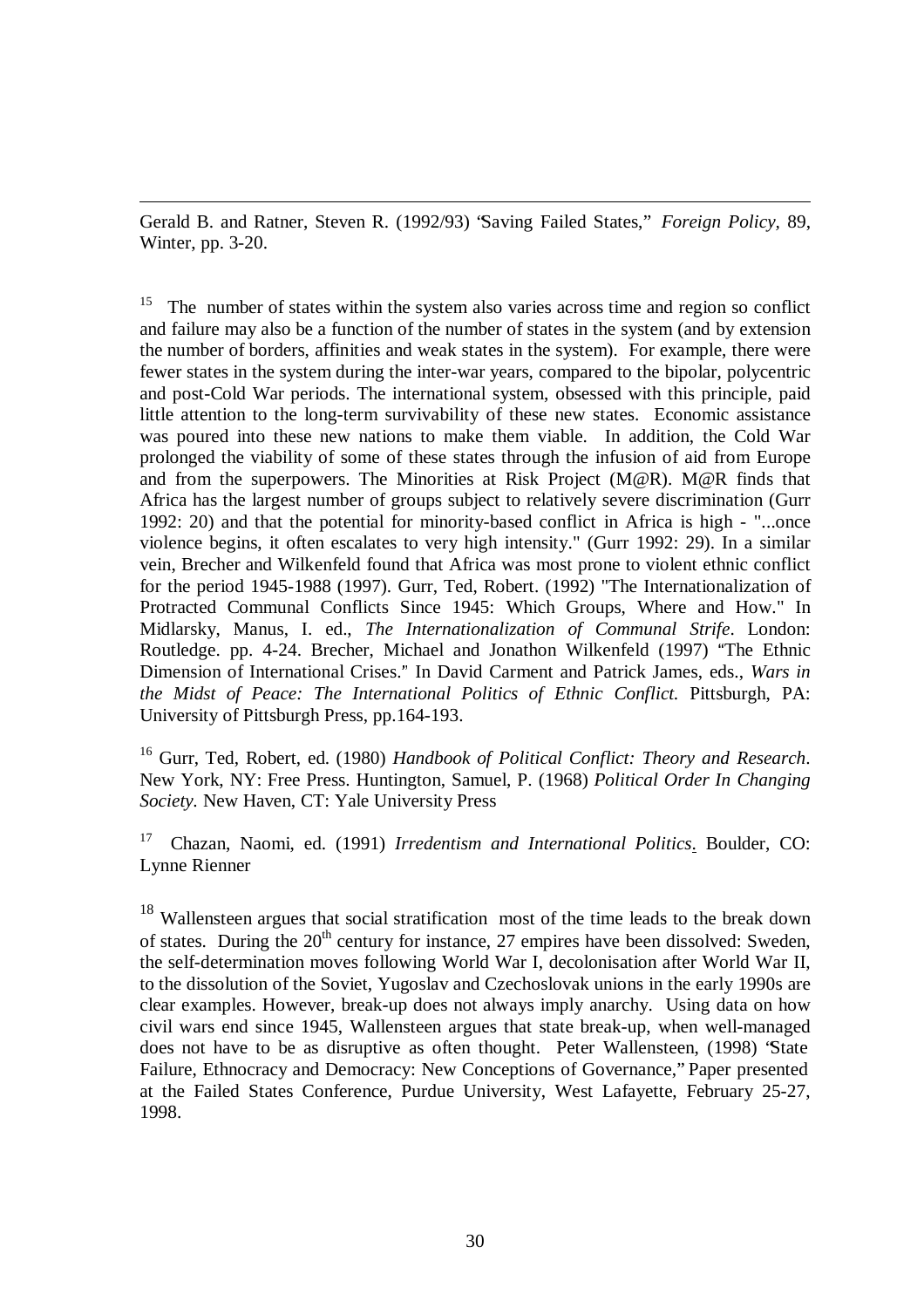$\overline{a}$ <sup>19</sup> According to Zinnes (1980), Levy (1989) and James (1987) a theoretical and empirical distinction must be made between these linkages. There are several distinct causal mechanisms: (1) the internalization of external conflict in which weaker states invite intervention. For example, Gurr concludes that external intervention exacerbates internal conflict to the extent that the poorer the nation, the more invidious the inequalities, and the more dependent the state is, the more susceptible to violence internally and; (2) The externalization of internal conflict involving: a) shift in the dyadic balance of power or; b) external intervention. Zinnes, Dina (1980) "Why War, Evidence on the Outbreak of International Conflict." In Ted R. Gurr, ed., *Handbook of Political Conflict*. New York, NY: Free Press, pp.331-360; Levy, Jack, S. (1989) "The Diversionary Theory of War: A Critique." In Manus I. Midlarsky, ed. *Handbook of War Studies*. Boston, MA: Unwin Hyman. pp. 259-288; James, Patrick (1987) "Conflict and Cohesion: A Review of the Literature and Recommendations for Future Research." *Cooperation and Conflic*t. 22:1: pp. 21-33.

<sup>20</sup> Gurr, Ted, Robert (1993) "Resolving Ethnopolitical Conflicts: Exit, Autonomy or Access." In Ted Robert Gurr, et.al. *Minorities at Risk: A Global View of Ethnopolitical Conflicts*. Washington, DC: United States Institute of Peace Press; Calvert, Peter (1986) *The Foreign Policies of New States*. New York, NY: St. Martin' s Press; Azar, Edward, E. and Chung-in Moon (1988) *National Security in the Third World: The Management of Internal and External Threats*. Aldershot, England: Edward Elgar.

<sup>21</sup> See: Azar & Moon 1988.. The absence of interstate ethnic strife in South America supports this conclusion. Although homogenous, these states also have lower levels of internal cleavage and very low levels of transnational affinities.

 $22$  He is of the view that the answer lies in the international norms which define the international system. According to him "The international system is created on the basis of the norms from the dominant states concerning the idea of the state, legitimacy, and the legal framework for the state. The weak states are unable to live up to these norms. The weak states represent both a system failure and a system responsibility Hans-Henrik Holm, (1998) "The Responsibility That Will Not Go Away Weak States in the International System," Paper Presented at the Failed States Conference, Purdue University, West Lafayette, February 25-27, 1998.

<sup>23</sup> Rosh, Robert (1987) "Ethnic Cleavages as a Component of Global Military Expenditures." *Journal of Peace Research*. 24:1: pp. 21-30. Mohammed Ayoob, (1996) "State-Making, State-Breaking and State Failure: Explaining the Roots of ' Third World' Insecurity," in Luc van de Goor, Kumar Rupesinghe, and Paul Sciarone, eds., *Between Development and Destruction,* London and New York: Macmillan Press and St. Martin' s Press, pp. 67-86.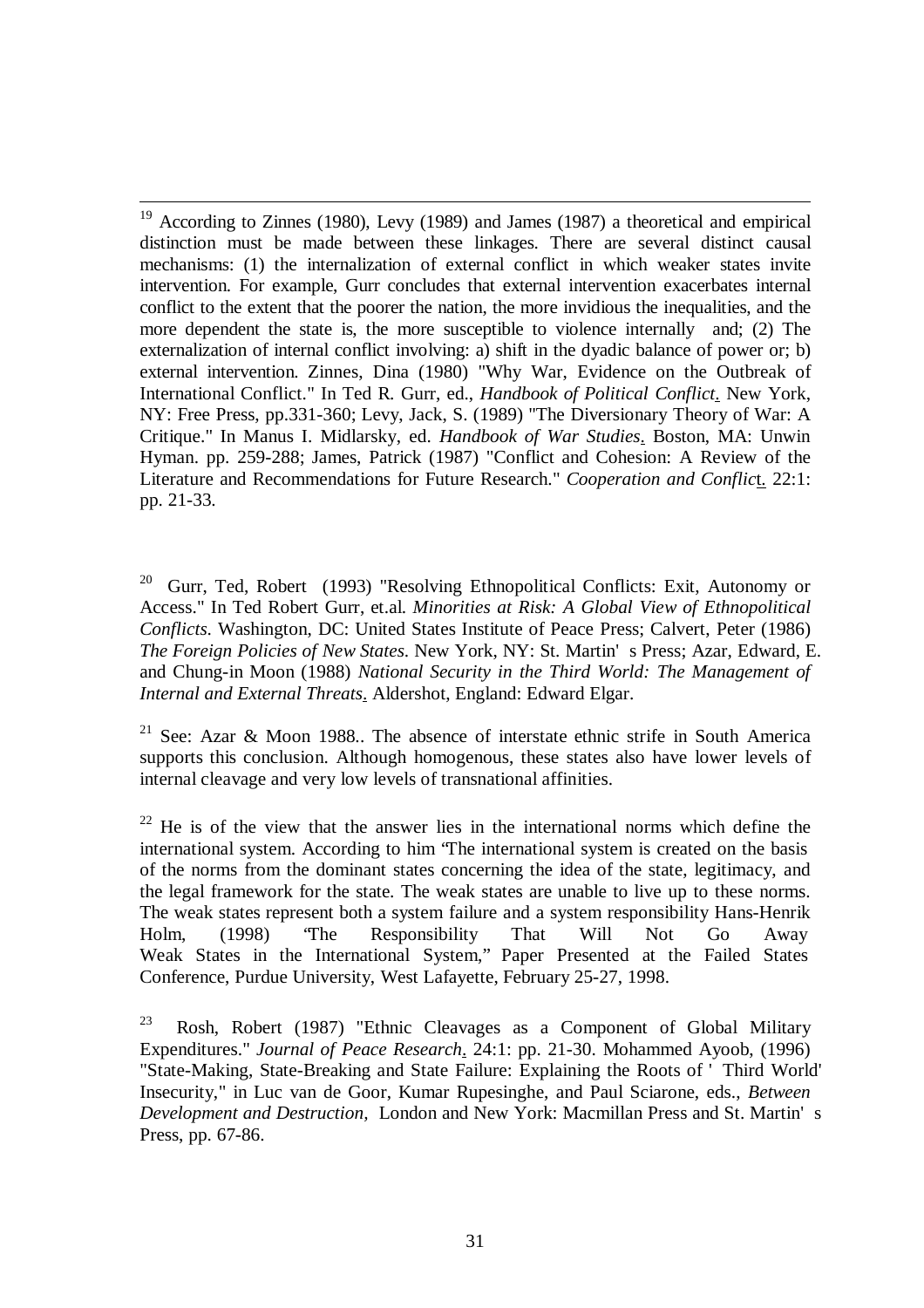$\frac{1}{24}$  Some regions that may have had important geo-strategic value to colonial great powers such as France and the UK and the two superpowers- the U.S and the Soviet Union may account for this difference.

<sup>25</sup> Ayoob (1996) examines the western model of state-making (in the seventeenth and eighteenth centuries) and tries to draw a parallel with what is currently taking place in the ' Third World. Ayoob also examines the twin concepts of ethno-nationalism and selfdetermination which he tries to relate to state failure. According to Ayoob, state failure "predominates when institutions collapse, when existing institutions are not fulfilling people' s basic needs and when satisfactory alternative structures are not readily available" (p. 80).

 $26$  Ayoob' s mainargument is to link the emergence of state failure to superpower competition in the ' Third World.'

<sup>27</sup> Horowitz, Donald (1985) *Ethnic Groups in Conflict* (Berkeley, University of Berkeley Press).

<sup>28</sup> Rene Lemarchand, (1997) "Patterns of State Collapse and Reconstruction in Central Africa: Reflections On The Crisis in The Great Lakes, *Afrika Spectrum,* 32, 2, pp. 173- 93.

<sup>29</sup> Zartman, William, I. (1995) "Introduction: Posing the Problem of State Collapse," in I. William Zartman, ed., *Collapsed States: The Disintegration and Restoration of Legitimate Authority,* Boulder: Lynne Rienner, pp. 1-11.

 $30$  According to Zartman, what is notable in such scenarios is the absence of clear turning points and warning signals. Nonetheless, he likens collapse to a slippery slope that has some notable characteristics towards the end and these sometimes serve as warning signals of imminent collapse He identifies five such characteristics: the devolution of power to the peripheries because the center fights among itself; the withering away of power from the central government; government malfunctions by avoiding necessary but difficult choices; the incumbents practice only defensive politics; and the ultimate danger – the lost of control by the center over its own agents.

 $31$  With regards the causes of state collapse in Africa, Zartman poses very important questions. First, did the state fall apart in Africa because it was not the appropriate institution? To this question, he argues that since no common theme runs through all cases of collapse, it will be wrong to say the state was the wrong institution in Africa. Rather, the state collapsed because of the poor performance of their functions  $$ representation, interest articulation, output efficiency, etc. The second question is did the state collapse because the balance between its coercive and rewarding functions was tilted more toward coercion? Zartman cites tyranny in places like Uganda under Amin, Liberia under Doe etc. to support this hypothesis.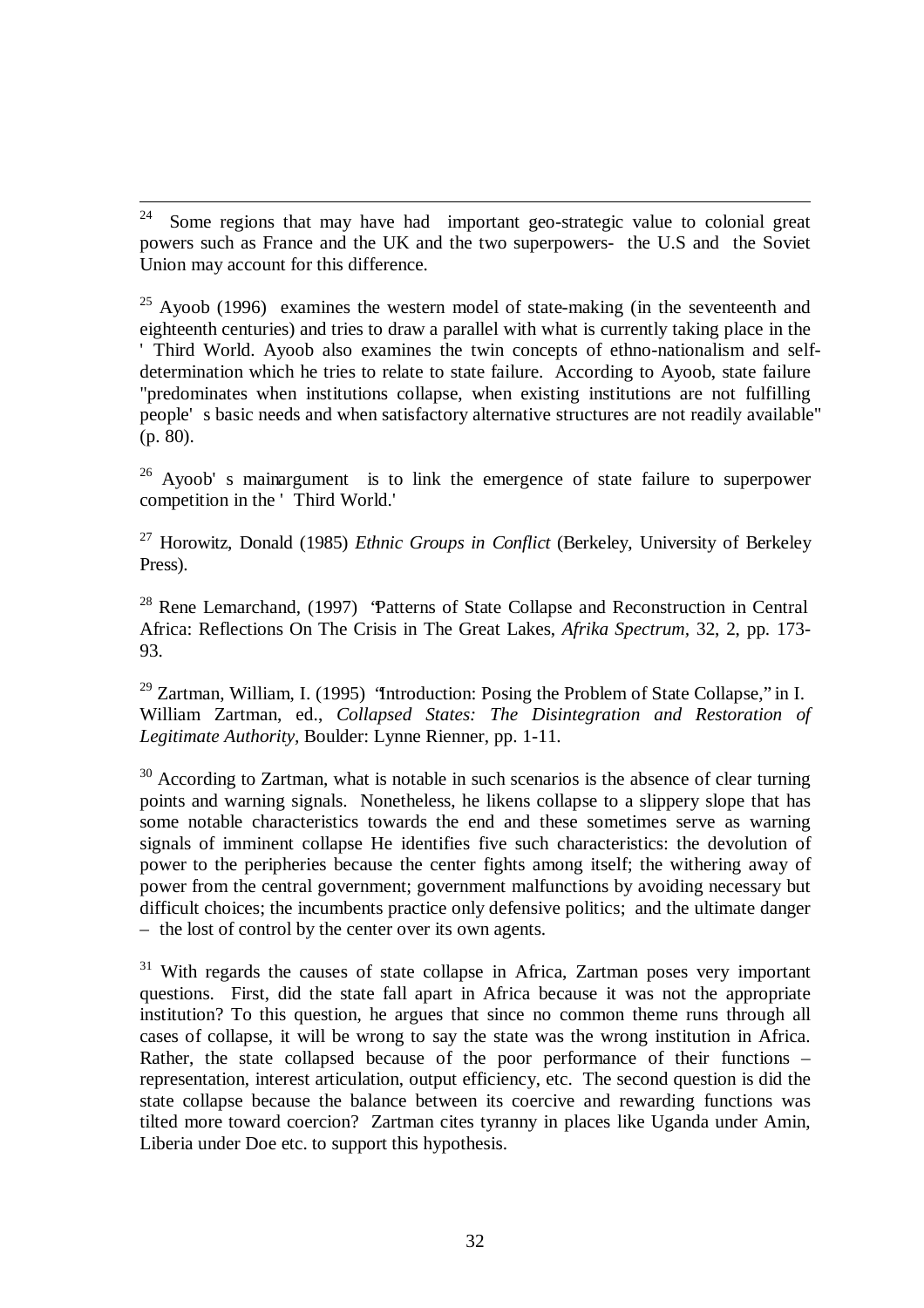$32\,$ <sup>32</sup> Alao, Charles Abiodun (1999) "The Problem of the failed state in Africa," in Muthiah Alagappa and Takashi Inoguchi, eds., *International Security Management and the United Nations,* Tokyo: UNU Press, pp. 83-102.

<sup>33</sup> Herbst, Jeffrey (1996/97) "Responding to State Failure in Africa," *International Security,* vol. 21, 3, Winter, pp. 120-144.

34 Alger, Chadwick F. Alger (1998) "Failed States and the Failure of States: Self-Determination, States, Nations and Global Governance," Paper presented at the Failed States Conference, Purdue University, February 25-27.

<sup>35</sup> Rothschild' s vertical, parallel and reticulate models are appropriate in this context. The reticulate model more closely approximates the ethnic composition of most states because ethnic groups and social classes "cross-populate each... [and]... each ethnic group pursues a wide range of economic functions and occupations [to the extent that] a certain amount of over-representation and under-representation of ethnic groups within economic classes and political power clusters is possible-indeed likely." Rothschild, Joseph (1981) *Ethnopolitics: A Conceptual Framework*. New York, NY: Columbia University Press pp. 81.

<sup>36</sup> In comparing the crises in Rwanda and Kosovo, Howard Adelman (1996) comments: Both countries were run by elected dictators. Both countries had a legacy of nationalist authoritarianism. The concept of a loyal opposition would have been odd to both systems. Both countries lacked a strong middle class. Both countries had well-developed oppositions that had put considerable pressure on the regimes for reform. The dominant extremist Hutu tried to eliminate the Tutsi from Rwanda. The dominant Serbs are trying to eliminate the Kosovars from Yugoslavia. In both cases, there was plenty of early warning of the intentions and activities of the dominant group actively abusing the human rights of the minority.

 $37$  Burton, John (1986) "The History of International Conflict Resolution." In Edward E. Azar E. and John W. Burton, eds*., International Conflict Resolution*. Boulder, CO: Lynne Rienner: pp. 28-40; Azar, Edward, E.. 1990. *The Management of Protracted Social Conflict*. Aldershot, Dartmouth Publishing; Gurr, Ted, Robert. 1994. "Peoples Against States: Ethnopolitical Conflict and the Changing World System." *International Studies Quarterly*. 38: pp. 347-377; Smith, Anthony, D. (1993) "The Ethnic Sources of Nationalism*." Survival*. 35:1: pp. 48-64

<sup>38</sup> The cases of Biafra, Ethiopia and Somalia illustrate this. In each instance, ethnic groups, threatened with human rights abuses drew the attention of a variety of monitoring groups including United Nations bodies, private organizations such as Amnesty International and church groups Instrumental factors relate to the differential bearing that trade and economic development assistance have upon various ethnic groups within a state.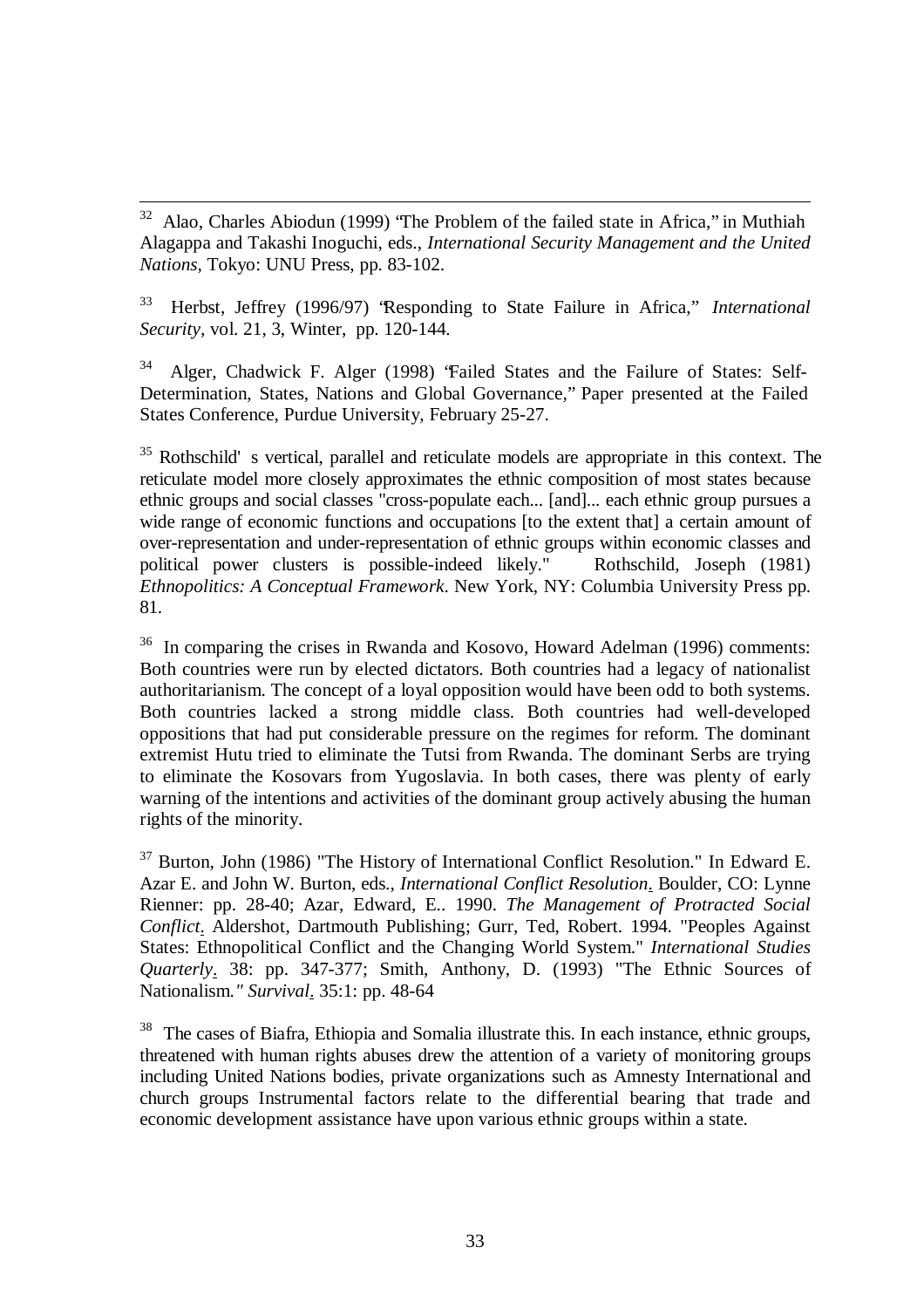<sup>39</sup> For Smith organized violence is largely associated with the growth of an ethnic intelligentsia and the emergence of a repressive state dominated by a specific nationalist group Smith, Anthony, D. (1986) "Conflict and Collective Identity: Class, Ethnic and Nation." In Edward Azar and John Burton, eds., *International Conflict Resolution*. Boulder, CO: Lynne Rienner. pp. 63-84. 13. Michael Nicholson, (1998) "Failing States, Failing Systems," Paper presented at the Failed States Conference, Purdue University, West Lafayette, February 25-27.

 $\overline{a}$ 

 $40$  Holm (1998) further examines what he calls the 'new international system' and its attendant negative consequences on the survival of weak states. He looks at the recent construction of a 'bifocal' system with wealthy nations at the top and poor nations at the bottom and consequently, with the emergence of two zones: that of peace and that of war. While grappling with the instability that has been created by this bifocal system, the international system was further affected by the emergence of globalization, which has overshadowed the bifocal system; creating further instability (cf: Chris Allen).

<sup>41</sup> Allen begins by examining the patterns of violence and warfare in Africa as well as the characteristics of the what he calls the 'new violence.' He then examines the 'why' of these patterns. These include: new barbarism; economics of war; the nature of African political systems; globalization approaches; and approaches using social, cultural, and individual factors. This is where Allen differs. He is of the view that these approaches help in understanding violence in terms of its timing, relationship to economic changes and external forces, durability etc. They are however weak in explaining the politics of violence since they assume that all types of violence will submit to the same analysis; and pay lip service to the question of whether and how African political systems themselves generate such violent conflicts. Chris Allen, (1999) "Warfare, Endemic Violence & State Collapse in Africa," *Review of African Political Economy,* No. 81, pp. 367-384.

<sup>42</sup> Allen (1999) uses the term 'spoils politics' to describe what is at play in Africa. "Spoils politics occurs when the primary goal of those competing for political office or power is self-enrichment" (p. 377). Prolonged spoils leads to terminal spoils and ultimately to state collapse. At the terminal stages of spoils politics, where state failure sets in, the main political features include: the decline or disappearance of state functions and offices; abusive use of remaining institutions, notably the army and police; the contraction, fragmentation or disappearance of central authority; and a relationship between the state and society that consists very largely of mutual avoidance or violence and resource extraction. Allied to the political features are a number of economic features: general contractions of the economy leading to its decline or the emergence of the 'second economy.' The social consequences of all these, according to Allen, is endemic violence.

<sup>43</sup> Ryan, Stephen. (1988) "Explaining Ethnic Conflict: The Neglected International Dimension." *Review of International Studies*. 14: pp. 161-77. Ryan, Stephen. 1998. "Preventive Diplomacy, Conflict Prevention and Ethnic Conflict ." In David Carment and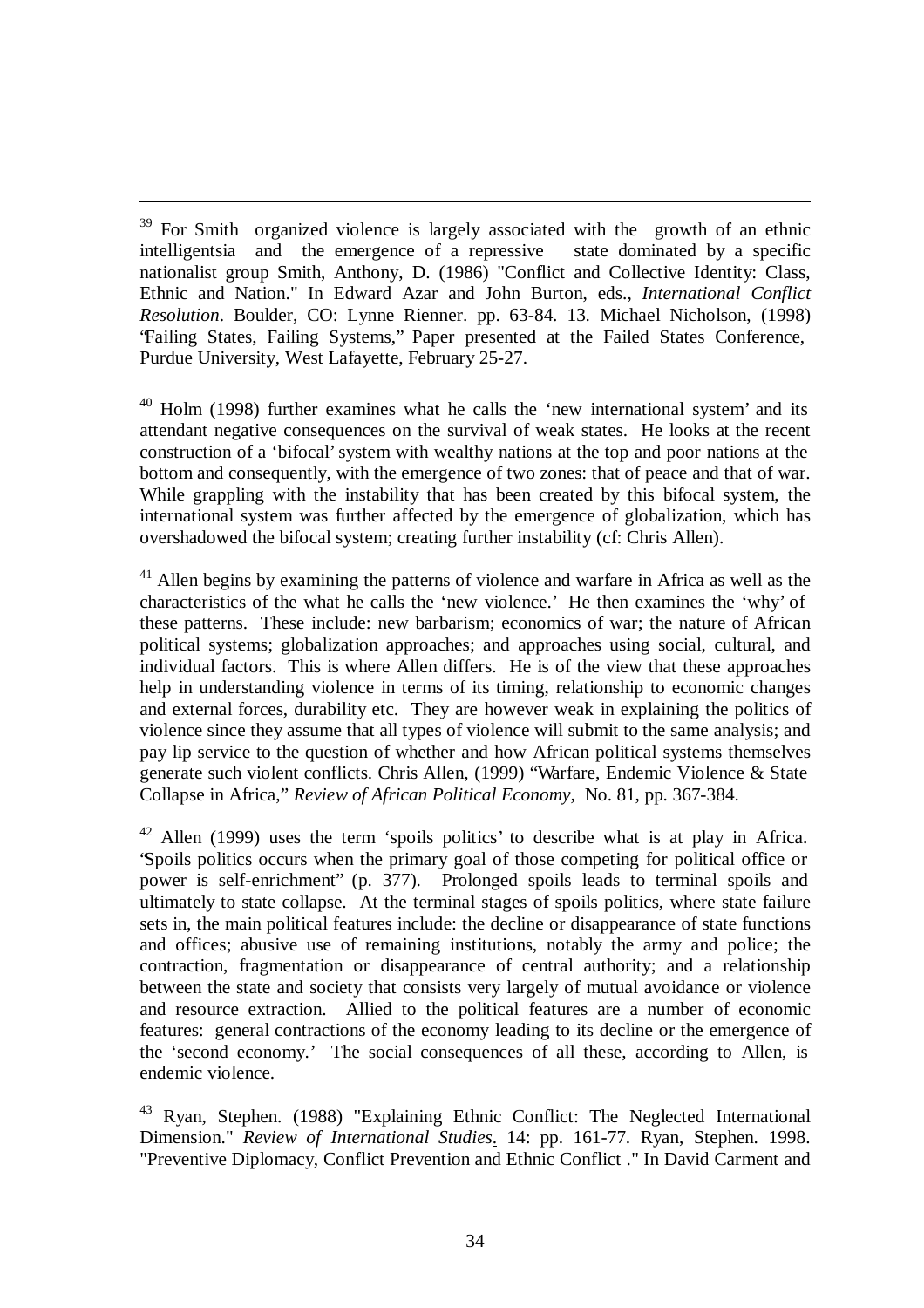$\overline{a}$ Patrick James, eds., *Peace in the Midst of Wars: Preventing and Managing International Ethnic Conflicts.* Columbia: University of South Carolina Press, pp. 63-92

44 Azar, Edward, E. and John Burton, eds. (1986) *International Conflict Resolution.* Boulder, CO: Lynne Rienner.

45 See: Kohli, Atul. (1990) *Democracy and Discontent: India's Growing Crisis of Governability.* Cambridge, MA: Cambridge University Press. Baker and Ausink (1996) define the state as "a political entity that has legal jurisdiction and physical control over a defined territory, the authority to make collective decisions for a permanent population, a monopoly on the legitimate use of force, and a government that interacts or has the capacity to interact in formal relations with other such entities" (3:1996).

<sup>46</sup> (Huntington 1968). The emerging gap between tradition and modernity marks a transitional stage characterized by anomie and the decay and corrosive impact of economic development on established beliefs and behaviours.

 $47$  (Baker and Ausink 1996).

<sup>48</sup> Douglas H. Dearth, (1996) "Failed States: An International Conundrum," *Defense Intelligence Journal: 5-2, 119-130.* Failed states are a matter of concern, according to Dearth, for two reasons. The first is formalistic - because the state system has for the past 350 years characterized the organization of the international system, when states fail, especially in large numbers, the entire system is thought to be in danger. The second reason is humanitarian - state failure results in widespread human suffering.

<sup>49</sup> Hewitt, Vernon (1997*) The New Politics of South Asia*. Manchester University Press: Manchester and New York, p. 198.

 $50$  For example, Kohli shows that since 1967, India's political system has undergone a decline in order and authority. This decline has arisen as a result of two factors: the emergence of political parties based on ethnic identity and the diminishing capacity of secular elites at the state-centre to influence the political behaviour of those below them. Political disorder has emerged in India precisely because of the failure of prevailing democratic and secular values to legitimize new socio-economic hierarchies that have emerged out of India's modernization.

<sup>51</sup> See: Brass, Paul (1991) *Ethnicity and Nationalism: Theory and Comparison*. London: Cambridge University Press. Brass, Paul (1990) *The Politics of India Since Independence.* New York: Cambridge University Press.

 $52$  In examining the roots of state failure, Wallensteen argues that it has to do with state building. He examines the issue of ethnocracy and the dissolution of empires and argues that the ethnization of society can be a cause of its falling apart. Ethnocracy – the rule by one ethnic group, instills in all social groups an understanding that ethnic security is associated with state power.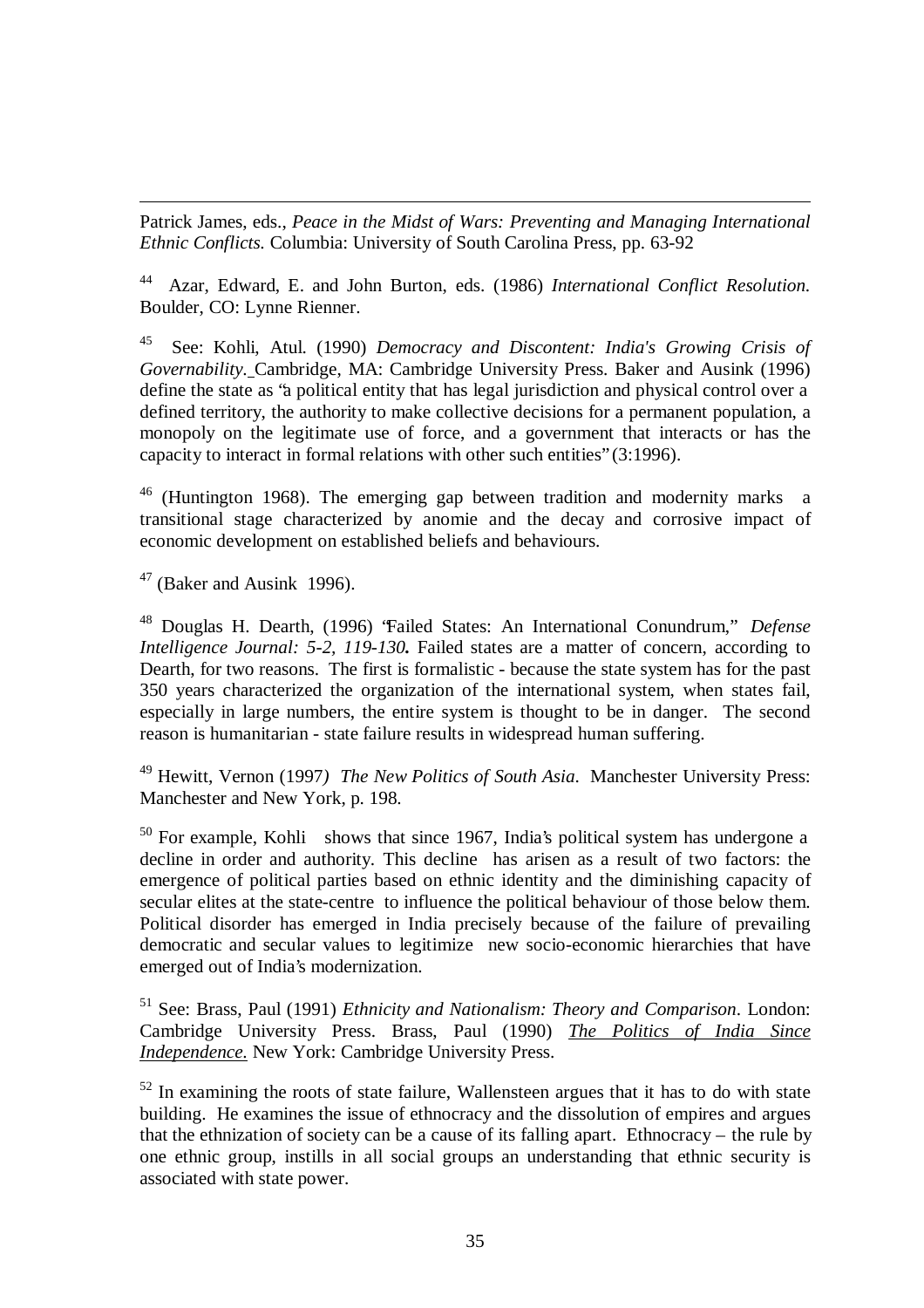<sup>53</sup> (Peter Wallensteen 1998).

 $\overline{a}$ 

<sup>54</sup> Jean-Germain Gros, (1996) "Towards a taxonomy of failed states in the New World Order: decaying Somalia, Liberia, Rwanda and Haiti," *Third World Quarterly,* vol. 17, 3, pp. 455-471 (p. 456). Ultimately as Gros suggests: poor economic performance; lack of social synergy; authoritarianism; militarism; and environmental degradation caused by rampant population growth**.** According to Gros, since the degree of 'stateness' varies considerably across most cases of 'state failure,' rather than putting all cases together as instances of failure, it makes sense to situate them along a continuum. Based on this argument, Gros presents a taxonomy of five types of failed states. These include: the anarchic state - where there is no central government; the phantom or mirage state – where a semblance of authority exists; the anemic state – where the energy of the state has been sapped by counter-insurgency; the captured state – where there is a strong central authority but one that is captured by members of insecure elites to frustrate rival elites; and states that failed *in vitro* (aborted states) – states that failed before the process of state formation was consolidated

<sup>55</sup> Rene Lemarchand, (1997) "Patterns of State Collapse and Reconstruction in Central Africa: Reflections On The Crisis in The Great Lakes, *Afrika Spectrum,* 32, 2, pp. 173- 93.

<sup>56</sup> According to Lemarchand, long before Rwanda and Burundi hit 'collapse' they were faced with demographic pressures which they could not contain. They were faced with among other things, land shortage, a key ingredient of ethnic strife in that region, according to Lemarchand. Another important factor, of relevance to all the countries in the region, is the shrinking of the political bases of state authority. A common phenomenon in the region was regional struggles over patronage which intensified to the point where power and authority tended to gravitate increasingly around the presidency. This was especially true in the case of Rwanda. It was also true of Zaire where the Mobutu government was for a long time more recognized abroad (by the US especially) than at home where Mobutu's control was limited to only the capital cityWith regards triggers, Lemarchand challenges the notion espoused by some analysts, especially Zartman, that it is not easy to clearly discern triggers of state collapse. Using evidence from the case of Rwanda, Lemarchand identified a number of triggers which were indicative of looming collapse. Among them, the October 1990 invasion of Rwanda by the RPF; the arrest of thousands of Tutsi civilians following that invasion; and the two surface-to-air missiles that brought down president Habyarimana's plane over Kigali on April 6, 1994.

<sup>57</sup> Ethnic elites often intentionally promote feelings of cultural and economic inequality for political gain in hopes of establishing a strong, unified base for action. The strategy often involves tapping economic grievances and re-framing them in the discourse of ethnonationalism. Where culturally divergent groups inhabit a common society, there is a "structural imperative" in which one group becomes subordinate to another. This is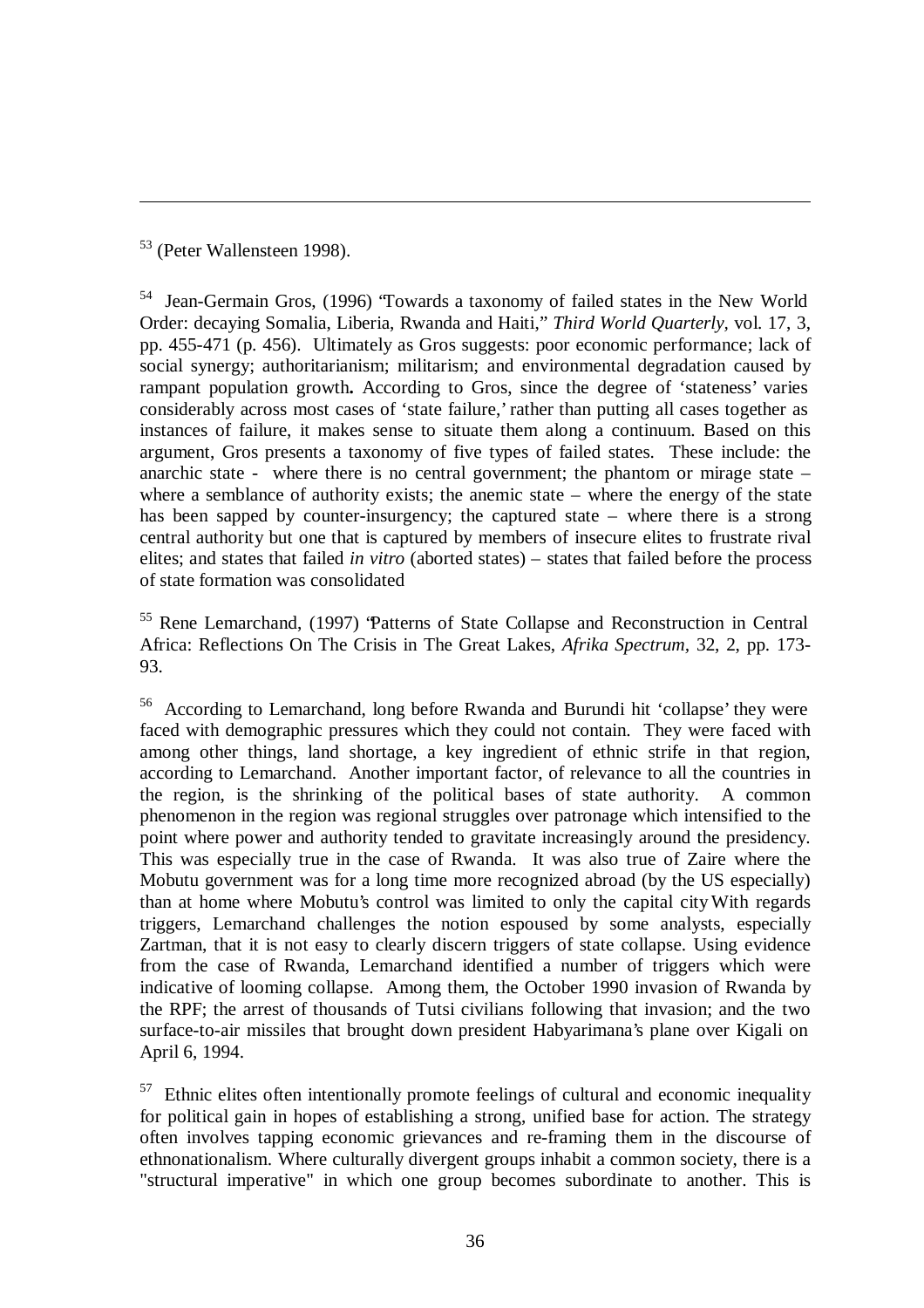$\overline{a}$ especially common when ethnic cleavages are reinforced by differences in class and status or when labour markets are divided along ethnic lines. The inequalities often result in exploitation, discrimination and blocked mobility for members of subordinate groups, which create the grievances, feelings of relative deprivation and, by implication, the motives for ethnic mobilization and violence.

<sup>58</sup> Whereas cultural differences can account for the motivations behind demands for political, social or territorial separation based on distinct national identities, and can explain why each side may end up fighting, but the approach is less successful at establishing whether the violence is a product of animosities produced by the fears associated with ethnic differences, or international forces and environmental stimuli.

<sup>59</sup> Posen, Barry (1993) "The Security Dilemma and Ethnic Conflict." *Survival*. 35:1: pp. 27-47.

<sup>60</sup> Lipschutz, Ronnie and Beverly Crawford (1999) *The Myth of Ethnic Conflict,* Berkeley, University of California Press p.36. For example, Lipschutz and Crawford argue that ethnic entrepreneurs who are able to offer tangible resources to disadvantaged populations are those most likely to gain political support. They go on to argue that the level of resources available to entrepreneurs is dependent on 1) the degree to which cultural criteria were historically used to allocate these resources... and 2) the level of resources provided by international alliances.

<sup>61</sup> When intergroup violence ensues, states take control through the provision of policing and similar functions. The degree of enforcement available to states is variable. At one end of the spectrum are "police states" in which all forms of political conflict are discouraged. For example, frequent success in the use of state-organized violence (for example, to achieve national consolidation and suppress internal challenges) leads to the development of police states (Gurr 1980).

<sup>62</sup> These include military regimes and one-party states. In states that have little or no experience in managing ethnic tensions, and constraints are low, hegemonial exchange and its more coercive variant, the control model, is usually the alternative. Control models differ from hegemonial-exchange models to the extent that there is a superordinate ethnic group in power. The elites of these groups have developed the techniques of coercion, depoliticization and cooption in order to maintain power. Control becomes institutionalised and usually arises when the state is faced with imminent collapse

63 See Marshall, Monty (1997) "Systems at Risk" in Carment, D. and James, P. eds. *Wars in the Midst of Peace* (Pittsburgh, University of Pittsburgh Press).There are two reasons for this. First, unlike states, most ethnic groups have neither diplomats nor armies and therefore have to gradually escalate their conflicts through violence. Second, armed-struggle is the result of an ethnic group' s quest for identity, positive group distinctiveness and ingroup cohesion Heraclides, Alexis (1989) "Conflict Resolution, Ethnonationalism and the Middle-East Impasse." *Journal of Peace Research*. 26:2: pp. 197-212.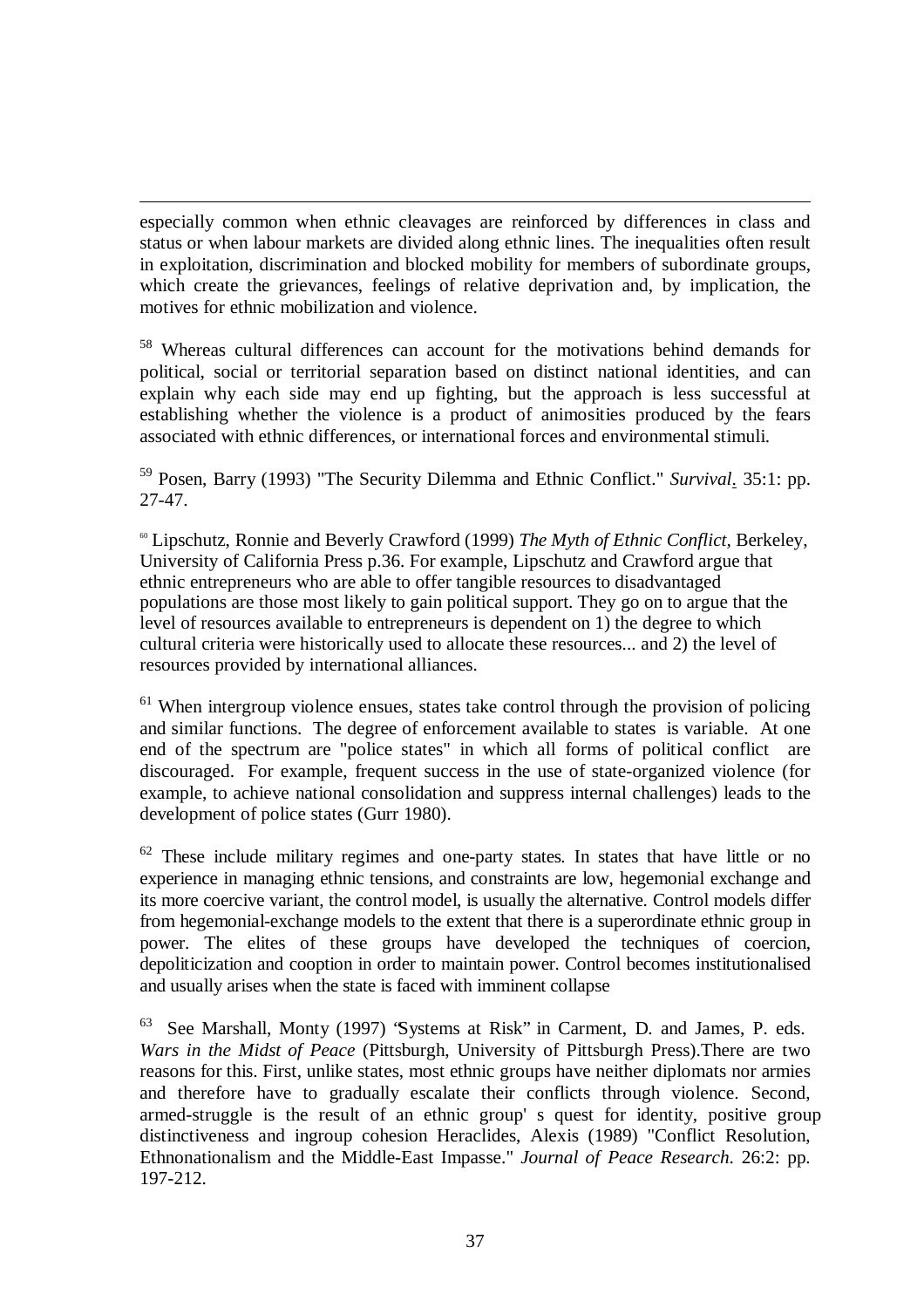<sup>64</sup> See: Fearon, James D. (1998) "Commitment Problems and the Spread of Ethnic Conflict." In David A. Lake and Donald Rothchild eds., *The International Spread of Ethnic Conflict: Fear Diffusion and Escalation.* Princeton: Princeton University Press. Lake, David , A. and Donald Rothchild,. eds. (1998) *The International Spread of Ethnic Conflict: Fear Diffusion and Escalation*. Princeton: Princeton University Press.

 $\overline{a}$ 

65 Hardin, Russell (1995) *One for All: The Logic of Group Conflicts.* Princeton, NJ: Princeton University Press, p. 143. Research that combines insights from primordialist, political economy and instrumental perspectives generally focus on economic and political disparities between the state-center and minority. For example, Gurr concludes that four factors determine whether or not a minority will mobilize against state dominance. The first is the degree of economic, social and political disparities between groups. In general, severely deprived groups have a greater chance of becoming politically active. By itself, though, deprivation is not a sufficient condition for ethnic conflict to ensue. A group must also possess a common purpose, strong leadership and organizational capacity. A second factor is the salience of group identity. Cross-cutting identities or low cohesion among ethnic groups is thought to reduce the probability that an ethnic group will be able to act in concert. Motivations for forming ethnic groups may be material, as in mobilization for the defense of interests. Changes experienced at one level, such as dehumanization (a psychological factor), stimulate cohesiveness and eventually increase polarization between groups. Symbols are important group markers in this process of mobilization. Third, organizational skills and regional concentration are also crucial to the development of political activity. For example, leadership is crucial to the rise and growth of ethnic movements. Increased scales of ethnic organization encourage ethnic mobilization to the extent that small-scale bases of ethnic organizations are weakened in favour of large scale ethnic affiliations that provide the organizational framework and constituency for ethnic collective action. Finally, ethnic mobilization must elicit a response from the dominant group or state against which it is reacting. Reciprocity and interactions also are important factors to consider. Conflict between dominant groups and minorities usually involve issues of national identity; the expansion and centralization of nationalist political authority which creates a competitive arena for state controlled resources; and the recognition of ethnicity as a basis for resource competition and political access

<sup>66</sup> As Modelski points out (1996: 339) , Special Issue on Evolutionary Theory *International Studies Quarterly* "conditions that favour political evolution in turn depend on other evolutionary processes that are exogenous to it." There are a multiplicity of political, economic, cultural and societal evolutionary processes that drive human social behaviour, and they all play a role in some evolutionary system.

<sup>67</sup> (Rowlands& Carment 1998). See also Kuperman, Alan (1996) "The Other Lesson of Rwanda: Mediators Sometimes do More Damage Than Good" SAIS Review, vol. 16, winter-spring, pp. 221-40; Kuperman, Alan (1999) "Transnational Causes of Genocide: Or How the West Inadvertently Exacerbates Ethic Conflict in the Post Cold War Era"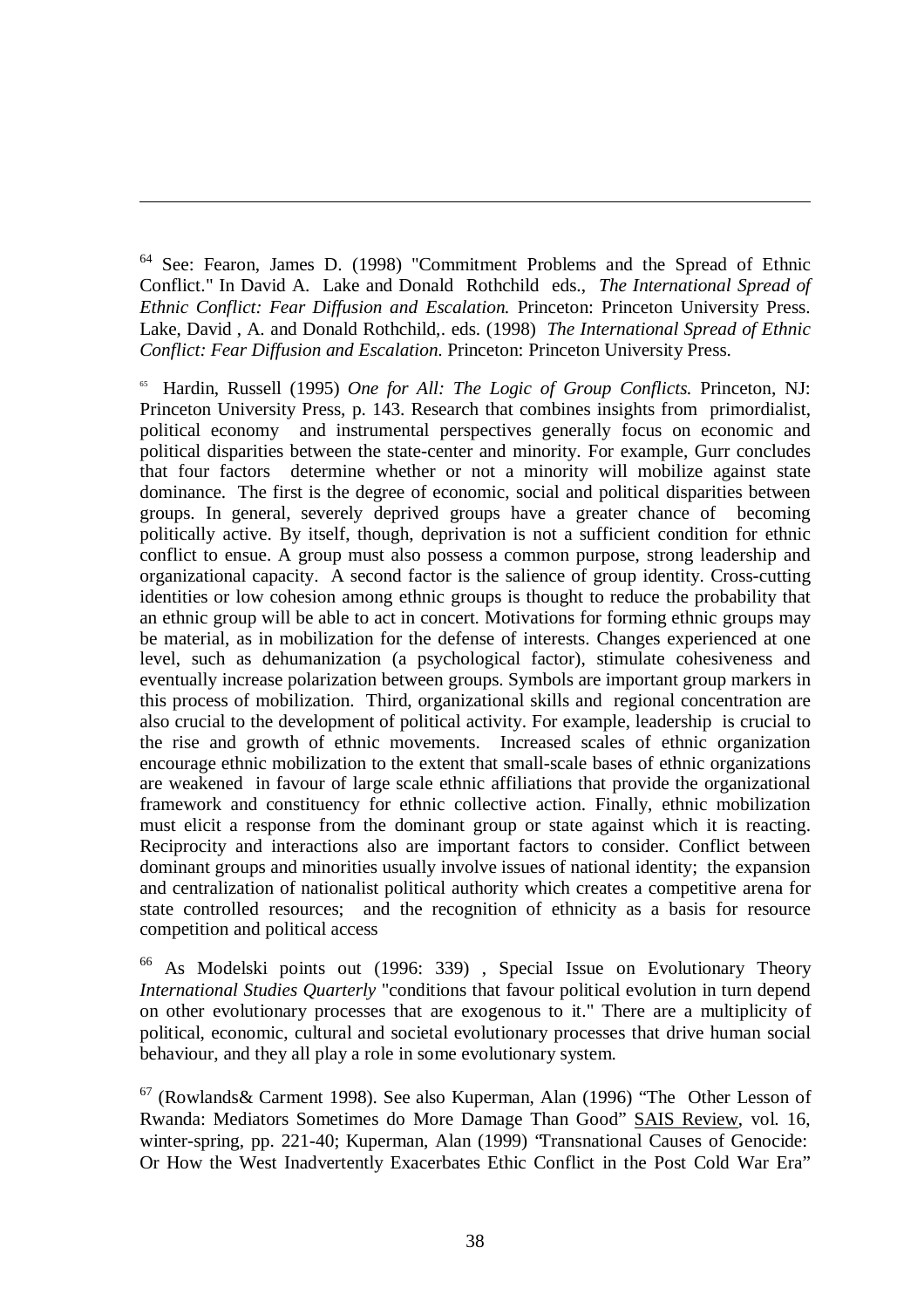Presented at the Annual Meeting of the American Political Science Association, September 2-5, 1999, Atlanta, GA.

<sup>68</sup> Carment, D and Harvey, Frank (2000) *Using Force to Prevent Ethnic Violence* (Westport, CN: Praeger Press).

<sup>69</sup> Of course, the ability to generate the international consensus required to mount an effective response is becoming increasingly limited and difficult. But when consensus is reached, credibility and resolve are dramatically enhanced. For example the evolution of NATO' s reputation for responding to ethnic violence created a set of conditions that made escalation in the fighting unacceptable to all sides in the Bosnian dispute only after four years of sustained conflict in the region. In Kosovo the wide-scale violence was far shorter in duration, less intense and involved far fewer casualties.

 $70$  In the absence of solid information-gathering networks of their own, interveners are often forced to rely on information provided by the combatants themselves, who may reveal only false or partial information. Incentives to misrepresent information include the belief that there are gains to ` bluffing' , the tendency to disguise true goals in order to avoid the label of an ` aggressor' , and the pursuit of group military strategies that can not be shared with an opponent. Under these circumstances, interveners may be unable to determine which group or groups should be held responsible for instigating the violence, and in the hope of alleviating suffering they provide benefits to all regardless of their role in the conflict.

<sup>71</sup> Under the worst of conditions the third party may become a target rather than an intermediary. Of course the suggestion that outside actors should first strive to 'do no harm" are important words to consider under any conditions of conflict management, but doubly so when the risks of proactive involvement include the potential loss of lives and not just resources. Secondarily, triangulation begs the question of who should be actively engaged in the first place. Under ideal conditions preventive activities would be locally owned and enacted upon. But not every situation is one calling for long term structural transformation. Preventive activities engage outside actors to the extent that is they that can often provide threats and promises (coercive activity) that can induce rapid deescalation of tensions in situations where wide-scale violence is already at hand.

 $72$  Food aid directed through non-governmental organizations is often provided to belligerents as well as victims. Emergency health care is given to both combatants and non-combatants alike Barber. 1997. "How Humanitarian Aid Feeds War and Conflict." *The Globe and Mail*. July 12 1997. D9

73 (Barber 1997).

 $\overline{a}$ 

 $74$  Decision-makers can then develop an active and effective response to the specific conflict based on a combination of factors. These would include the salience of the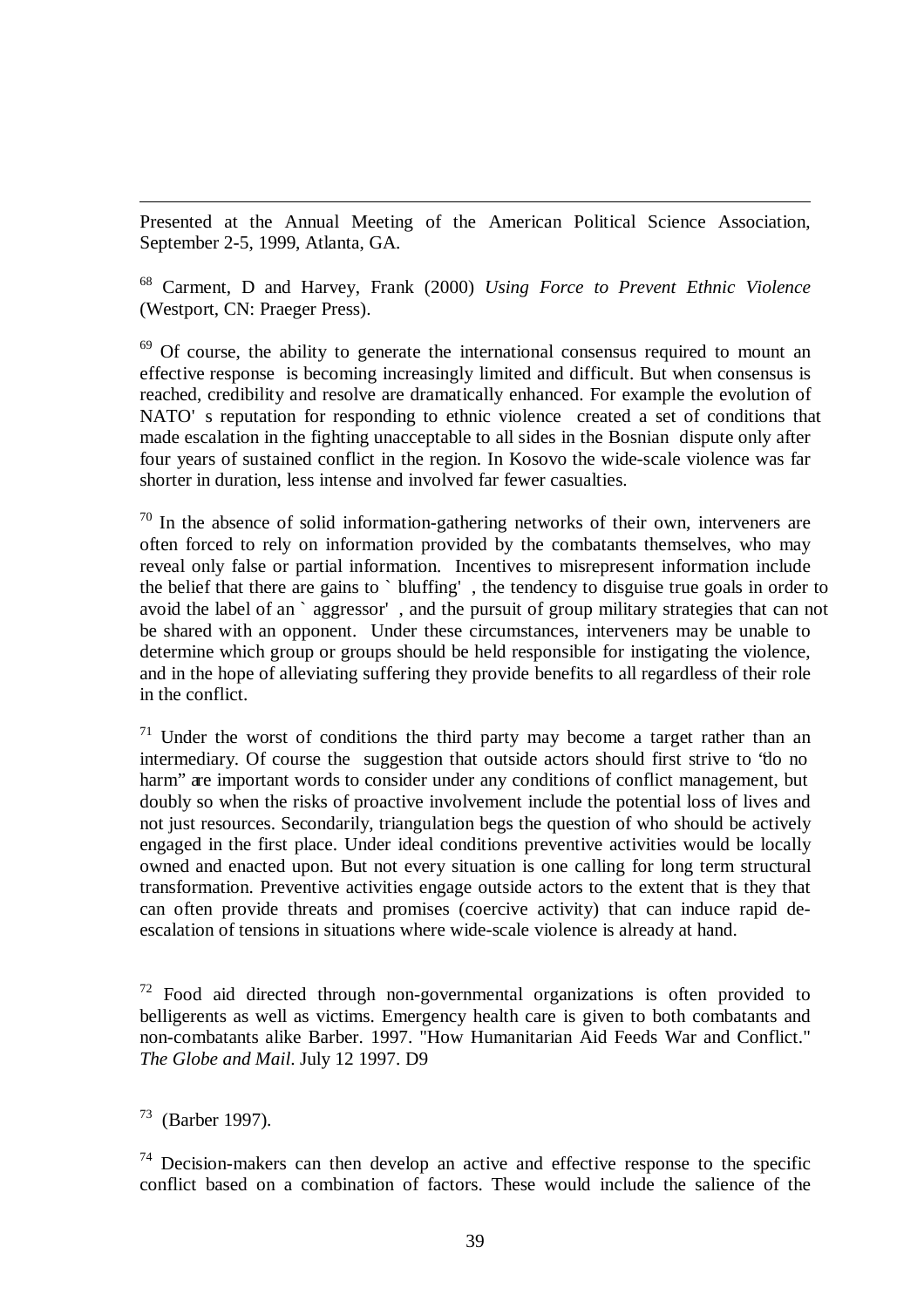conflict, the potential for a larger regional conflict, the resources available and the available alternatives (which might include doing nothing).

 $\overline{a}$ 

 $75$  There is secondarily the problem of weak signals leading to problems of interpretation. Errors in predicting outcomes become greater as we move away in time from crisis onset. The signals are inevitably clearer as a crisis looms but this is of less benefit to a decision maker. Additionally, with the complexity of today's conflicts analysts need to think about alternative sequences of events, not just one or two, but many and far enough ahead to anticipate a likely chain of events.

<sup>76</sup> von Muller, Albrecht and David Law. 1995. "The Needs of Researchers: Crisis Management and Conflict Prevention in a Historic Transition Period*", Information Technologies and International Security*, Number 30/95, p. 27-38, p. 28

<sup>77</sup> McCarthy, Mary, O. 1997. "Potential Humanitarian Crises: The Warning Process and Roles for Intelligence" in Schmeidl, S. & Adelman, H. eds. *Synergy in Early Warning Conference Proceedings*, March 15-18, 1997, Toronto, Canada, pp. 15-16.

 $78$  Of the commercial tools, the most comprehensive products are those provided by the Economist Intelligence Unit, Political Risk Services, and Control Risks Information Services. It is important to note that the definitions of political risk ratings varied widely between instruments. For example, the majority of the commercially available tools focus on the risk to business interests and define political risk very narrowly as it relates to the willingness and ability of a given state to repay its loans. Databases available through Moody' s Investors Service, Standard and Poor' s Rating Group, Business Environment Risk Intelligence and Euromoney are examples of narrowly focused economic forecasting systems encompassing only limited elements of political risk. Overall, however, all of these instruments rely heavily on qualitative analysis by experienced analysts, with a surprisingly low level of methodological complexity.

<sup>79</sup> Forecasting is about the likelihood an event will happen. By itself it has no strategic connotation or purpose. Forecasting can be either passive (about events over which we have no control) or active (about events over which we have some control).10 For example, weather forecasts are a form of passive forecasting; they do not tell us that when there is a 50% chance of rain, whether it will rain half the day, or whether it will it rain every half hour or whether it will it cover half the region. To be policy relevant, forecasting needs to take on three additional qualities. It must be diagnostic, by which emphasis is on describing how and why things work as they do. It must also take the form of a conditional generalization -- that is, in situation X, if one does Y, one should expect Z. Finally, policy-relevant forecasting must be prescriptive, offering explicit recommendations to policy makers faced with certain kinds of problems.11 Policy relevant forecasting (or risk assessment) has traditionally referred to the chance or probability that some event will occur with the associated word gravity used to describe the event's consequences. More formally, risk means an expected value arrived at by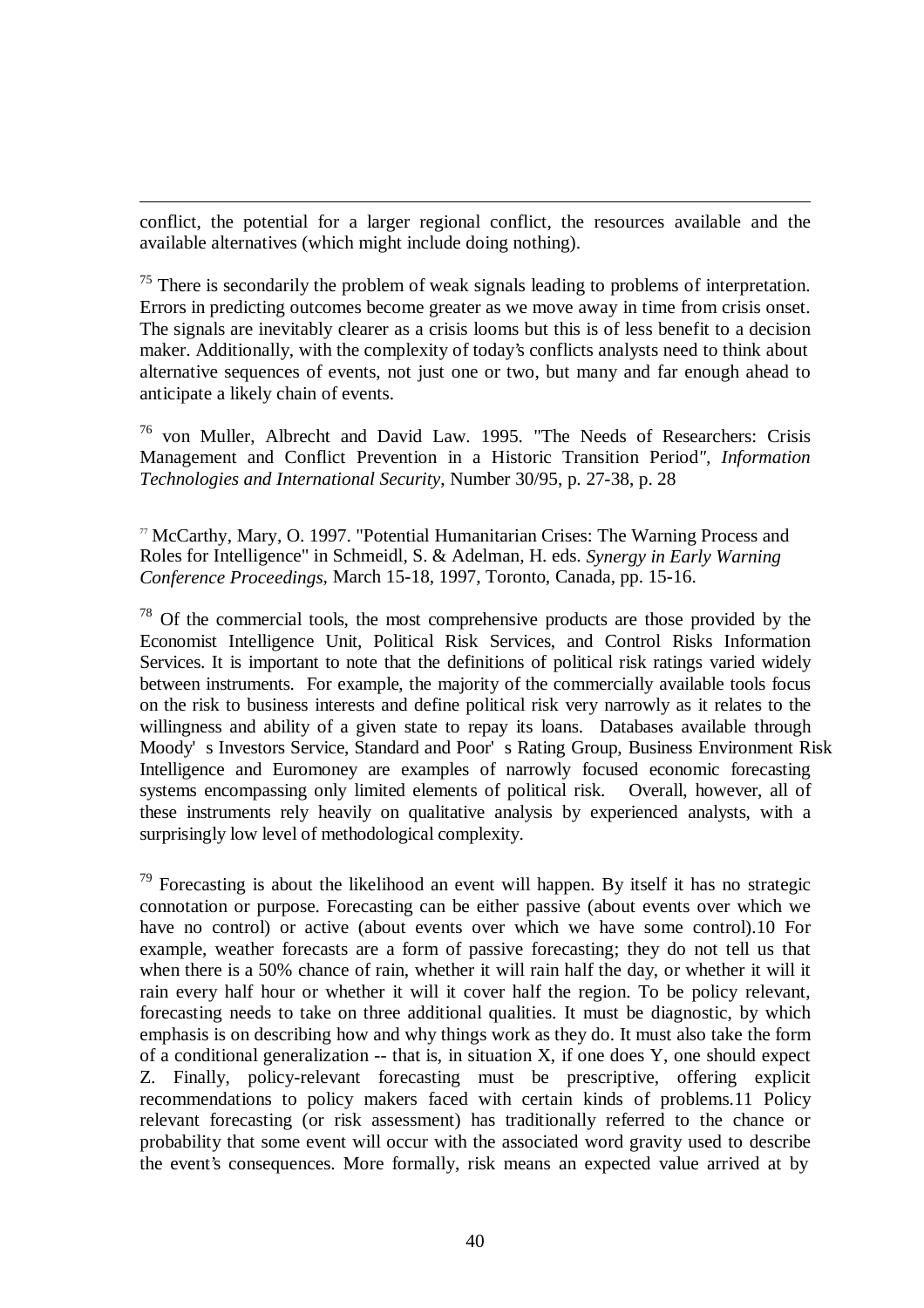multiplying consequences by the probability that they will occur. Risk indicates probabilities about consequences.

 $\overline{a}$ 

<sup>80</sup> Gupta, Dipak (1997) "An Early Warning About Forecasts: Oracle to Academics" in Schmeidl, S. & Adelman, H. eds. *Synergy in Early Warning Conference Proceedings*, March 15-18, Toronto, Canada, pp. 375-396.

81 A leading indicator approach would use previously identified relationships or sequences of events to identify the precursors of instability or conflict. The basis for this approach holds that there are sequencing regularities that allow the forecaster to discover what variable to focus on in order to project a trend. For example, political risk assessments routinely incorporate signs of military build-up, increasing rhetoric, or escalating human rights abuses to identify potential areas of internal or external conflict. The major disadvantage of a leading indicator approach is that while it can often predict the direction of change, it gives no indication of its magnitude

 $82$  Background conditions form the pre-conditions of crisis situations such as systematic political exclusion, inherent economic inequities, lack of adequate and responsive institutions, the presence of ethnic minorities, resource exhaustion, and over-dependence on international trade. Accelerators are feedback events that rapidly increase the level of significance of the most volatile of the general conditions, but may also signify system breakdown or basic changes in political causality . Triggers are sudden events that act as catalysts igniting a crisis or conflict, such as the assassination of a leader, election fraud, or a political scandal. See Ampleford, Susan (2000) *CIFP Methodology Report* http://www.carleton.ca/cifp.

83 Moore, Will and Gurr, T.R. (1997)Assessing Risks of Ethnopolitical Rebellion in the Year 2000: Three Empirical Approaches" in Schmeidl, S. & Adelman, H. eds. *Synergy in Early Warning Conference Proceedings*, March 15-18, Toronto, Canada, pp. 45-70. Definitional and operationalization issues are always problematic when dealing with a class of events that are controversial, rare and not well understood. Harff includes a fairly broad definition of genocide and politicide. This is a reasonable decision in part because it increases the number of events but it also assumes that having a broader definition outweighs the costs of model coherence. Gary King and Langche Zeng - Improving *Forecasts of State Failure* (unpublished paper) point out several methodological flaws in the testing procedures of the State Failure Task Force. They draw attention to biased causal inferences; exaggerated claims of forecasting performance and forecasting probabilities that are too large. They also evaluate the inherent trade-off between providing accurate forecasting and making causal inference from the same models. They suggest that a claim about accurate forecasts is also a claim about causal structure The net result can be an overwhelming array of associations and causal relationships that explain the onset and execution of genocides and politicides. Parsimony gives way to complexity.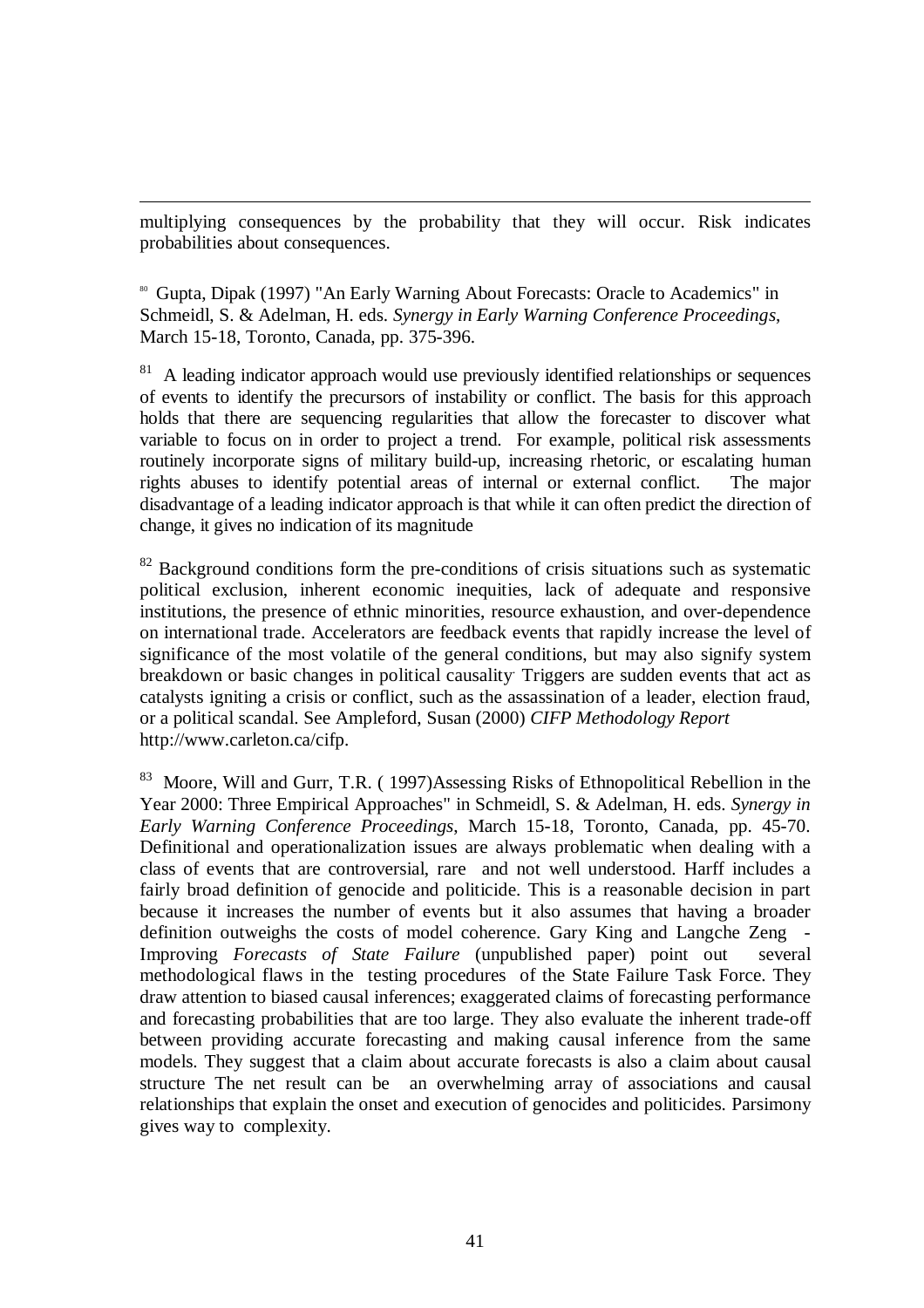<sup>85</sup> Source: FEWER Secretariat. http://www.fewer.org.

<sup>86</sup> The groups identified are: Caucasian Institute of Peace, Democracy and Development (CIPDD); Country Indicators for Foreign Policy (CIFP) and the Global Events Data System (GEDS) and the Forum for Early Warning and Early Response. See: http://www.fewer.org).

<sup>87</sup> Source: FEWER Secretariat.

 $\overline{a}$ 

<sup>88</sup> Data on political rights and civil liberties - Freedom House and CIFP.

<sup>89</sup> Data on political rights and civil liberties – Freedom House and CIFP.

 $90$  Media reports on ethnic violence incidents in Armenia, Russia and Georgia involving different groups.

<sup>91</sup> Data on minorities and minorities at risk.

<sup>92</sup> Media reports on Georgian and Armenian co-operation.

<sup>93</sup> Media reports on negotiations regarding the withdrawal of Russian bases in the Caucasus, and Russian troops fighting in Chechnya.

<sup>94</sup> Data on economic growth and government expenditure. See: http://www.carleton.ca/cifp.

<sup>95</sup> The goal is not to prevent conflict *per se* but to prevent destructive and potentially violent conflict at any stage of conflict (latent, pre and post-phases). The key questions are how to render academic analyses accessible to the practitioner; and how to ensure the end-user is equipped with the best available skills to ensure valid and reliable results. The solution that has been raised by all of the ROs is the need to train local staff with meaningful analytical skills and field monitoring of indicators. Risk assessment models must be tailored to meet the needs of the practitioners. On the other hand, the

<sup>84</sup> Here the distinction between risk assessment and early warning is important. The policy relevance of early warning stems directly from the fact early warning systems are not restricted to analyzing a crisis, but also assess the capacities, needs, and responses for dealing with a crisis. Second, early warning is essentially networks- states, Inter-Governmental Organizations and NGOs - conducting their analyses together in order to prevent likely events from occurring. According to the Forum for Early Warning and Early Response (FEWER) early warning is "the communication of information on a crisis area, analysis of that information and development of potential strategic responses to respond to the crisis in a timely manner. The central purpose of early warning is not only to identify potential problems but also to create the necessary political will for preventive action to be taken. See http://www.fewer.org.